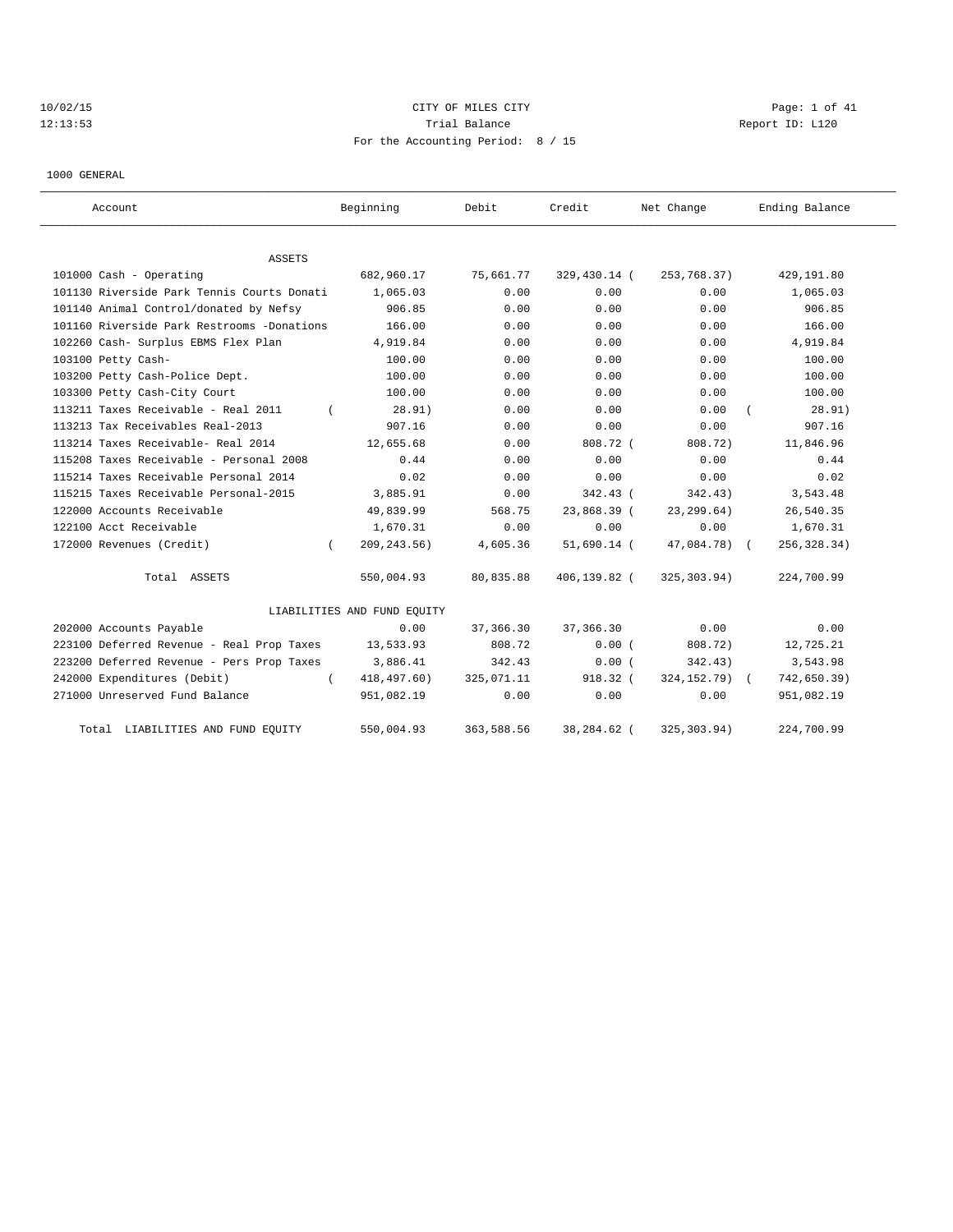## 10/02/15 CITY OF MILES CITY Page: 2 of 41 12:13:53 Trial Balance Report ID: L120 For the Accounting Period: 8 / 15

#### 2220 LIBRARY

| Account                                    | Beginning                   | Debit      | Credit        | Net Change     | Ending Balance |
|--------------------------------------------|-----------------------------|------------|---------------|----------------|----------------|
|                                            |                             |            |               |                |                |
| ASSETS                                     |                             |            |               |                |                |
| 101000 Cash - Operating                    | 16,742.66                   | 24, 203.50 | 25, 163. 95 ( | 960.45)        | 15,782.21      |
| 101032 Cash- Library Board of Trustees Mul | 22,708.62                   | 962.23     | 0.00          | 962.23         | 23,670.85      |
| 103000 Petty Cash                          | 75.00                       | 0.00       | 0.00          | 0.00           | 75.00          |
| 172000 Revenues (Credit)                   | 24, 372.67)                 | 0.00       | 25,165.73 (   | 25, 165, 73) ( | 49,538.40)     |
| Total ASSETS                               | 15,153.61                   | 25,165.73  | 50,329.68 (   | 25,163.95) (   | 10,010.34)     |
|                                            | LIABILITIES AND FUND EQUITY |            |               |                |                |
| 202000 Accounts Payable                    | 0.00                        | 3,077.74   | 3,077.74      | 0.00           | 0.00           |
| 242000 Expenditures (Debit)                | 32,759.77)<br>$\sqrt{2}$    | 25, 163.95 | 0.00(         | 25,163.95) (   | 57,923.72)     |
| 271000 Unreserved Fund Balance             | 47,913.38                   | 0.00       | 0.00          | 0.00           | 47,913.38      |
| LIABILITIES AND FUND EQUITY<br>Total       | 15,153.61                   | 28,241.69  | 3,077.74 (    | 25,163.95) (   | 10,010.34)     |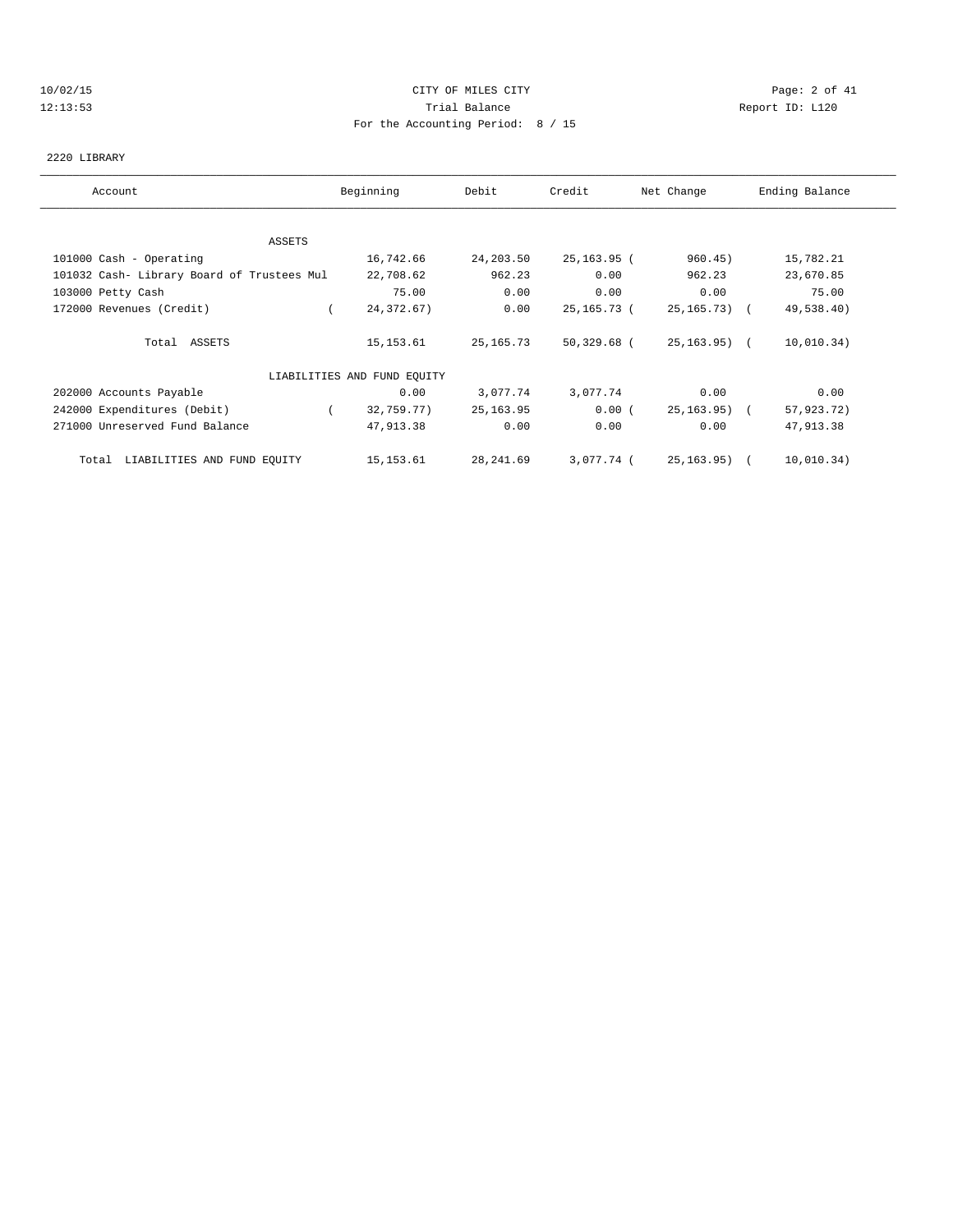# 10/02/15 CITY OF MILES CITY Page: 3 of 41 12:13:53 Trial Balance Report ID: L120 For the Accounting Period: 8 / 15

#### 2260 EMERGENCY DISASTER

| Account                                   | Beginning                   | Debit | Credit | Net Change | Ending Balance |
|-------------------------------------------|-----------------------------|-------|--------|------------|----------------|
|                                           |                             |       |        |            |                |
| ASSETS                                    |                             |       |        |            |                |
| 101000 Cash - Operating                   | 46.14                       | 0.50  | 0.00   | 0.50       | 46.64          |
| 113211 Taxes Receivable - Real 2011       | 3.46                        | 0.00  | 0.00   | 0.00       | 3.46           |
| 172000 Revenues (Credit)                  | 6.84)                       | 0.00  | 0.50(  | $0.50)$ (  | 7.34)          |
| Total ASSETS                              | 42.76                       | 0.50  | 0.50   | 0.00       | 42.76          |
|                                           | LIABILITIES AND FUND EQUITY |       |        |            |                |
| 223100 Deferred Revenue - Real Prop Taxes | 3.46                        | 0.00  | 0.00   | 0.00       | 3.46           |
| 271000 Unreserved Fund Balance            | 39.30                       | 0.00  | 0.00   | 0.00       | 39.30          |
| LIABILITIES AND FUND EQUITY<br>Total      | 42.76                       | 0.00  | 0.00   | 0.00       | 42.76          |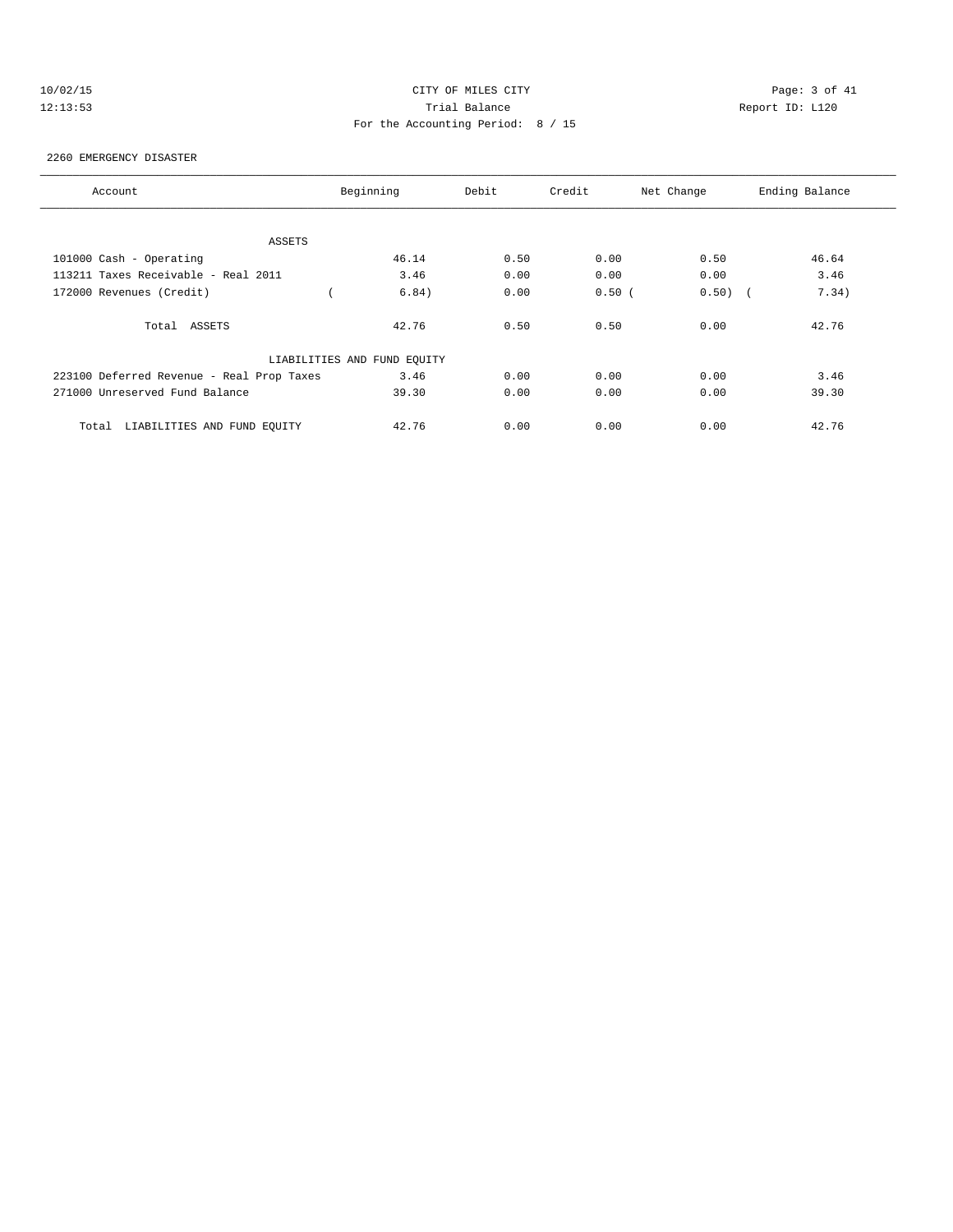# 10/02/15 CITY OF MILES CITY Page: 4 of 41 12:13:53 Trial Balance Report ID: L120 For the Accounting Period: 8 / 15

### 2270 Health

| Account                              |        | Beginning                   | Debit    | Credit     | Net Change | Ending Balance          |
|--------------------------------------|--------|-----------------------------|----------|------------|------------|-------------------------|
|                                      |        |                             |          |            |            |                         |
|                                      | ASSETS |                             |          |            |            |                         |
| 101000 Cash - Operating              |        | 31, 455. 24                 | 0.00     | 2,750.48 ( | 2,750.48)  | 28,704.76               |
| 172000 Revenues (Credit)             |        | 976.50)                     | 0.00     | 0.00       | 0.00       | 976.50)                 |
| Total ASSETS                         |        | 30,478.74                   | 0.00     | 2,750.48 ( | 2,750.48)  | 27,728.26               |
|                                      |        | LIABILITIES AND FUND EQUITY |          |            |            |                         |
| 202000 Accounts Payable              |        | 0.00                        | 2,750.00 | 2,750.00   | 0.00       | 0.00                    |
| 242000 Expenditures (Debit)          |        | 2,750.00                    | 2,750.48 | 0.00(      | 2,750.48)  | 5,500.48)<br>$\sqrt{2}$ |
| 271000 Unreserved Fund Balance       |        | 33, 228.74                  | 0.00     | 0.00       | 0.00       | 33, 228.74              |
| LIABILITIES AND FUND EQUITY<br>Total |        | 30,478.74                   | 5,500.48 | 2,750.00 ( | 2,750.48)  | 27,728.26               |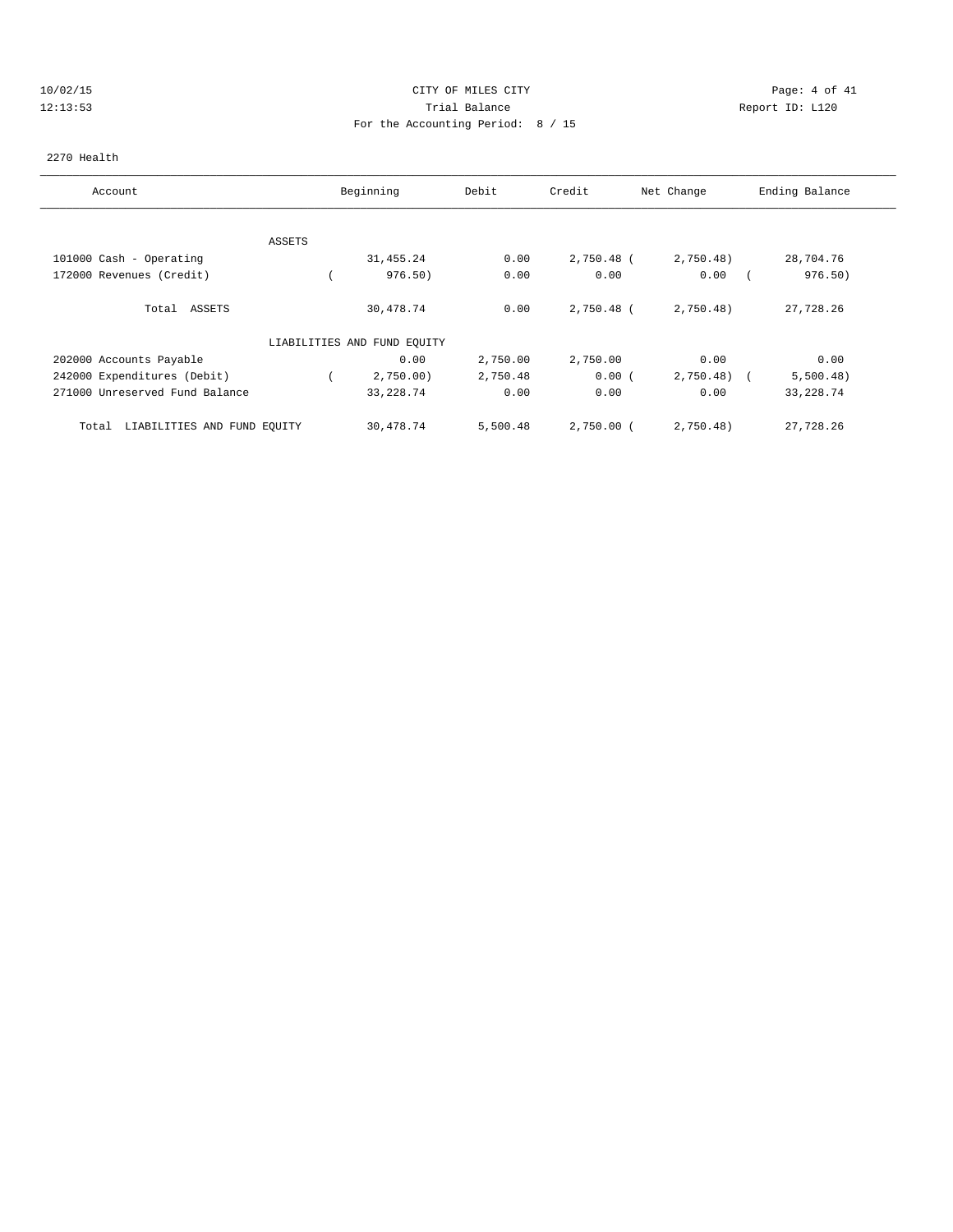# 10/02/15 CITY OF MILES CITY Page: 5 of 41 12:13:53 Trial Balance Report ID: L120 For the Accounting Period: 8 / 15

#### 2350 Local Government/Study Commission

| Account                                   | Beginning                   | Debit | Credit    | Net Change | Ending Balance |
|-------------------------------------------|-----------------------------|-------|-----------|------------|----------------|
|                                           |                             |       |           |            |                |
| ASSETS                                    |                             |       |           |            |                |
| 101000 Cash - Operating                   | 3,022.27                    | 5.54  | 0.00      | 5.54       | 3,027.81       |
| 113214 Taxes Receivable- Real 2014        | 60.89                       | 0.00  | $3.89$ (  | $3.89$ )   | 57.00          |
| 115215 Taxes Receivable Personal-2015     | 18.71                       | 0.00  | $1.65$ (  | 1.65)      | 17.06          |
| 172000 Revenues (Credit)                  | 68.20                       | 0.00  | 5.54(     | $5.54)$ (  | 73.74)         |
| Total ASSETS                              | 3,033.67                    | 5.54  | $11.08$ ( | 5.54)      | 3,028.13       |
|                                           | LIABILITIES AND FUND EQUITY |       |           |            |                |
| 223100 Deferred Revenue - Real Prop Taxes | 60.89                       | 3.89  | 0.00(     | $3.89$ )   | 57.00          |
| 223200 Deferred Revenue - Pers Prop Taxes | 18.71                       | 1.65  | 0.00(     | 1.65)      | 17.06          |
| 271000 Unreserved Fund Balance            | 2,954.07                    | 0.00  | 0.00      | 0.00       | 2,954.07       |
| LIABILITIES AND FUND EQUITY<br>Total      | 3,033.67                    | 5.54  | 0.00(     | 5.54)      | 3,028.13       |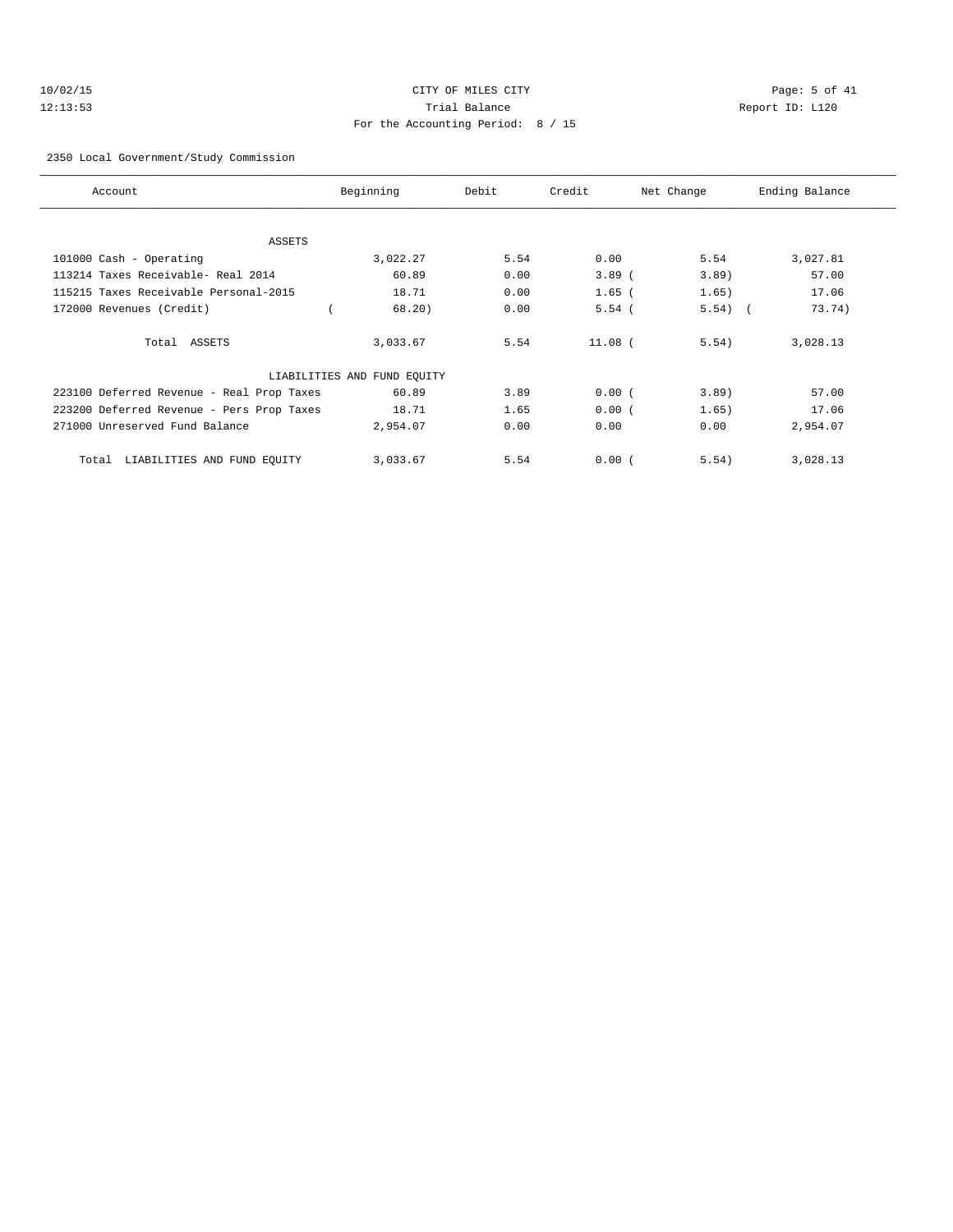# 10/02/15 CITY OF MILES CITY Page: 6 of 41 12:13:53 Trial Balance Report ID: L120 For the Accounting Period: 8 / 15

2372 Permissive Medical Levy

| Account                                   | Beginning                   | Debit  | Credit     | Net Change | Ending Balance |  |
|-------------------------------------------|-----------------------------|--------|------------|------------|----------------|--|
|                                           |                             |        |            |            |                |  |
| <b>ASSETS</b>                             |                             |        |            |            |                |  |
| 101000 Cash - Operating                   | 1,649.56                    | 128.08 | 0.00       | 128.08     | 1,777.64       |  |
| 113211 Taxes Receivable - Real 2011       | 5.80)                       | 0.00   | 0.00       | 0.00       | 5.80)          |  |
| 113213 Tax Receivables Real-2013          | 89.84                       | 0.00   | 0.00       | 0.00       | 89.84          |  |
| 113214 Taxes Receivable- Real 2014        | 1,388.65                    | 0.00   | 88.74 (    | 88.74)     | 1,299.91       |  |
| 115214 Taxes Receivable Personal 2014     | 0.01)                       | 0.00   | 0.00       | 0.00       | 0.01)          |  |
| 115215 Taxes Receivable Personal-2015     | 426.39                      | 0.00   | 37.57(     | 37.57      | 388.82         |  |
| 172000 Revenues (Credit)                  | 1,649.56)                   | 0.00   | 128.08 (   | $128.08$ ( | 1,777.64)      |  |
| Total ASSETS                              | 1,899.07                    | 128.08 | $254.39$ ( | 126.31)    | 1,772.76       |  |
|                                           | LIABILITIES AND FUND EQUITY |        |            |            |                |  |
| 223100 Deferred Revenue - Real Prop Taxes | 1,472.66                    | 88.74  | 0.00(      | 88.74)     | 1,383.92       |  |
| 223200 Deferred Revenue - Pers Prop Taxes | 423.78                      | 37.57  | 0.00(      | 37.57)     | 386.21         |  |
| 271000 Unreserved Fund Balance            | 2.63                        | 0.00   | 0.00       | 0.00       | 2.63           |  |
| Total LIABILITIES AND FUND EQUITY         | 1,899.07                    | 126.31 | 0.00(      | 126.31)    | 1,772.76       |  |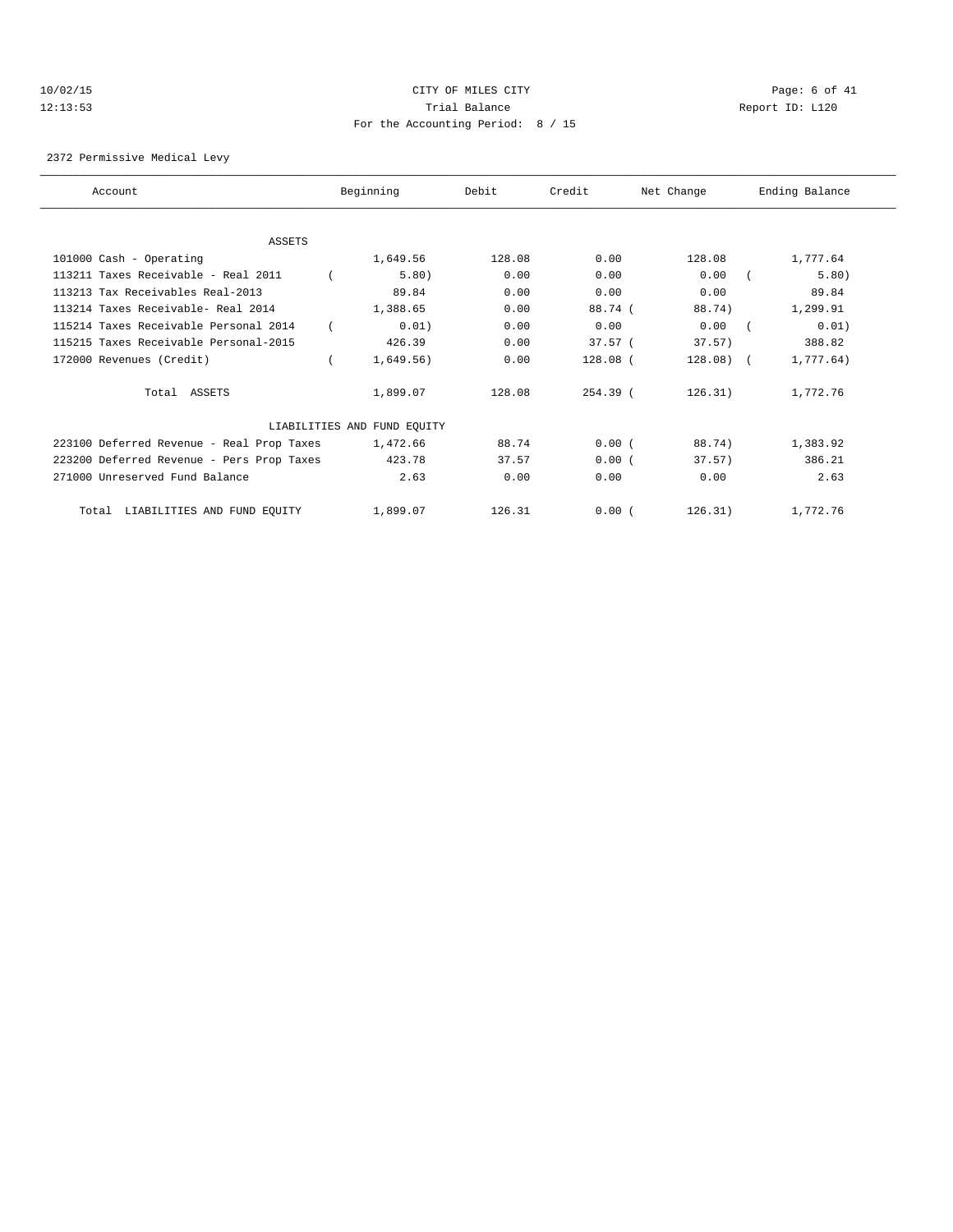# 10/02/15 CITY OF MILES CITY Page: 7 of 41 12:13:53 Trial Balance Report ID: L120 For the Accounting Period: 8 / 15

2394 BUILDING CODE ENFORCEMENT

| Account                              |        | Beginning                   | Debit     | Credit       | Net Change   | Ending Balance |
|--------------------------------------|--------|-----------------------------|-----------|--------------|--------------|----------------|
|                                      |        |                             |           |              |              |                |
|                                      | ASSETS |                             |           |              |              |                |
| 101000 Cash - Operating              |        | 107,965.95                  | 9,087.95  | 7,130.38     | 1,957.57     | 109,923.52     |
| 172000 Revenues (Credit)             |        | 7,895.45)                   | 0.00      | $9,087.95$ ( | $9,087.95$ ( | 16,983.40)     |
| Total ASSETS                         |        | 100,070.50                  | 9,087.95  | 16,218.33 (  | 7, 130.38)   | 92,940.12      |
|                                      |        | LIABILITIES AND FUND EQUITY |           |              |              |                |
| 202000 Accounts Payable              |        | 0.00                        | 6,215.88  | 6,215.88     | 0.00         | 0.00           |
| 242000 Expenditures (Debit)          |        | 7,751.24)                   | 7,130.38  | 0.00(        | 7, 130.38)   | 14,881.62)     |
| 271000 Unreserved Fund Balance       |        | 107,821.74                  | 0.00      | 0.00         | 0.00         | 107,821.74     |
| LIABILITIES AND FUND EQUITY<br>Total |        | 100,070.50                  | 13,346.26 | $6,215.88$ ( | 7, 130.38)   | 92,940.12      |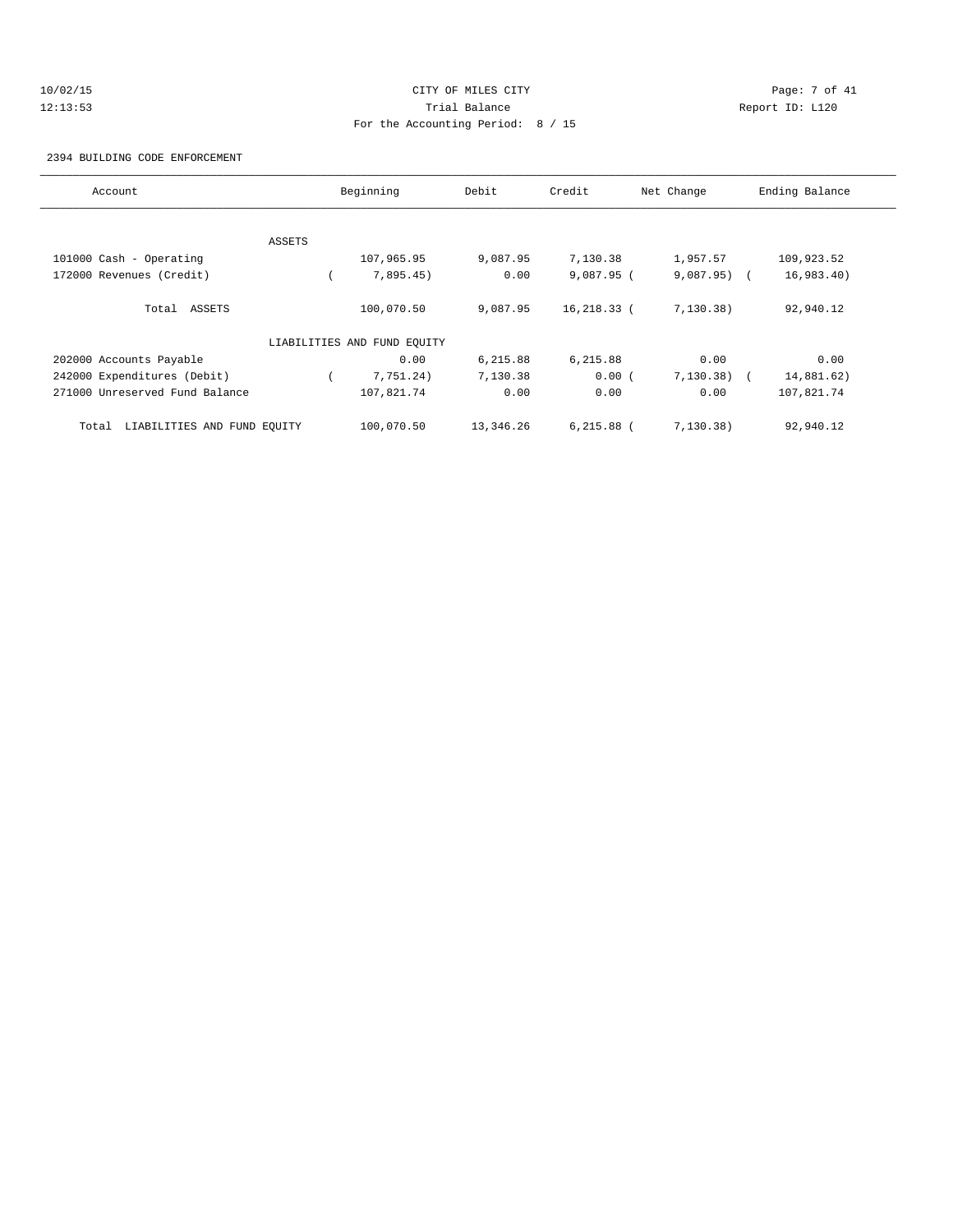## 10/02/15 CITY OF MILES CITY Page: 8 of 41 12:13:53 Trial Balance Report ID: L120 For the Accounting Period: 8 / 15

2400 LTG M D#165-(Gen City)

| Account                                    | Beginning                   | Debit      | Credit               | Net Change            | Ending Balance |
|--------------------------------------------|-----------------------------|------------|----------------------|-----------------------|----------------|
|                                            |                             |            |                      |                       |                |
| ASSETS                                     |                             |            |                      |                       |                |
| 101000 Cash - Operating                    | 39,669.52                   | 352.27     |                      | 13,566.59 (13,214.32) | 26, 455.20     |
| 118120 Special Assessments Receivable 2012 | 124.68                      | 0.00       | 124.68 (             | 124.68)               | 0.00           |
| 118130 Special Assessments Receivable 2013 | 329.56                      | 0.00       | $45.28$ (            | $45.28$ )             | 284.28         |
| 118140 Special Assessments Receivables-201 | 2,793.74                    | 0.00       | 337.00 (             | 337.00)               | 2,456.74       |
| 118150 Special Assessments Receivables-201 | 0.00                        | 168,598.92 | 0.00                 | 168,598.92            | 168,598.92     |
| 172000 Revenues (Credit)                   | 2,410.32)                   | 0.00       | 352.27 (             | $352.27$ ) (          | 2,762.59)      |
| Total ASSETS                               | 40,507.18                   | 168,951.19 | 14,425.82            | 154,525.37            | 195,032.55     |
|                                            | LIABILITIES AND FUND EQUITY |            |                      |                       |                |
| 202000 Accounts Payable                    | 0.00                        | 13,566.59  | 13,566.59            | 0.00                  | 0.00           |
| 223000 Deferred Revenue/Uncollected Taxes  | 3,249.34                    | 506.96     | 168,598.92           | 168,091.96            | 171,341.30     |
| 242000 Expenditures (Debit)                | 14,235.87)                  | 13,566.59  | 0.00(                | 13,566.59) (          | 27,802.46)     |
| 271000 Unreserved Fund Balance             | 51,493.71                   | 0.00       | 0.00                 | 0.00                  | 51,493.71      |
| Total LIABILITIES AND FUND EQUITY          | 40,507.18                   |            | 27,640.14 182,165.51 | 154,525.37            | 195,032.55     |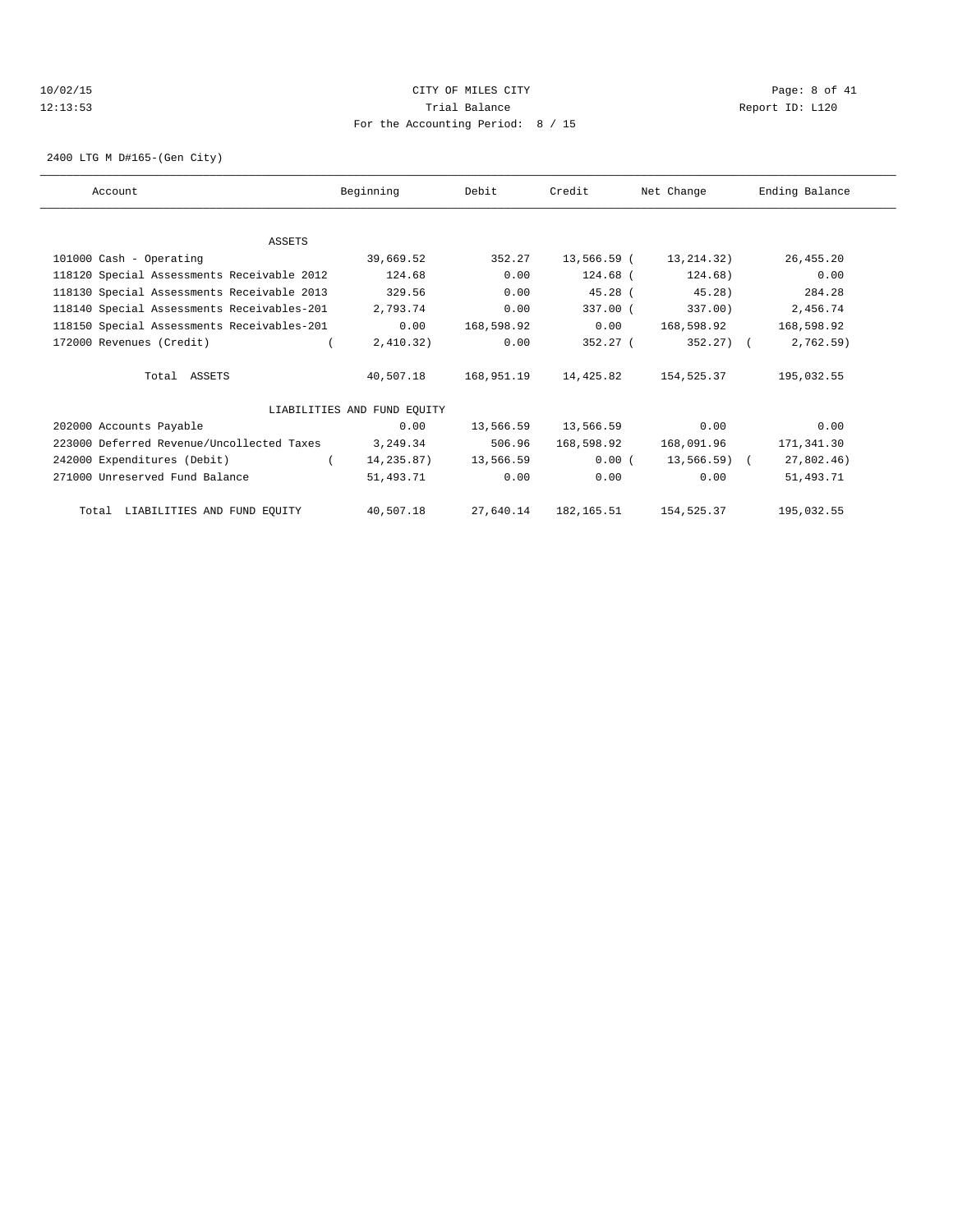# 10/02/15 CITY OF MILES CITY Page: 9 of 41 12:13:53 Trial Balance Report ID: L120 For the Accounting Period: 8 / 15

2420 LTG M D#167-(MilesAddn Etc)

| Account                                    | Beginning                   | Debit     | Credit     | Net Change     | Ending Balance |
|--------------------------------------------|-----------------------------|-----------|------------|----------------|----------------|
|                                            |                             |           |            |                |                |
| ASSETS                                     |                             |           |            |                |                |
| 101000 Cash - Operating                    | 10,844.26                   | 8.26      | 2,311.67 ( | 2,303.41)      | 8,540.85       |
| 118140 Special Assessments Receivables-201 | 449.59                      | 0.00      | 7.90(      | 7.90)          | 441.69         |
| 118150 Special Assessments Receivables-201 | 0.00                        | 31,557.22 | 0.00       | 31,557.22      | 31,557.22      |
| 172000 Revenues (Credit)                   | 580.63)                     | 0.00      | $8.26$ (   | $8.26)$ (      | 588.89)        |
|                                            |                             |           |            |                |                |
| Total ASSETS                               | 10,713.22                   | 31,565.48 | 2,327.83   | 29,237.65      | 39,950.87      |
|                                            |                             |           |            |                |                |
|                                            | LIABILITIES AND FUND EQUITY |           |            |                |                |
| 202000 Accounts Payable                    | 0.00                        | 2,311.67  | 2,311.67   | 0.00           | 0.00           |
| 223000 Deferred Revenue/Uncollected Taxes  | 449.59                      | 7.90      | 31,557.22  | 31,549.32      | 31,998.91      |
| 242000 Expenditures (Debit)                | 2,439.96)                   | 2,311.67  | 0.00(      | $2,311.67$ ) ( | 4,751.63)      |
| 271000 Unreserved Fund Balance             | 12,703.59                   | 0.00      | 0.00       | 0.00           | 12,703.59      |
|                                            |                             |           |            |                |                |
| LIABILITIES AND FUND EQUITY<br>Total       | 10,713.22                   | 4,631.24  | 33,868.89  | 29, 237.65     | 39,950.87      |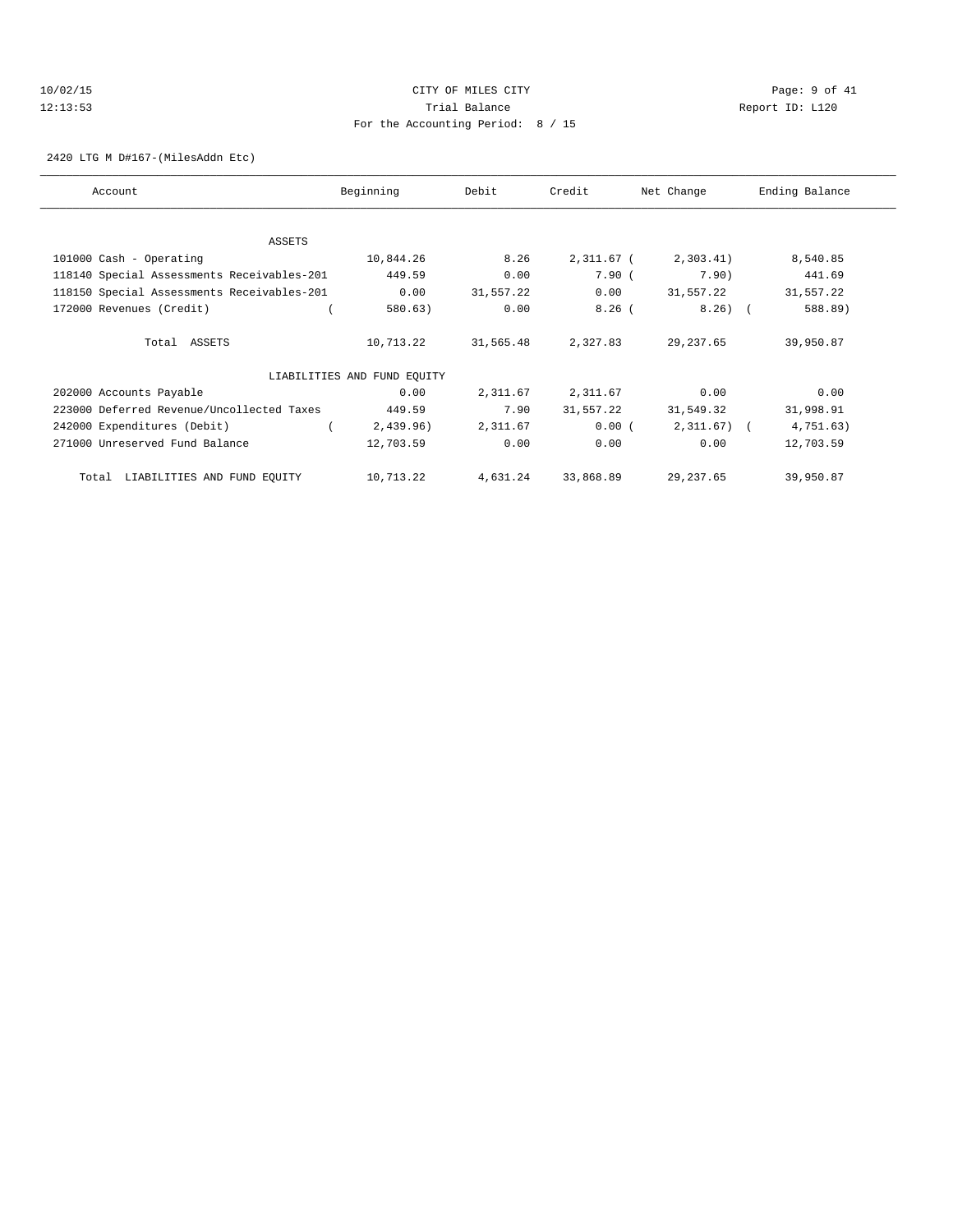## 10/02/15 **CITY OF MILES CITY CITY CITY Page: 10 of 41** 12:13:53 Trial Balance Report ID: L120 For the Accounting Period: 8 / 15

2430 LTG M D#171-(Balsam Est)

| Account                                    | Beginning                   | Debit    | Credit     | Net Change | Ending Balance |
|--------------------------------------------|-----------------------------|----------|------------|------------|----------------|
|                                            |                             |          |            |            |                |
| ASSETS                                     |                             |          |            |            |                |
| 101000 Cash - Operating                    | 1,595.25                    | 0.00     | $115.36$ ( | 115.36)    | 1,479.89       |
| 118150 Special Assessments Receivables-201 | 0.00                        | 4,266.96 | 0.00       | 4,266.96   | 4,266.96       |
|                                            |                             |          |            |            |                |
| Total ASSETS                               | 1,595.25                    | 4,266.96 | 115.36     | 4,151.60   | 5,746.85       |
|                                            | LIABILITIES AND FUND EQUITY |          |            |            |                |
| 202000 Accounts Payable                    | 0.00                        | 115.36   | 115.36     | 0.00       | 0.00           |
| 223000 Deferred Revenue/Uncollected Taxes  | 0.00                        | 0.00     | 4,266.96   | 4,266.96   | 4,266.96       |
| 242000 Expenditures (Debit)                | 124.56)                     | 115.36   | 0.00(      | $115.36$ ( | 239.92)        |
| 271000 Unreserved Fund Balance             | 1,719.81                    | 0.00     | 0.00       | 0.00       | 1,719.81       |
|                                            |                             |          |            |            |                |
| LIABILITIES AND FUND EQUITY<br>Total       | 1,595.25                    | 230.72   | 4,382.32   | 4,151.60   | 5,746.85       |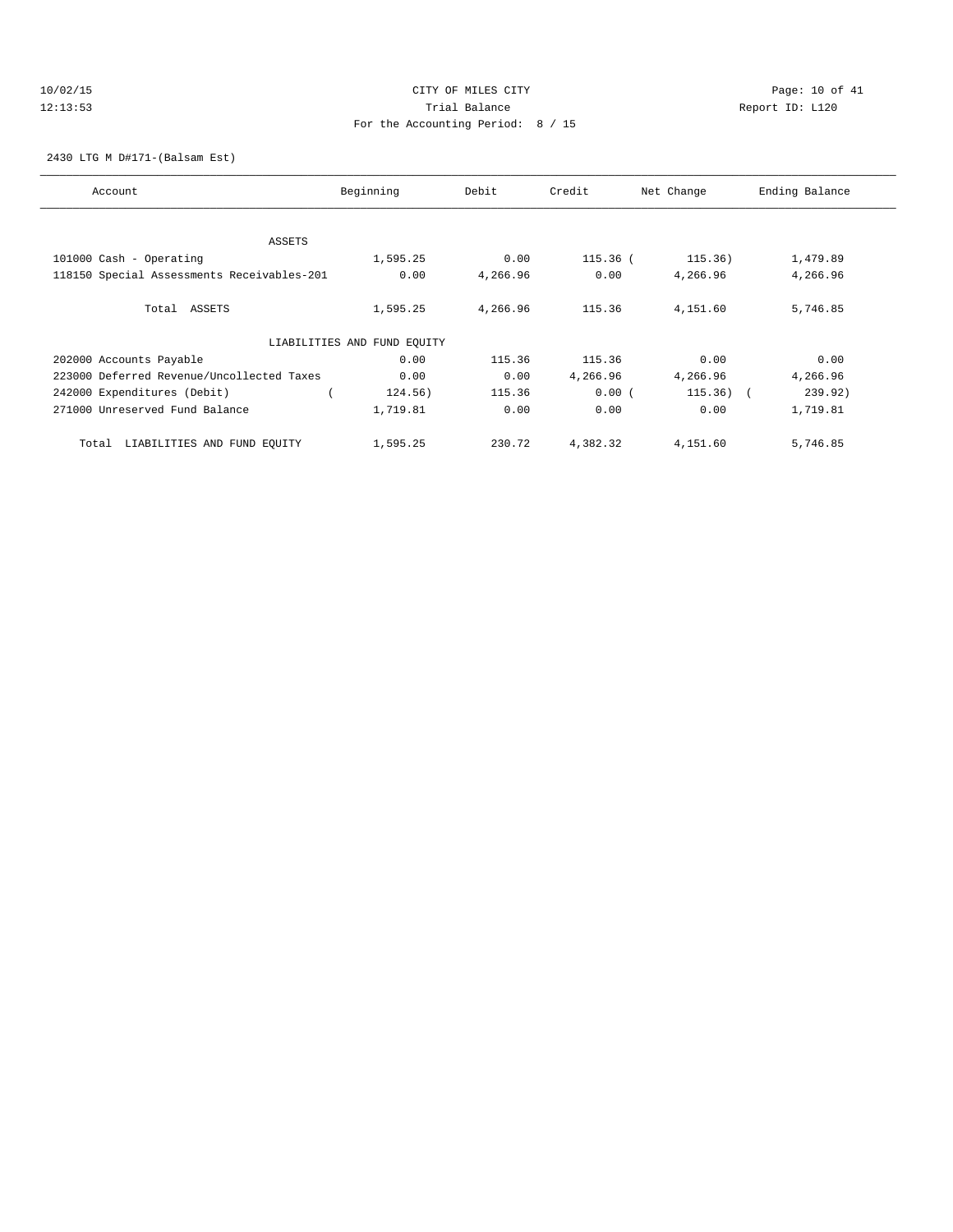## 10/02/15 **CITY OF MILES CITY CITY CITY Page: 11 of 41** 12:13:53 Trial Balance Report ID: L120 For the Accounting Period: 8 / 15

2440 LTG M D#172-(Main Str)

| Account                                    | Beginning                   | Debit     | Credit       | Net Change   | Ending Balance |
|--------------------------------------------|-----------------------------|-----------|--------------|--------------|----------------|
|                                            |                             |           |              |              |                |
| ASSETS                                     |                             |           |              |              |                |
| 101000 Cash - Operating                    | 6,100.69                    | 0.00      | $1,040.26$ ( | 1,040.26)    | 5,060.43       |
| 118140 Special Assessments Receivables-201 | 291.15                      | 0.00      | 0.00         | 0.00         | 291.15         |
| 118150 Special Assessments Receivables-201 | 0.00                        | 17,481.90 | 0.00         | 17,481.90    | 17,481.90      |
| Total ASSETS                               | 6,391.84                    | 17,481.90 | 1,040.26     | 16,441.64    | 22,833.48      |
|                                            | LIABILITIES AND FUND EQUITY |           |              |              |                |
| 202000 Accounts Payable                    | 0.00                        | 1,040.26  | 1,040.26     | 0.00         | 0.00           |
| 223000 Deferred Revenue/Uncollected Taxes  | 291.15                      | 0.00      | 17,481.90    | 17,481.90    | 17,773.05      |
| 242000 Expenditures (Debit)                | 1, 125.53)                  | 1,040.26  | 0.00(        | $1,040.26$ ( | 2, 165.79)     |
| 271000 Unreserved Fund Balance             | 7,226.22                    | 0.00      | 0.00         | 0.00         | 7,226.22       |
| LIABILITIES AND FUND EQUITY<br>Total       | 6,391.84                    | 2,080.52  | 18,522.16    | 16,441.64    | 22,833.48      |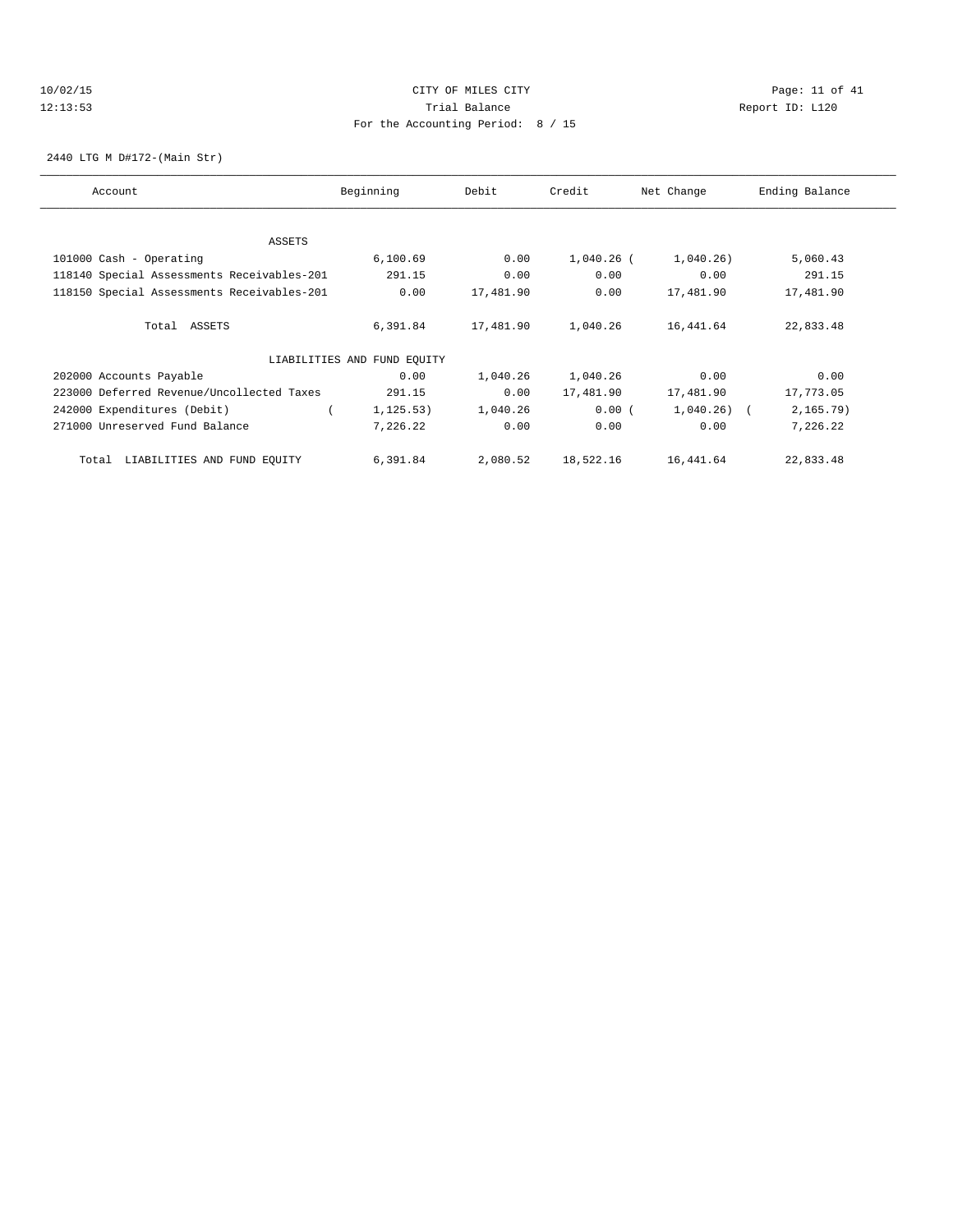## 10/02/15 **Page: 12 of 41** CITY OF MILES CITY **CITY** CITY **Page: 12 of 41** 12:13:53 Trial Balance Report ID: L120 For the Accounting Period: 8 / 15

2450 LTG M D#195-(SG-Trico)

| Account                                    | Beginning                   | Debit    | Credit     | Net Change  | Ending Balance |
|--------------------------------------------|-----------------------------|----------|------------|-------------|----------------|
| <b>ASSETS</b>                              |                             |          |            |             |                |
|                                            |                             |          |            |             |                |
| 101000 Cash - Operating                    | 2,925.81                    | 0.00     | $401.84$ ( | 401.84)     | 2,523.97       |
| 118150 Special Assessments Receivables-201 | 0.00                        | 5,319.20 | 0.00       | 5,319.20    | 5,319.20       |
| 172000 Revenues (Credit)                   | 38.21)                      | 0.00     | 0.00       | 0.00        | 38.21)         |
| Total ASSETS                               | 2,887.60                    | 5,319.20 | 401.84     | 4,917.36    | 7,804.96       |
|                                            | LIABILITIES AND FUND EQUITY |          |            |             |                |
| 202000 Accounts Payable                    | 0.00                        | 401.84   | 401.84     | 0.00        | 0.00           |
| 223000 Deferred Revenue/Uncollected Taxes  | 0.00                        | 0.00     | 5,319.20   | 5,319.20    | 5,319.20       |
| 242000 Expenditures (Debit)                | 445.74)                     | 401.84   | 0.00(      | $401.84)$ ( | 847.58)        |
| 271000 Unreserved Fund Balance             | 3,333.34                    | 0.00     | 0.00       | 0.00        | 3,333.34       |
| LIABILITIES AND FUND EQUITY<br>Total       | 2,887.60                    | 803.68   | 5,721.04   | 4,917.36    | 7,804.96       |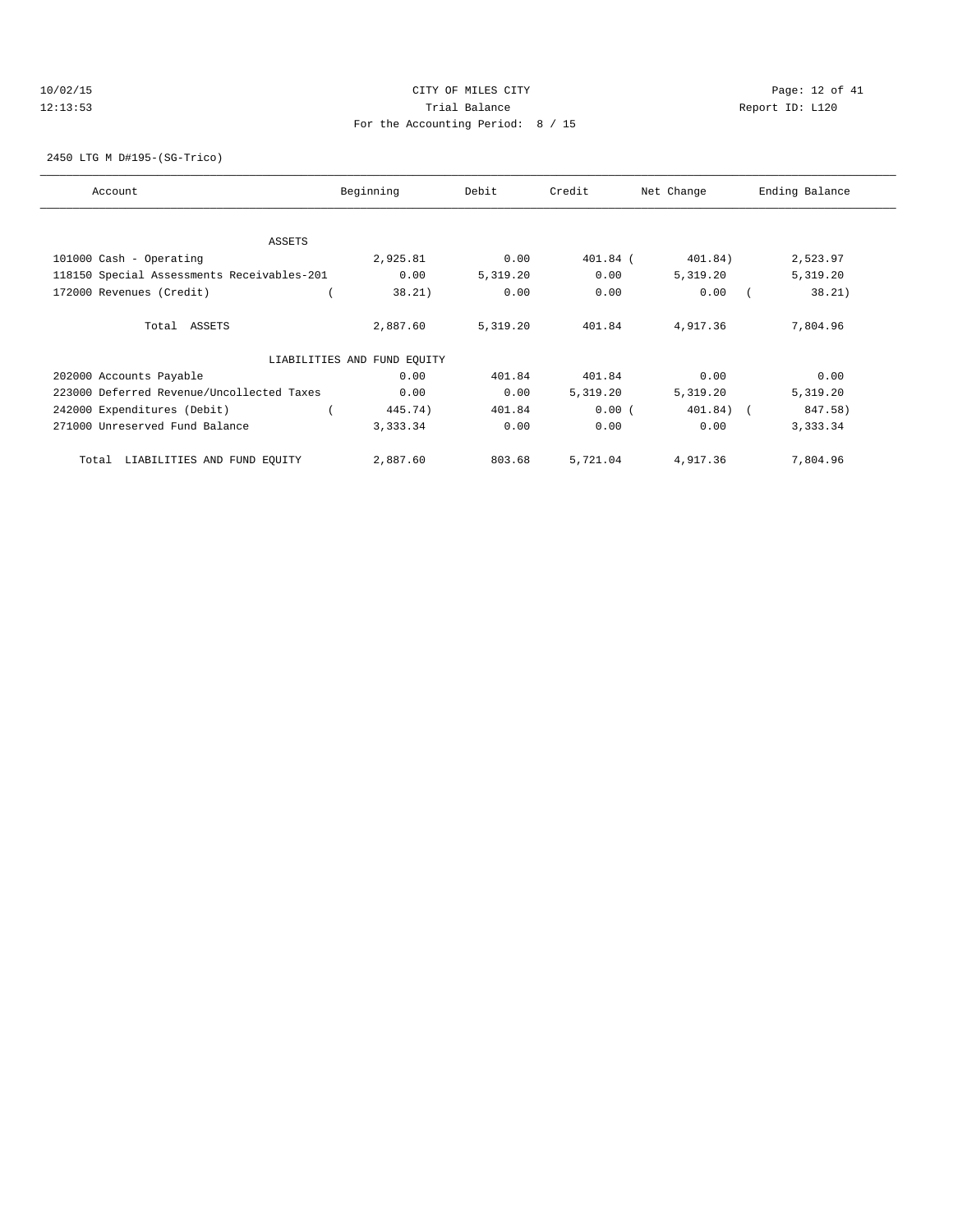# 10/02/15 **Page: 13 of 41** CITY OF MILES CITY **CITY** CITY **Page: 13 of 41** 12:13:53 Trial Balance Report ID: L120 For the Accounting Period: 8 / 15

2470 LTG M D#202-(SG-MDU&NV)

| Account                                    | Beginning                   | Debit    | Credit   | Net Change | Ending Balance |
|--------------------------------------------|-----------------------------|----------|----------|------------|----------------|
|                                            |                             |          |          |            |                |
| ASSETS                                     |                             |          |          |            |                |
| 101000 Cash - Operating                    | 2,497.49                    | 0.00     | 551.69 ( | 551.69)    | 1,945.80       |
| 118140 Special Assessments Receivables-201 | 261.58                      | 0.00     | 0.00     | 0.00       | 261.58         |
| 118150 Special Assessments Receivables-201 | 0.00                        | 7,613.72 | 0.00     | 7,613.72   | 7,613.72       |
| 172000 Revenues (Credit)                   | 30.71)                      | 0.00     | 0.00     | 0.00       | 30.71)         |
| Total ASSETS                               | 2,728.36                    | 7,613.72 | 551.69   | 7,062.03   | 9,790.39       |
|                                            | LIABILITIES AND FUND EQUITY |          |          |            |                |
| 202000 Accounts Payable                    | 0.00                        | 551.69   | 551.69   | 0.00       | 0.00           |
| 223000 Deferred Revenue/Uncollected Taxes  | 261.58                      | 0.00     | 7,613.72 | 7,613.72   | 7,875.30       |
| 242000 Expenditures (Debit)                | 571.11)                     | 551.69   | 0.00(    | 551.69)    | 1, 122.80)     |
| 271000 Unreserved Fund Balance             | 3,037.89                    | 0.00     | 0.00     | 0.00       | 3,037.89       |
| LIABILITIES AND FUND EQUITY<br>Total       | 2,728.36                    | 1,103.38 | 8,165.41 | 7,062.03   | 9,790.39       |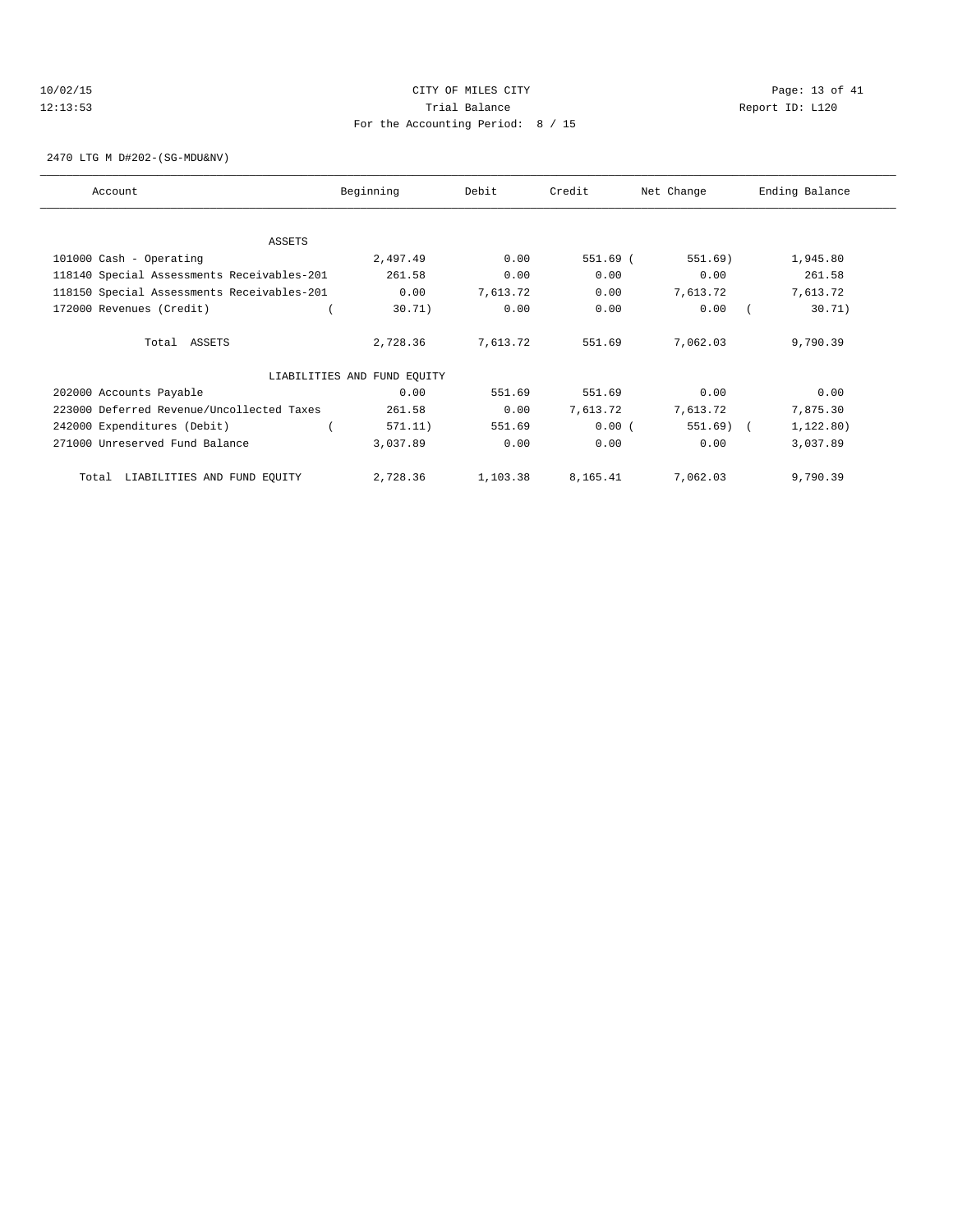| 10/02/15 | CITY OF MILES CITY                |    |
|----------|-----------------------------------|----|
| 12:13:53 | Trial Balance                     | Re |
|          | For the Accounting Period: 8 / 15 |    |

Page: 14 of 41 leport ID: L120

### 2480 LTG M M#173-(Milestown Estates)

| Account                                    | Beginning                   | Debit    | Credit    | Net Change | Ending Balance |
|--------------------------------------------|-----------------------------|----------|-----------|------------|----------------|
|                                            |                             |          |           |            |                |
| <b>ASSETS</b>                              |                             |          |           |            |                |
| 101000 Cash - Operating                    | 1,338.41                    | 0.00     | $95.58$ ( | 95.58)     | 1,242.83       |
| 118150 Special Assessments Receivables-201 | 0.00                        | 1,701.01 | 0.00      | 1,701.01   | 1,701.01       |
| 172000 Revenues (Credit)                   | 121.38)                     | 0.00     | 0.00      | 0.00       | 121.38)        |
| Total ASSETS                               | 1,217.03                    | 1,701.01 | 95.58     | 1,605.43   | 2,822.46       |
|                                            | LIABILITIES AND FUND EQUITY |          |           |            |                |
| 202000 Accounts Payable                    | 0.00                        | 95.58    | 95.58     | 0.00       | 0.00           |
| 223000 Deferred Revenue/Uncollected Taxes  | 0.00                        | 0.00     | 1,701.01  | 1,701.01   | 1,701.01       |
| 242000 Expenditures (Debit)                | 109.92)                     | 95.58    | 0.00(     | $95.58$ (  | 205.50)        |
| 271000 Unreserved Fund Balance             | 1,326.95                    | 0.00     | 0.00      | 0.00       | 1,326.95       |
| LIABILITIES AND FUND EQUITY<br>Total       | 1,217.03                    | 191.16   | 1,796.59  | 1,605.43   | 2,822.46       |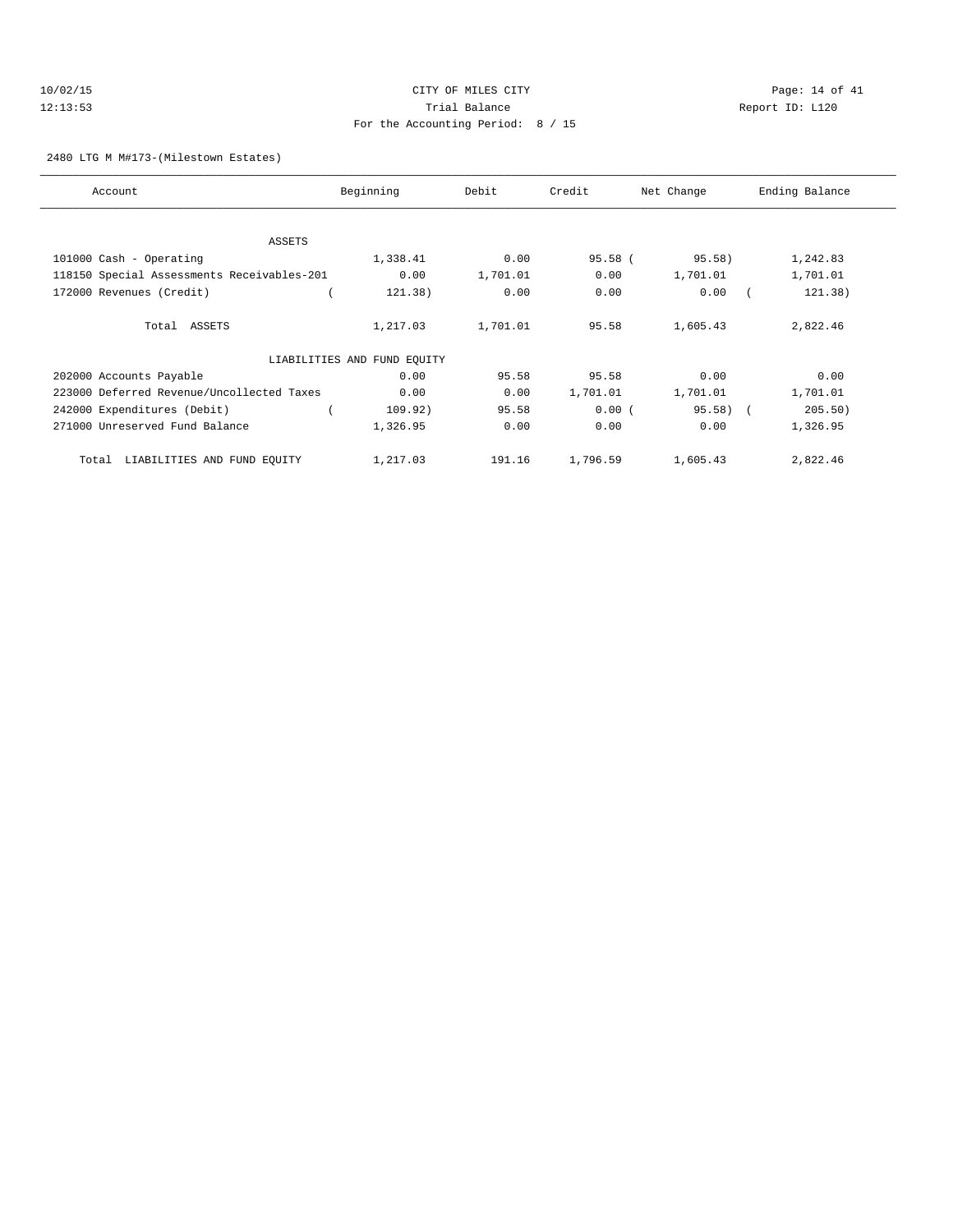# 10/02/15 **CITY OF MILES CITY CITY CITY Page: 15 of 41** 12:13:53 Trial Balance Report ID: L120 For the Accounting Period: 8 / 15

2510 STR MAINT DIST #204

| Account                                    | Beginning                   | Debit        | Credit                            | Net Change                                     | Ending Balance               |
|--------------------------------------------|-----------------------------|--------------|-----------------------------------|------------------------------------------------|------------------------------|
|                                            |                             |              |                                   |                                                |                              |
| ASSETS                                     |                             |              |                                   |                                                |                              |
| 101000 Cash - Operating                    | 303,293.06                  | 2,279.40     |                                   | 54,925.78 (52,646.38)                          | 250,646.68                   |
| 118130 Special Assessments Receivable 2013 | 1,169.14                    | 0.00         |                                   | 45.28 (<br>$45.28$ )                           | 1,123.86                     |
| 118140 Special Assessments Receivables-201 | 13,641.25                   | 0.00         |                                   | $1,667.48$ ( $1,667.48$ )                      | 11,973.77                    |
| 118150 Special Assessments Receivables-201 | 0.00                        | 1,020,035.99 |                                   | $0.00 \qquad 1,020,035.99 \qquad 1,020,035.99$ |                              |
| 172000 Revenues (Credit)                   | 11,338.82)                  | 0.00         | 1,743.06 (                        | 1,743.06) (                                    | 13,081.88)                   |
| Total ASSETS                               | 306,764.63                  | 1,022,315.39 | 58,381.60                         | 963,933.79                                     | 1,270,698.42                 |
|                                            | LIABILITIES AND FUND EQUITY |              |                                   |                                                |                              |
| 202000 Accounts Payable                    | 54,406.55                   | 27,892.49    | 27,892.49                         | 0.00                                           | 54,406.55                    |
| 223000 Deferred Revenue/Uncollected Taxes  | 14,810.40                   |              |                                   | 1,712.76 1,020,035.99 1,018,323.23             | 1,033,133.63                 |
| 242000 Expenditures (Debit)                | 75,418.05)                  | 54,925.78    | 536.34 (                          |                                                | 54,389.44) ( 129,807.49)     |
| 271000 Unreserved Fund Balance             | 312,965.73                  | 0.00         | 0.00                              | 0.00                                           | 312,965.73                   |
| Total LIABILITIES AND FUND EQUITY          |                             |              | 306,764.63 84,531.03 1,048,464.82 |                                                | 963, 933. 79 1, 270, 698. 42 |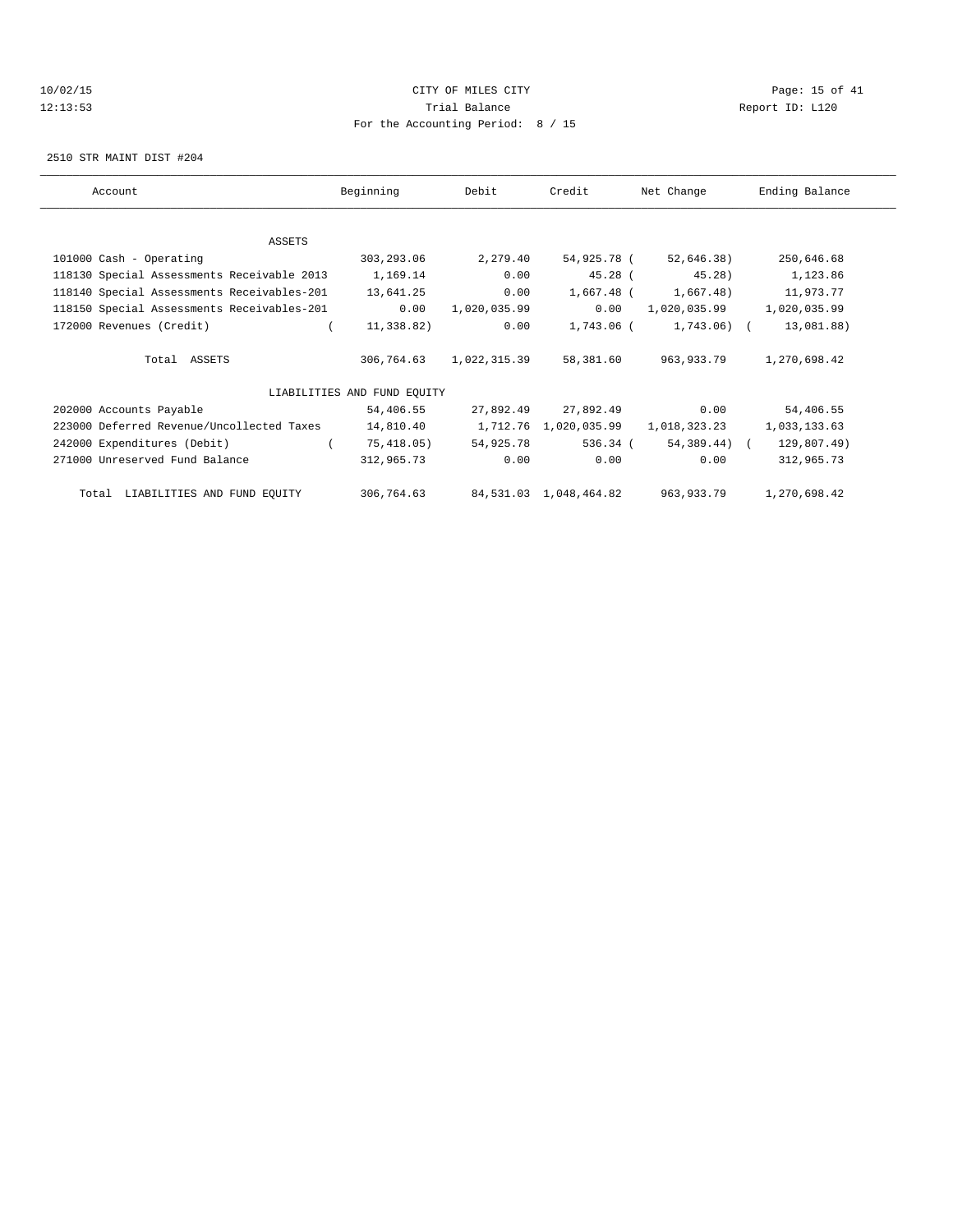## 10/02/15 **CITY OF MILES CITY CITY CITY Page: 16 of 41** 12:13:53 Trial Balance Report ID: L120 For the Accounting Period: 8 / 15

2520 STR MAINT DIST #205

| Account                                    | Beginning                   | Debit      | Credit               | Net Change   | Ending Balance |
|--------------------------------------------|-----------------------------|------------|----------------------|--------------|----------------|
|                                            |                             |            |                      |              |                |
| ASSETS                                     |                             |            |                      |              |                |
| 101000 Cash - Operating                    | 233,026.23                  | 258.29     | 26,903.65 (          | 26,645.36)   | 206,380.87     |
| 118120 Special Assessments Receivable 2012 | 762.36                      | 0.00       | 762.36 (             | 762.36)      | 0.00           |
| 118130 Special Assessments Receivable 2013 | 1,245.50                    | 0.00       | $45.28$ (            | $45.28$ )    | 1,200.22       |
| 118140 Special Assessments Receivables-201 | 5,701.96                    | 0.00       | 247.09 (             | $247.09$ )   | 5,454.87       |
| 118150 Special Assessments Receivables-201 | 0.00                        | 242,475.98 | 0.00                 | 242,475.98   | 242, 475.98    |
| 172000 Revenues (Credit)                   | 4,669.31)                   | 0.00       | 258.29 (             | $258.29$ (   | 4,927.60)      |
| Total ASSETS                               | 236,066.74                  | 242,734.27 | 28,216.67            | 214,517.60   | 450,584.34     |
|                                            | LIABILITIES AND FUND EQUITY |            |                      |              |                |
| 202000 Accounts Payable                    | 0.00                        | 18,788.00  | 18,788.00            | 0.00         | 0.00           |
| 223000 Deferred Revenue/Uncollected Taxes  | 7,709.66                    | 1,054.73   | 242,475.98           | 241,421.25   | 249,130.91     |
| 242000 Expenditures (Debit)                | 22,924.06)                  | 26,903.65  | 0.00(                | 26,903.65) ( | 49,827.71)     |
| 271000 Unreserved Fund Balance             | 251,281.14                  | 0.00       | 0.00                 | 0.00         | 251, 281.14    |
| Total LIABILITIES AND FUND EQUITY          | 236,066.74                  |            | 46,746.38 261,263.98 | 214,517.60   | 450,584.34     |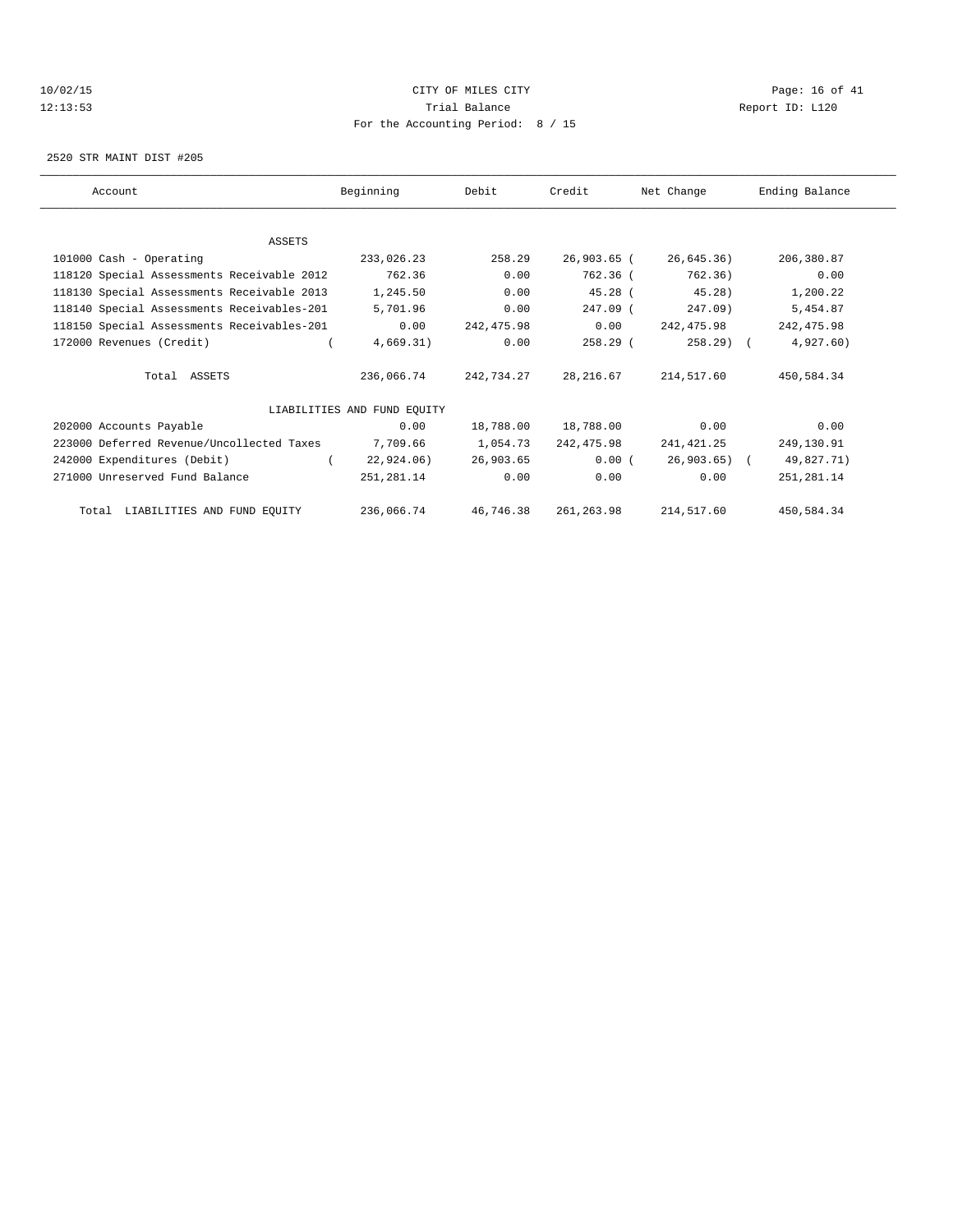| 10/02/15 | CITY OF MILES CITY                | Page: 17 of 41  |
|----------|-----------------------------------|-----------------|
| 12:13:53 | Trial Balance                     | Report ID: L120 |
|          | For the Accounting Period: 8 / 15 |                 |

2540 STR MAINT DIST#207-(MILESTOWN ESTATES)

| Account                                    | Beginning                   | Debit    | Credit     | Net Change   | Ending Balance |
|--------------------------------------------|-----------------------------|----------|------------|--------------|----------------|
|                                            |                             |          |            |              |                |
| ASSETS                                     |                             |          |            |              |                |
| 101000 Cash - Operating                    | 1,680.56                    | 0.00     | $420.63$ ( | 420.63)      | 1,259.93       |
| 118150 Special Assessments Receivables-201 | 0.00                        | 6,464.00 | 0.00       | 6,464.00     | 6,464.00       |
| 172000 Revenues (Credit)                   | 293.46)                     | 0.00     | 0.00       | 0.00         | 293.46)        |
| Total ASSETS                               | 1,387.10                    | 6,464.00 | 420.63     | 6,043.37     | 7,430.47       |
|                                            | LIABILITIES AND FUND EQUITY |          |            |              |                |
| 223000 Deferred Revenue/Uncollected Taxes  | 0.00                        | 0.00     | 6,464.00   | 6,464.00     | 6,464.00       |
| 242000 Expenditures (Debit)                | 474.88)                     | 420.63   | 0.00(      | $420.63$ ) ( | 895.51)        |
| 271000 Unreserved Fund Balance             | 1,861.98                    | 0.00     | 0.00       | 0.00         | 1,861.98       |
| LIABILITIES AND FUND EQUITY<br>Total       | 1,387.10                    | 420.63   | 6,464.00   | 6,043.37     | 7,430.47       |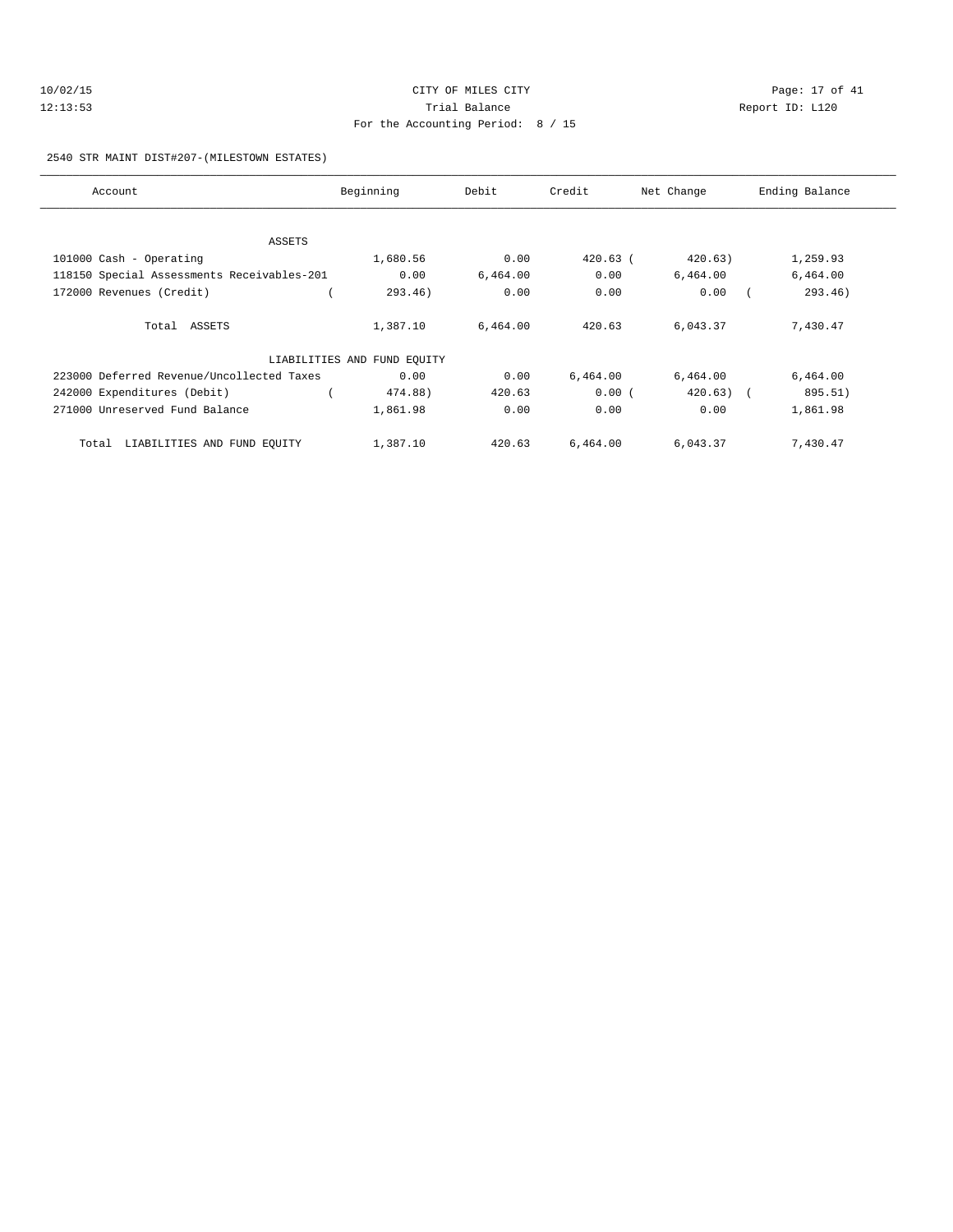| 10/02/15 | CITY OF MILES CITY                | Page: 18 of 41  |
|----------|-----------------------------------|-----------------|
| 12:13:53 | Trial Balance                     | Report ID: L120 |
|          | For the Accounting Period: 8 / 15 |                 |

#### 2701 Fire Grants

| Account                              | Beginning                   | Debit | Credit | Net Change | Ending Balance |
|--------------------------------------|-----------------------------|-------|--------|------------|----------------|
| ASSETS                               |                             |       |        |            |                |
| 101000 Cash - Operating              | 800.15                      | 0.00  | 0.00   | 0.00       | 800.15         |
| Total ASSETS                         | 800.15                      | 0.00  | 0.00   | 0.00       | 800.15         |
|                                      | LIABILITIES AND FUND EQUITY |       |        |            |                |
| 271000 Unreserved Fund Balance       | 800.15                      | 0.00  | 0.00   | 0.00       | 800.15         |
| LIABILITIES AND FUND EQUITY<br>Total | 800.15                      | 0.00  | 0.00   | 0.00       | 800.15         |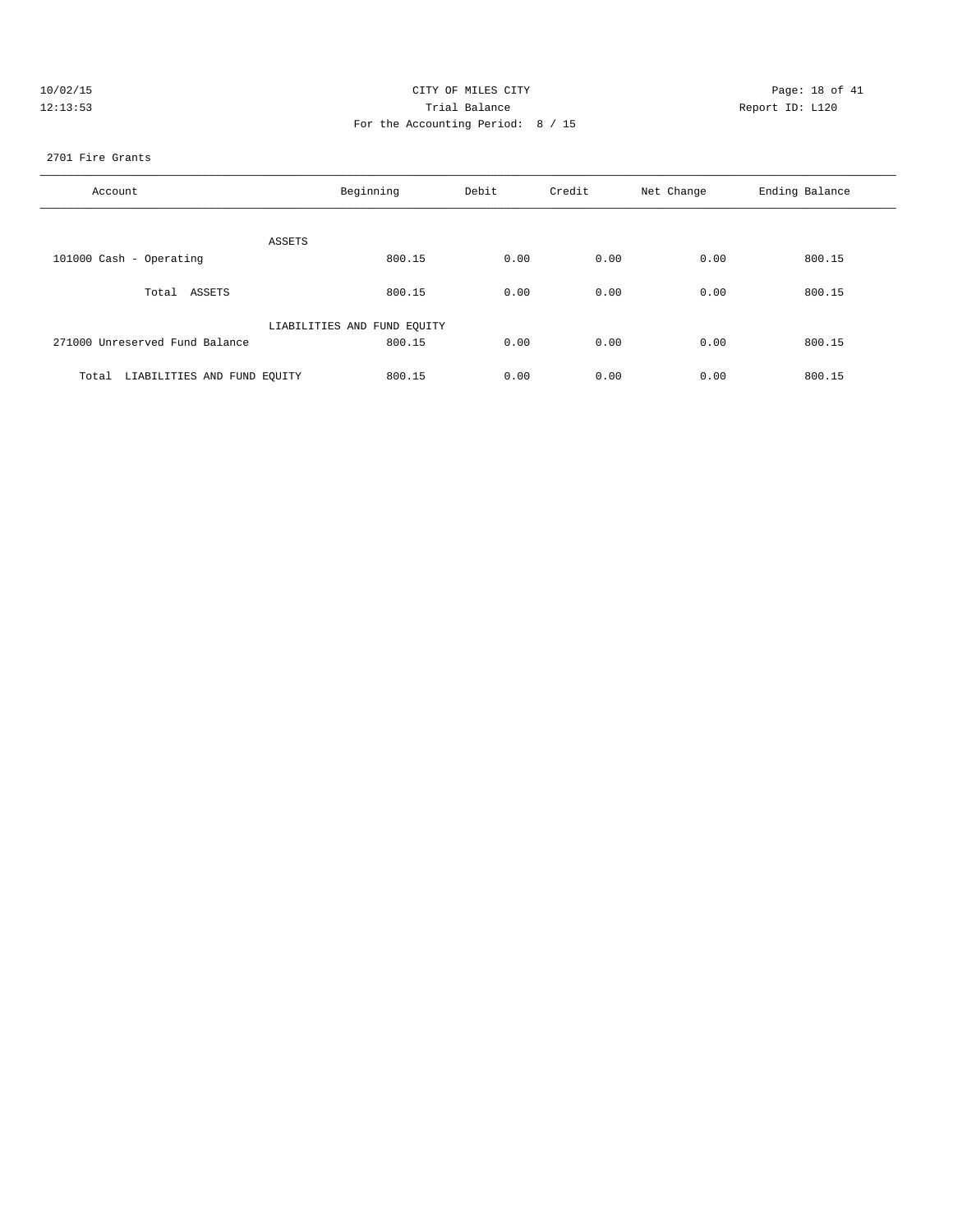|  |  |  | 10/02/15 |  |
|--|--|--|----------|--|
|  |  |  | 12:13:53 |  |

# CITY OF MILES CITY CONTROL CONTROL CONTROL CONTROL CONTROL PAGE: 19 of 41 120 Trial Balance Communications of the Report ID: L120 For the Accounting Period: 8 / 15

#### 2820 GAS TAX

| Account                              |        | Beginning                   | Debit     | Credit      | Net Change    | Ending Balance |
|--------------------------------------|--------|-----------------------------|-----------|-------------|---------------|----------------|
|                                      |        |                             |           |             |               |                |
|                                      | ASSETS |                             |           |             |               |                |
| 101000 Cash - Operating              |        | 14,522.90                   | 15,054.52 | 0.00        | 15,054.52     | 29,577.42      |
| 172000 Revenues (Credit)             |        | 15,054.52)                  | 0.00      | 15,054.52 ( | $15,054.52$ ( | 30, 109.04)    |
| Total ASSETS                         |        | 531.62)                     | 15,054.52 | 15,054.52   | 0.00          | 531.62)        |
|                                      |        | LIABILITIES AND FUND EQUITY |           |             |               |                |
| 242000 Expenditures (Debit)          |        | 532.27                      | 0.00      | 0.00        | 0.00          | 532.27)        |
| 271000 Unreserved Fund Balance       |        | 0.65                        | 0.00      | 0.00        | 0.00          | 0.65           |
| LIABILITIES AND FUND EQUITY<br>Total |        | 531.62)                     | 0.00      | 0.00        | 0.00          | 531.62)        |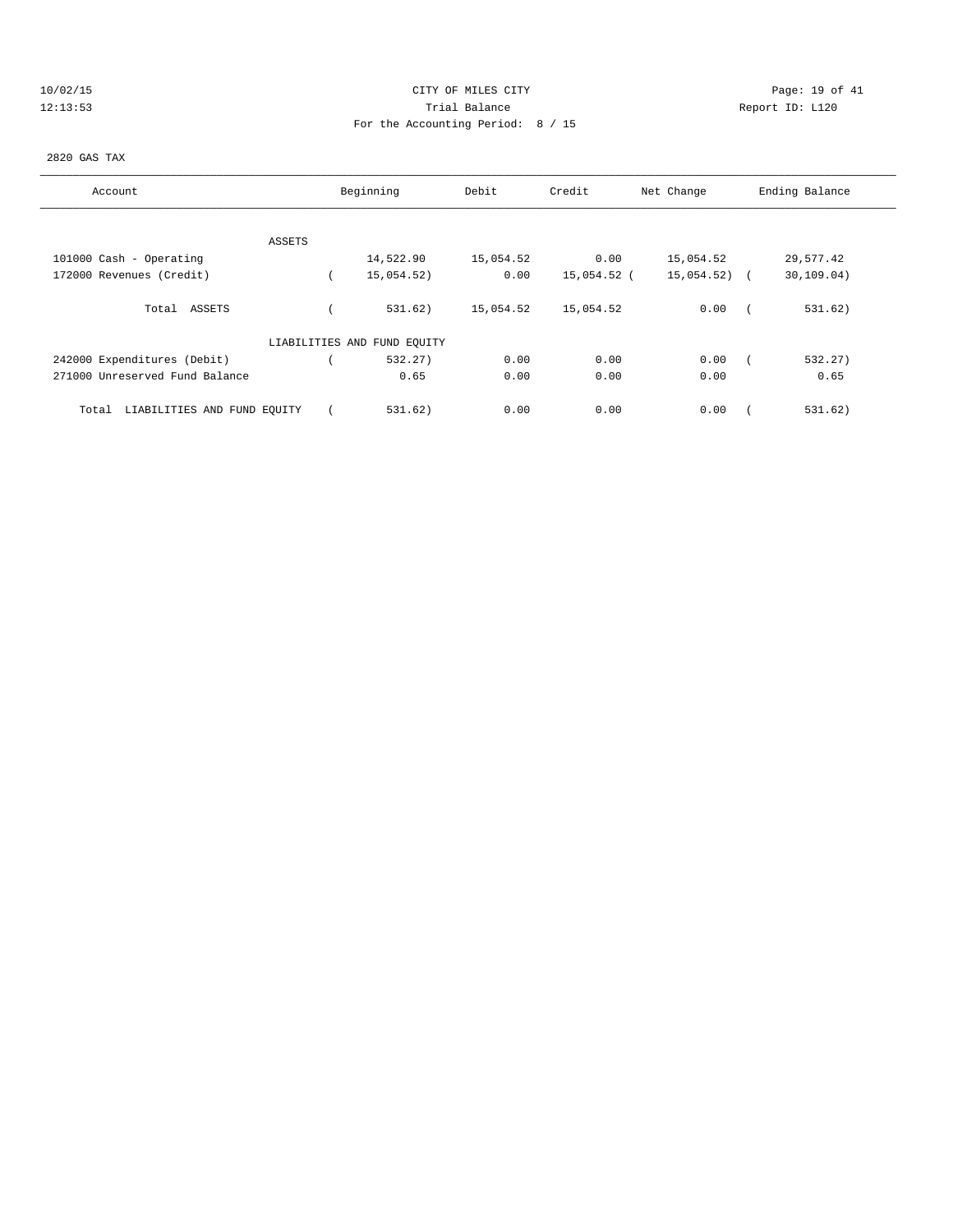# 10/02/15 **Page: 20 of 41** CITY OF MILES CITY **CITY Page: 20 of 41** 12:13:53 Trial Balance Report ID: L120 For the Accounting Period: 8 / 15

#### 2850 911 EMERGENCY

| Account                              |               | Beginning                   | Debit     | Credit      | Net Change   | Ending Balance |
|--------------------------------------|---------------|-----------------------------|-----------|-------------|--------------|----------------|
|                                      |               |                             |           |             |              |                |
|                                      | <b>ASSETS</b> |                             |           |             |              |                |
| 101000 Cash - Operating              |               | 94,522.97                   | 72,062.44 | 7,791.00    | 64, 271.44   | 158,794.41     |
| 172000 Revenues (Credit)             |               | 0.00                        | 0.00      | 72,062.44 ( | 72,062.44) ( | 72,062.44)     |
| Total ASSETS                         |               | 94,522.97                   | 72,062.44 | 79,853.44 ( | 7,791.00)    | 86,731.97      |
|                                      |               | LIABILITIES AND FUND EQUITY |           |             |              |                |
| 202000 Accounts Payable              |               | 0.00                        | 7,791.00  | 7,791.00    | 0.00         | 0.00           |
| 242000 Expenditures (Debit)          |               | 1, 227.33)                  | 7,791.00  | 0.00(       | 7,791.00)    | 9,018.33)      |
| 271000 Unreserved Fund Balance       |               | 95,750.30                   | 0.00      | 0.00        | 0.00         | 95,750.30      |
| LIABILITIES AND FUND EQUITY<br>Total |               | 94,522.97                   | 15,582.00 | 7,791.00 (  | 7,791.00)    | 86,731.97      |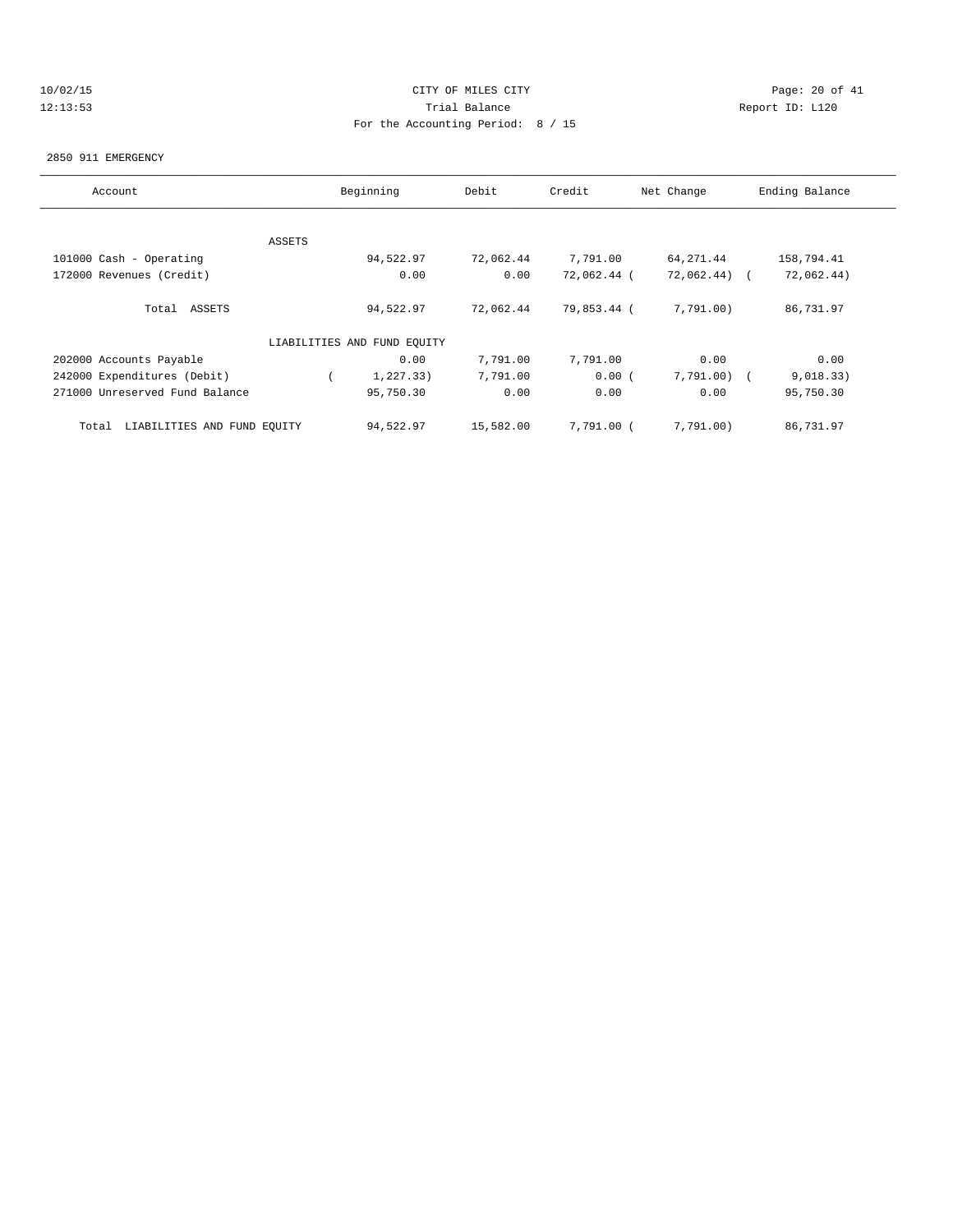## 10/02/15 **Page: 21 of 41** CITY OF MILES CITY **CITY** CITY **Page: 21 of 41** 12:13:53 Trial Balance Report ID: L120 For the Accounting Period: 8 / 15

#### 2880 LIBRARY GRANTS

| Account                                | Beginning                   | Debit    | Credit     | Net Change | Ending Balance |  |
|----------------------------------------|-----------------------------|----------|------------|------------|----------------|--|
|                                        |                             |          |            |            |                |  |
| ASSETS                                 |                             |          |            |            |                |  |
| 101000 Cash - Operating                | 0.00                        | 0.00     | 295.00(    | 295.00) (  | 295.00)        |  |
| 101003 Cash - per capita               | 6, 225.09                   | 0.00     | $412.80$ ( | 412.80)    | 5,812.29       |  |
| 101020 Cash - Partners Program         | 44,882.70                   | 0.00     | 0.00       | 0.00       | 44,882.70      |  |
| 101030 Cash - Sagebrush Fed/Base Grant | 5,669.02                    | 0.00     | 0.00       | 0.00       | 5,669.02       |  |
| 101033 Library - Humanities Grant      | 502.08                      | 0.00     | 0.00       | 0.00       | 502.08         |  |
| Total ASSETS                           | 57,278.89                   | 0.00     | 707.80 (   | 707.80)    | 56,571.09      |  |
|                                        | LIABILITIES AND FUND EQUITY |          |            |            |                |  |
| 202000 Accounts Payable                | 0.00                        | 707.80   | 707.80     | 0.00       | 0.00           |  |
| 242000 Expenditures (Debit)            | 0.00                        | 707.80   | 0.00(      | $707.80$ ( | 707.80)        |  |
| 271000 Unreserved Fund Balance         | 57,278.89                   | 0.00     | 0.00       | 0.00       | 57,278.89      |  |
| LIABILITIES AND FUND EQUITY<br>Total   | 57,278.89                   | 1,415.60 | 707.80 (   | 707.80)    | 56,571.09      |  |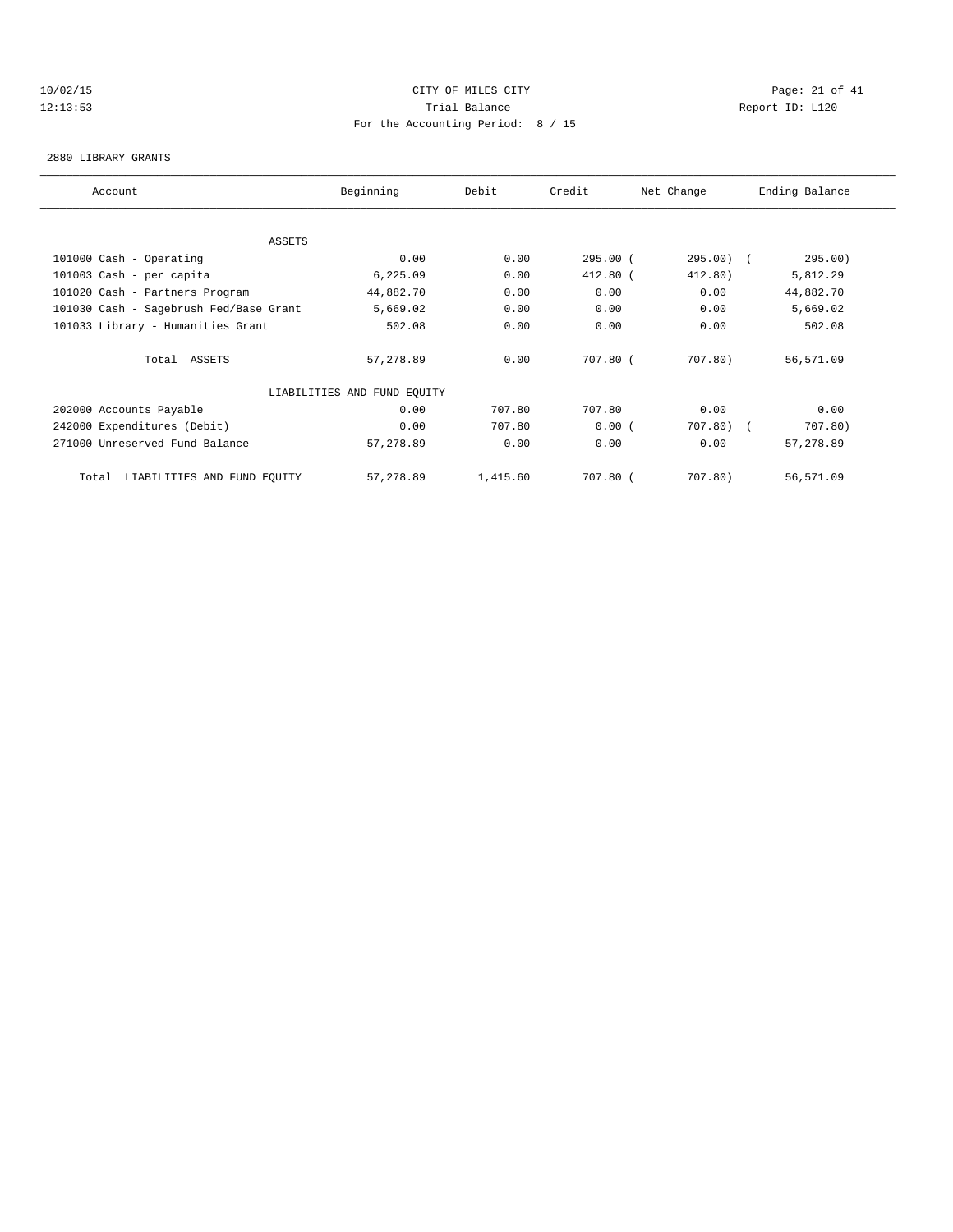## 10/02/15 **Page: 22 of 41** CITY OF MILES CITY **CITY Page: 22 of 41** 12:13:53 Trial Balance Report ID: L120 For the Accounting Period: 8 / 15

2935 Historic Preservation

| Account                                    | Beginning                   |           | Debit  | Credit     | Net Change | Ending Balance |  |
|--------------------------------------------|-----------------------------|-----------|--------|------------|------------|----------------|--|
|                                            |                             |           |        |            |            |                |  |
| ASSETS                                     |                             |           |        |            |            |                |  |
| 101000 Cash - Operating                    |                             | 1,431.07  | 0.00   | $532.60$ ( | 532.60)    | 898.47         |  |
| 101036 Cash HP- CDBG-ED Grant              |                             | 778.80    | 0.00   | 0.00       | 0.00       | 778.80         |  |
| 101038 Cash HP- Sandra Anderson Charitable |                             | 238.50    | 0.00   | 0.00       | 0.00       | 238.50         |  |
| 101039 HP- CCHS Grant                      |                             | 821.25    | 0.00   | 0.00       | 0.00       | 821.25         |  |
| 132000 Due From Government (Short Term)    |                             | 3,286.38  | 0.00   | 0.00       | 0.00       | 3,286.38       |  |
| 172000 Revenues (Credit)                   |                             | 1,000.00) | 0.00   | 0.00       | 0.00       | 1,000.00)      |  |
| Total ASSETS                               |                             | 5,556.00  | 0.00   | 532.60 (   | 532.60)    | 5,023.40       |  |
|                                            | LIABILITIES AND FUND EQUITY |           |        |            |            |                |  |
| 202000 Accounts Payable                    |                             | 0.00      | 278.24 | 378.24     | 100.00     | 100.00         |  |
| 242000 Expenditures (Debit)                |                             | 428.33)   | 632.60 | 0.00(      | 632.60)    | 1,060.93)      |  |
| 271000 Unreserved Fund Balance             |                             | 5,984.33  | 0.00   | 0.00       | 0.00       | 5,984.33       |  |
| LIABILITIES AND FUND EQUITY<br>Total       |                             | 5,556.00  | 910.84 | 378.24 (   | 532.60)    | 5,023.40       |  |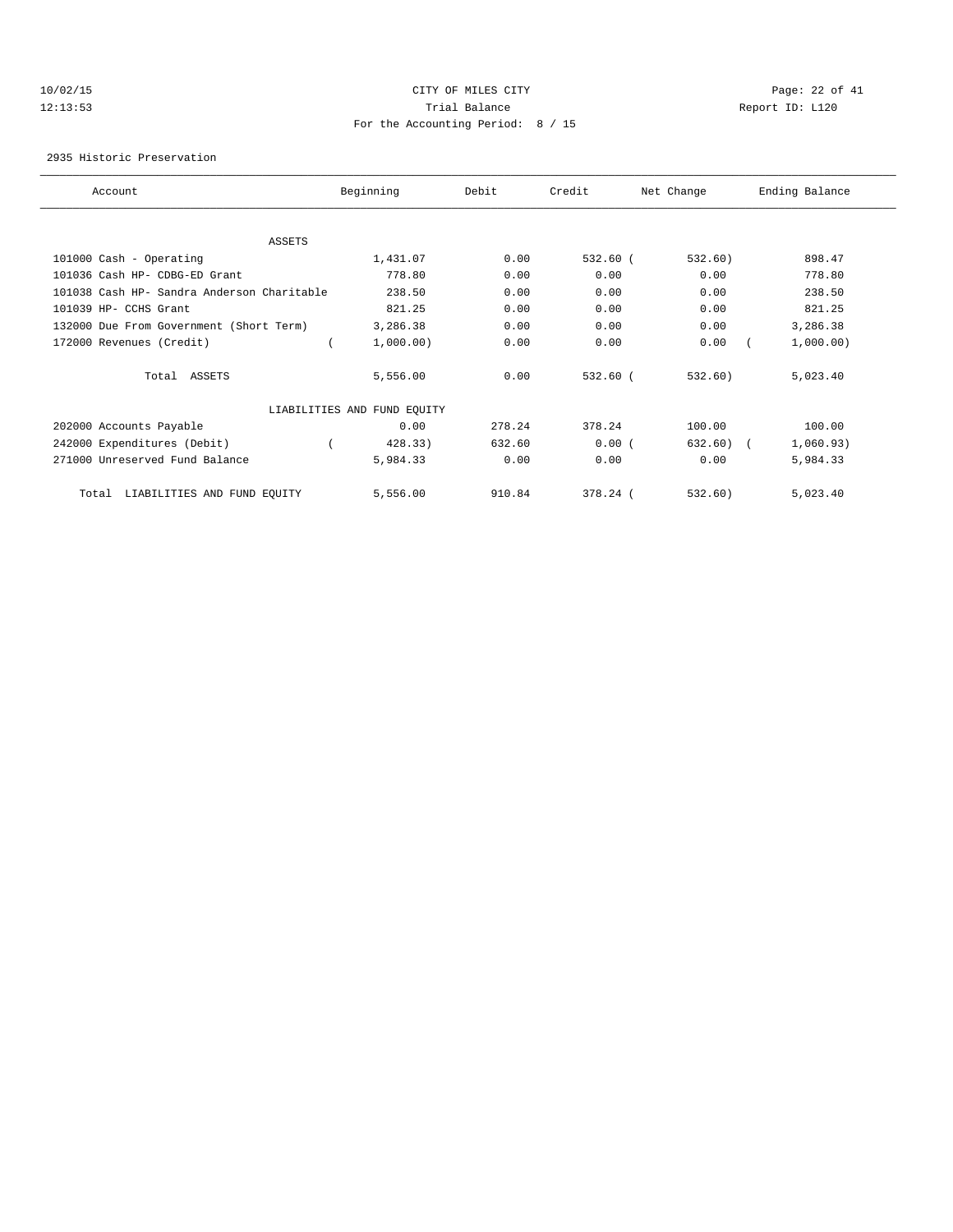| 10/02/15 | CITY OF MILES CITY                  |     |
|----------|-------------------------------------|-----|
| 12:13:53 | Trial Balance                       | Rep |
|          | For the Accounting Period: $8 / 15$ |     |

Page: 23 of 41 port ID: L120

### 2985 RETIRED SENIOR VOLUNTEER PROG (RSVP)

| Account                                    | Beginning                   | Debit     | Credit       | Net Change     | Ending Balance |
|--------------------------------------------|-----------------------------|-----------|--------------|----------------|----------------|
|                                            |                             |           |              |                |                |
| <b>ASSETS</b>                              |                             |           |              |                |                |
| 101000 Cash - Operating                    | 3,187.31)                   | 6,231.46  | 5,577.25     | 654.21         | 2,533.10       |
| 101004 RSVP Non-Federal Cash Operating-Cus | 4,145.96                    | 3,610.53  | 1,472.91     | 2,137.62       | 6,283.58       |
| 101006 Cash- operating-Fallon              | 1,543.42)                   | 5,562.04  | 5,109.45     | 452.59         | 1,090.83)      |
| 101008 RSVP- Custer Excess                 | 1,961.19                    | 0.00      | 0.00         | 0.00           | 1,961.19       |
| 103100 Petty Cash-                         | 200.00                      | 0.00      | 0.00         | 0.00           | 200.00         |
| 172000 Revenues (Credit)                   | 0.00                        | 0.00      | 10,270.18 (  | $10, 270.18$ ( | 10, 270.18)    |
| Total ASSETS                               | 1,576.42                    | 15,404.03 | 22,429.79 (  | 7,025.76) (    | 5,449.34)      |
|                                            | LIABILITIES AND FUND EQUITY |           |              |                |                |
| 202000 Accounts Payable                    | 0.00                        | 1,690.41  | 1,690.41     | 0.00           | 0.00           |
| 242000 Expenditures (Debit)                | 7,091.50)                   | 7,790.28  | 764.52 (     | $7,025.76$ (   | 14, 117. 26)   |
| 271000 Unreserved Fund Balance             | 8,667.92                    | 0.00      | 0.00         | 0.00           | 8,667.92       |
| LIABILITIES AND FUND EQUITY<br>Total       | 1,576.42                    | 9,480.69  | $2,454.93$ ( | 7,025.76)      | 5,449.34)      |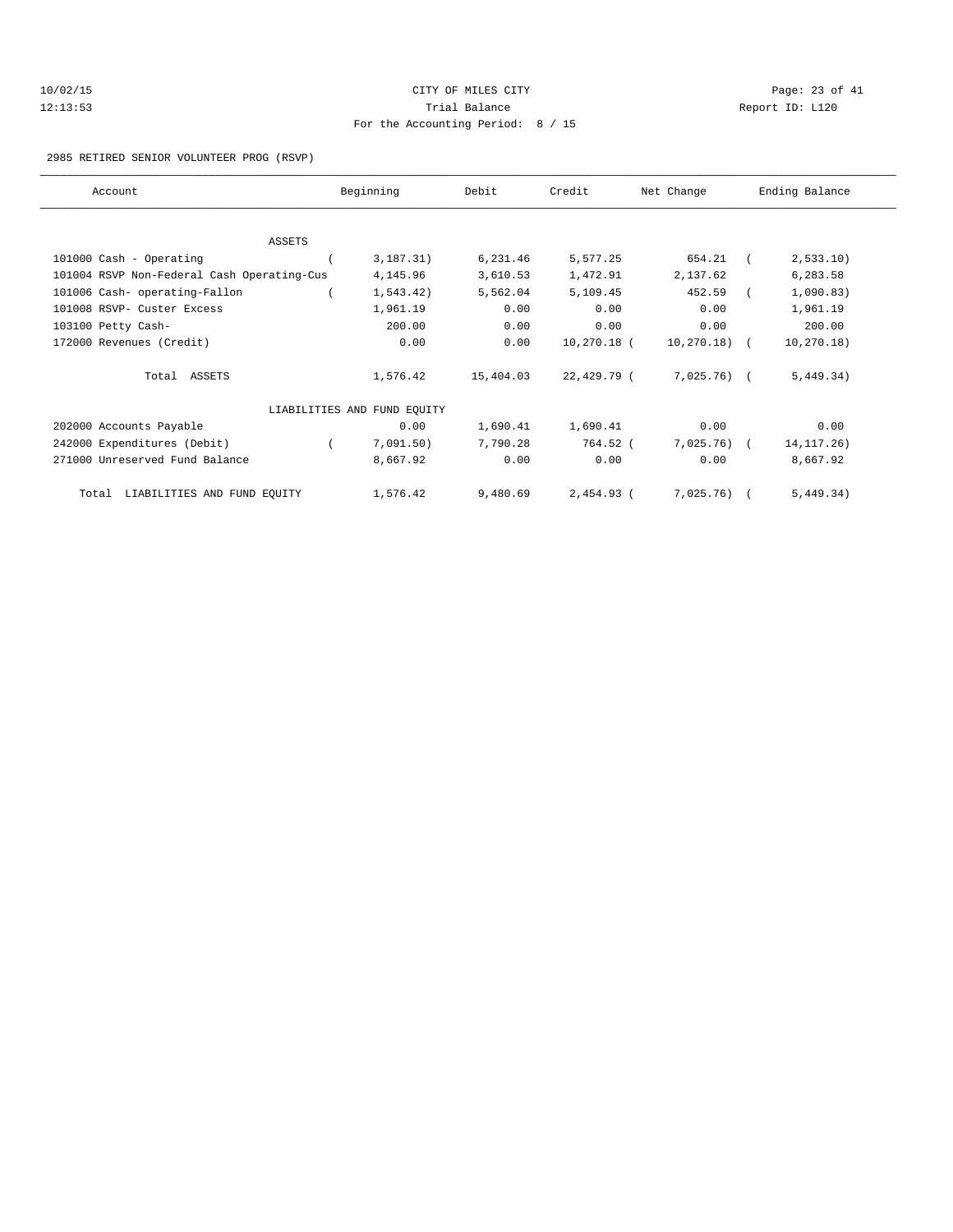| 10/02/15 | CITY OF MILES CITY                | Page: $24o$     |
|----------|-----------------------------------|-----------------|
| 12:13:53 | Trial Balance                     | Report ID: L120 |
|          | For the Accounting Period: 8 / 15 |                 |

Page: 24 of 41

#### 3300 Judgement & Losses-Power Settlement

| Account                                     | Beginning                   | Debit | Credit | Net Change | Ending Balance      |
|---------------------------------------------|-----------------------------|-------|--------|------------|---------------------|
| ASSETS                                      |                             |       |        |            |                     |
| 115208 Taxes Receivable - Personal 2008     | 0.47)                       | 0.00  | 0.00   | 0.00       | 0.47)<br>$\sqrt{2}$ |
| Total ASSETS                                | 0.47)                       | 0.00  | 0.00   | 0.00       | 0.47)<br>$\sqrt{2}$ |
|                                             | LIABILITIES AND FUND EQUITY |       |        |            |                     |
| 223200 Deferred Revenue - Pers Prop Taxes ( | 0.47)                       | 0.00  | 0.00   | 0.00       | 0.47)<br>$\sqrt{2}$ |
| LIABILITIES AND FUND EQUITY<br>Total        | 0.47)                       | 0.00  | 0.00   | 0.00       | 0.47)               |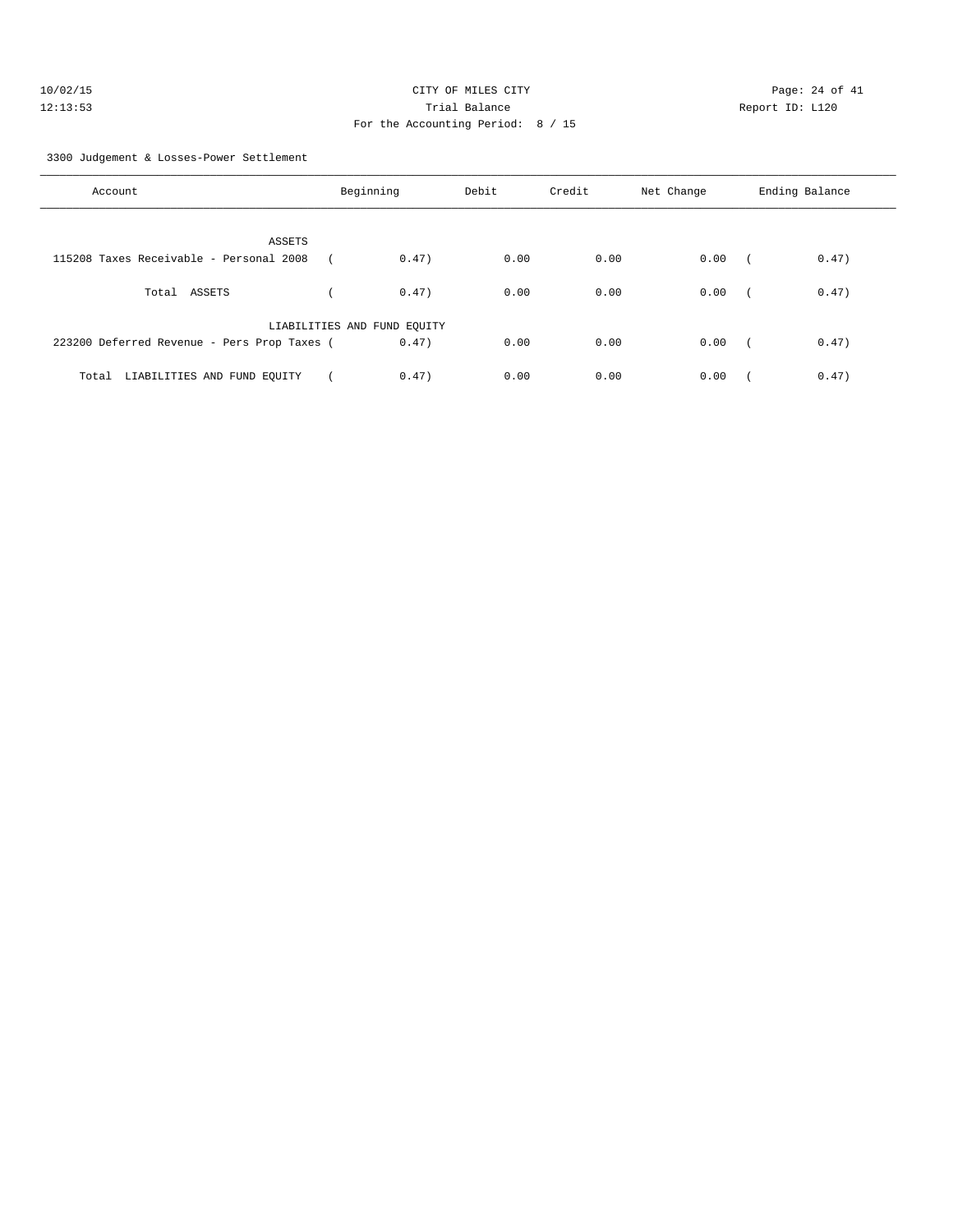| 10/02/15 |  |     |  |  |
|----------|--|-----|--|--|
|          |  | כ ו |  |  |

# CITY OF MILES CITY **CITY** Page: 25 of 41 12:13:53 Trial Balance Report ID: L120 For the Accounting Period: 8 / 15

## 3670 SID 211

| Account                                    | Beginning                   | Debit    | Credit   | Net Change | Ending Balance |
|--------------------------------------------|-----------------------------|----------|----------|------------|----------------|
|                                            |                             |          |          |            |                |
| ASSETS                                     |                             |          |          |            |                |
| 118150 Special Assessments Receivables-201 | 0.00                        | 5,092.08 | 0.00     | 5,092.08   | 5,092.08       |
|                                            |                             |          |          |            |                |
| Total ASSETS                               | 0.00                        | 5,092.08 | 0.00     | 5,092.08   | 5,092.08       |
|                                            |                             |          |          |            |                |
|                                            | LIABILITIES AND FUND EQUITY |          |          |            |                |
|                                            |                             |          |          |            |                |
| 223000 Deferred Revenue/Uncollected Taxes  | 0.00                        | 0.00     | 5,092.08 | 5,092.08   | 5,092.08       |
|                                            |                             |          |          |            |                |
| LIABILITIES AND FUND EQUITY<br>Total       | 0.00                        | 0.00     | 5,092.08 | 5,092.08   | 5,092.08       |
|                                            |                             |          |          |            |                |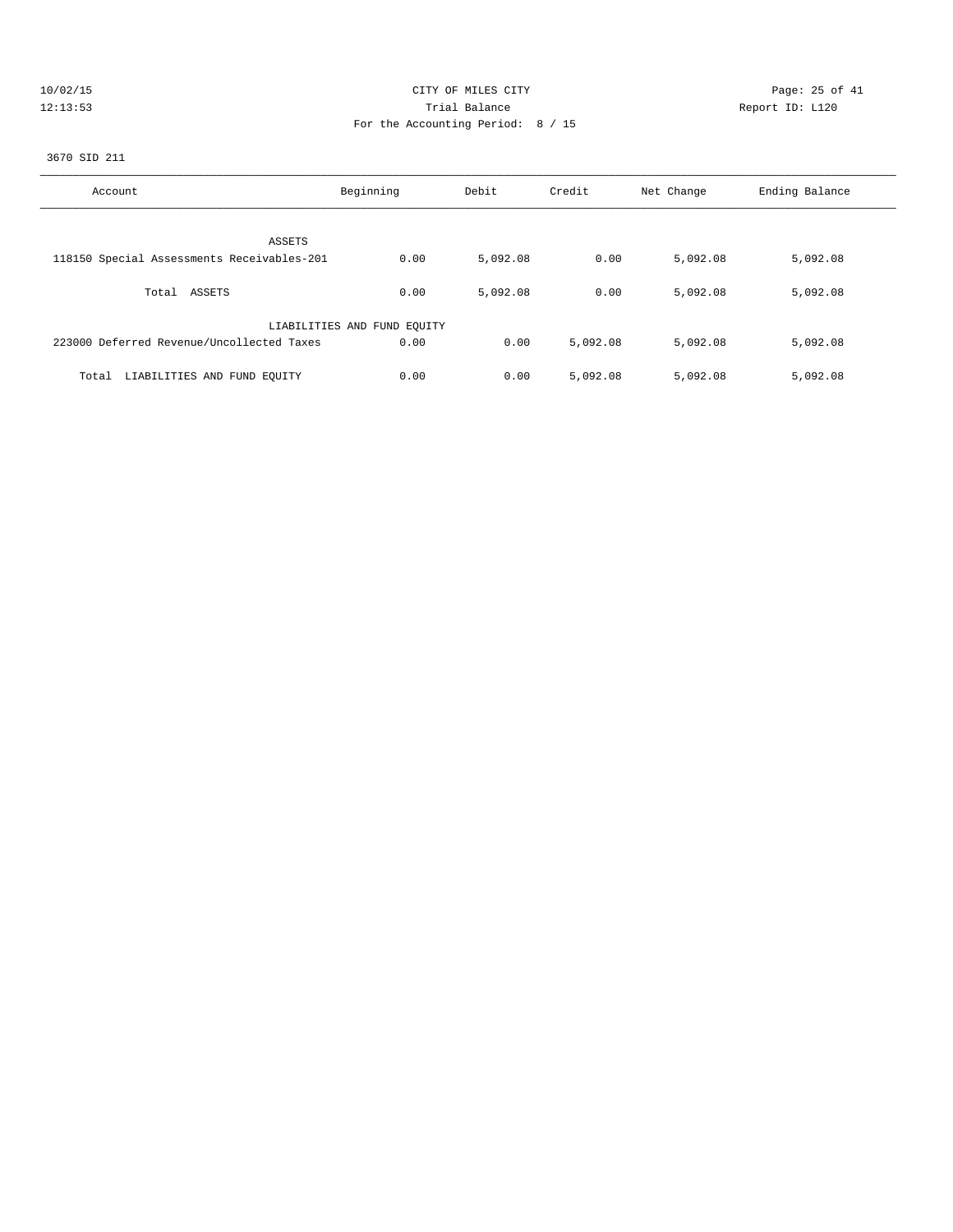| 10/02/15 | CITY OF MILES CITY                | Page: $26o$     |
|----------|-----------------------------------|-----------------|
| 12:13:53 | Trial Balance                     | Report ID: L120 |
|          | For the Accounting Period: 8 / 15 |                 |

Page: 26 of 41

4000 General Fund Capitol Improvement Fund

| Account                              | Beginning                   | Debit | Credit | Net Change | Ending Balance |
|--------------------------------------|-----------------------------|-------|--------|------------|----------------|
| ASSETS                               |                             |       |        |            |                |
| 101000 Cash - Operating              | 107,189.20                  | 0.00  | 0.00   | 0.00       | 107,189.20     |
| ASSETS<br>Total                      | 107,189.20                  | 0.00  | 0.00   | 0.00       | 107,189.20     |
|                                      | LIABILITIES AND FUND EQUITY |       |        |            |                |
| 271000 Unreserved Fund Balance       | 107,189.20                  | 0.00  | 0.00   | 0.00       | 107,189.20     |
| LIABILITIES AND FUND EQUITY<br>Total | 107,189.20                  | 0.00  | 0.00   | 0.00       | 107,189.20     |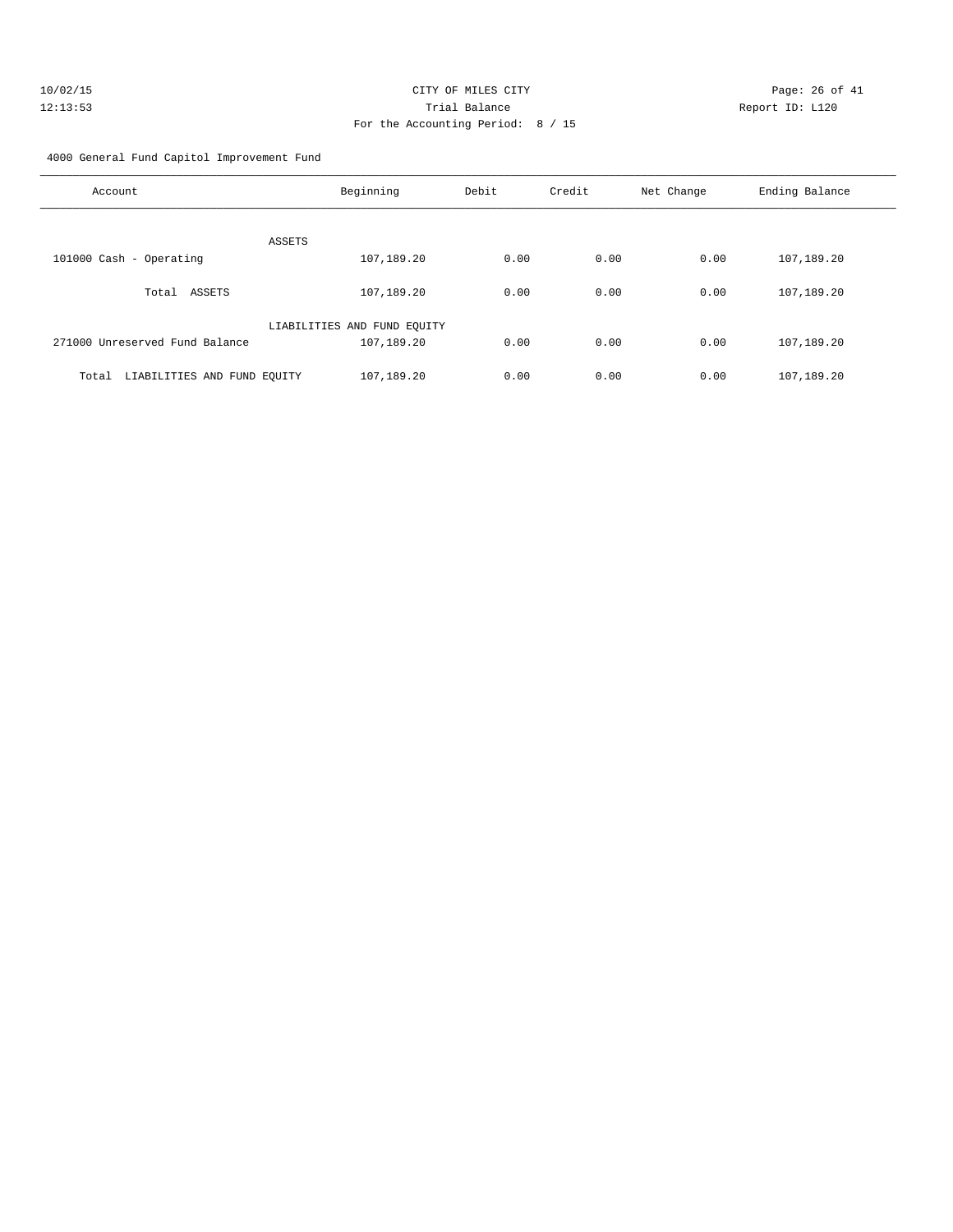# 10/02/15 Page: 27 of 41 12:13:53 Trial Balance Report ID: L120 For the Accounting Period: 8 / 15

4060 CAPITAL IMPROV-PUBLIC WORKS

| Account                              |        | Beginning                   | Debit     | Credit      | Net Change | Ending Balance |
|--------------------------------------|--------|-----------------------------|-----------|-------------|------------|----------------|
|                                      |        |                             |           |             |            |                |
|                                      | ASSETS |                             |           |             |            |                |
| 101000 Cash - Operating              |        | 135,056.21                  | 748.28    | 13,489.00 ( | 12,740.72) | 122, 315.49    |
| 122000 Accounts Receivable           |        | 720.00                      | 250.00    | 250.00      | 0.00       | 720.00         |
| 172000 Revenues (Credit)             |        | 568.00)                     | 0.00      | $400.00$ (  | $400.00$ ) | 968.00)        |
| Total ASSETS                         |        | 135,208.21                  | 998.28    | 14,139.00 ( | 13,140.72) | 122,067.49     |
|                                      |        | LIABILITIES AND FUND EQUITY |           |             |            |                |
| 202000 Accounts Payable              |        | 0.00                        | 13,489.00 | 13,489.00   | 0.00       | 0.00           |
| 242000 Expenditures (Debit)          |        | 0.00                        | 13,489.00 | 348.28 (    | 13,140.72) | 13, 140. 72)   |
| 271000 Unreserved Fund Balance       |        | 135,208.21                  | 0.00      | 0.00        | 0.00       | 135,208.21     |
| LIABILITIES AND FUND EQUITY<br>Total |        | 135,208.21                  | 26,978.00 | 13,837.28 ( | 13,140.72) | 122,067.49     |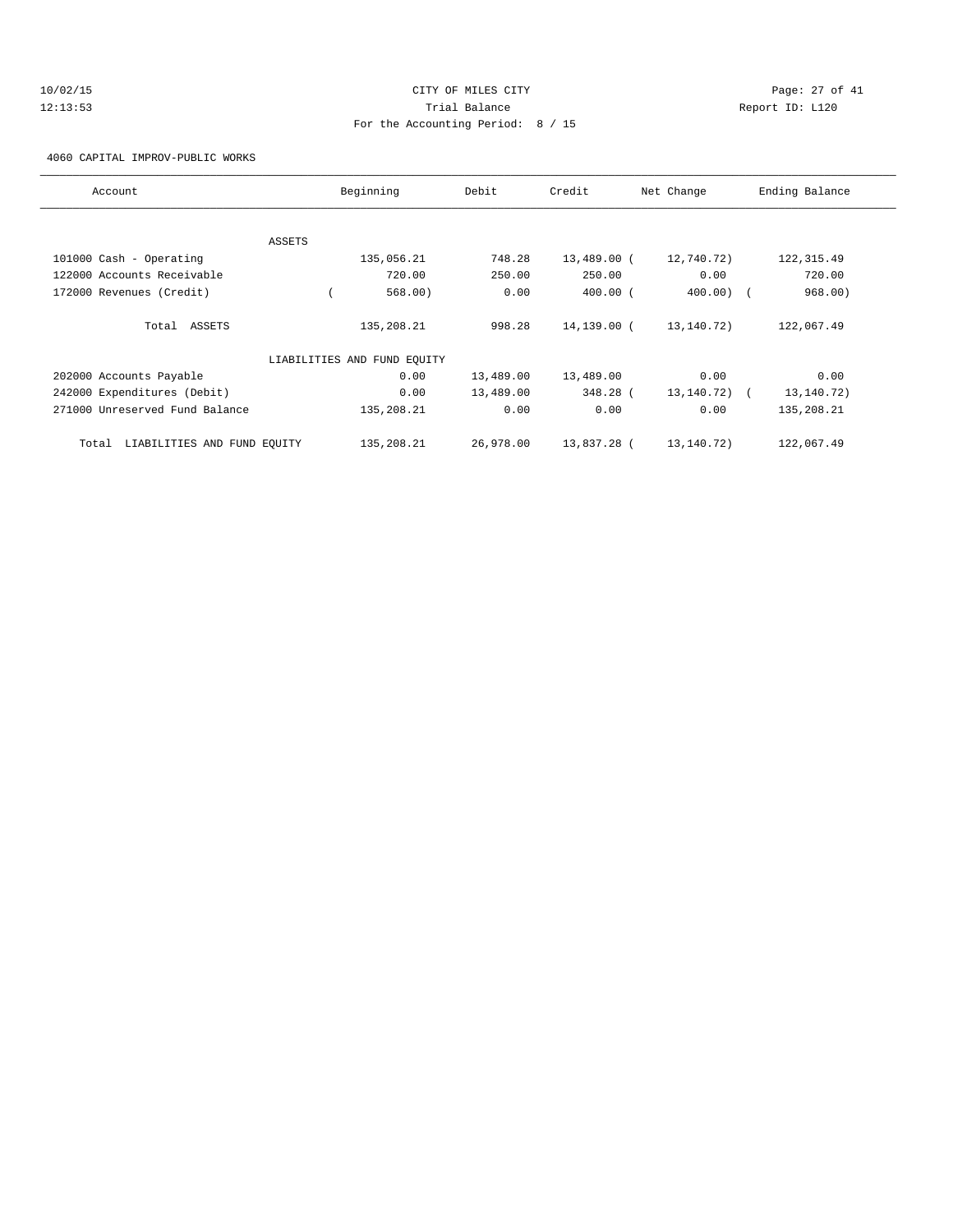## 10/02/15 **Page: 28 of 41 CITY OF MILES CITY CITY Page: 28 of 41** 12:13:53 Trial Balance Report ID: L120 For the Accounting Period: 8 / 15

#### 5210 WATER UTILITY

| Account                                                   | Beginning                   | Debit       | Credit          | Net Change   | Ending Balance                |
|-----------------------------------------------------------|-----------------------------|-------------|-----------------|--------------|-------------------------------|
|                                                           |                             |             |                 |              |                               |
| ASSETS<br>101000 Cash - Operating                         | 1,953,508.04                | 226,642.32  | 114,519.03      | 112, 123.29  | 2,065,631.33                  |
| 101010 Deposit Cash                                       | 82,500.00                   | 7,250.00    | 2,350.00        | 4,900.00     | 87,400.00                     |
| 102240 Cash - Replacement & Depreciation                  | 1,489,589.35                | 0.00        | 0.00            | 0.00         | 1,489,589.35                  |
| 102250 Cash - System Devlopment Fees                      | 272, 273. 25                | 600.00      | 0.00            | 600.00       | 272,873.25                    |
| 102270 Cash - Curb Stop Replacement Fee                   | 237,308.65                  | 3,656.51    | 590.64          | 3,065.87     | 240, 374.52                   |
| 102312 RevBnd/CurYearDebt-DNRC/CarbonTank                 | 29,618.48                   | 11,532.19   | 0.00            | 11,532.19    | 41,150.67                     |
| 102313 RevBnd/CurYearDebt-DNRC/NE WtrLine                 | 17,704.71                   | 11,822.60   | 0.00            | 11,822.60    | 29,527.31                     |
| 102315 RevBnd/CurYearDebt-ARRA/NE Water Li                | 1,484.01                    | 1,483.96    | 0.00            | 1,483.96     | 2,967.97                      |
| 102322 RevBnd/Reserve-DNRC/CarbonTank                     | 153,009.00                  | 0.00        | 0.00            | 0.00         | 153,009.00                    |
| 102323 RevBnd/Reserve-DNRC/NE WtrLine                     | 128,653.00                  | 0.00        | 0.00            | 0.00         | 128,653.00                    |
| 102325 RevBnd/Reserve-ARRA B-NE Waterline                 | 18,245.00                   | 0.00        | 0.00            | 0.00         | 18,245.00                     |
| 103000 Petty Cash                                         | 330.00                      | 0.00        | 0.00            | 0.00         | 330.00                        |
| 122000 Accounts Receivable                                | 264,138.08                  | 262,692.90  | 228,957.57      | 33,735.33    | 297,873.41                    |
| 122020 Accounts Receivable-\$2.00 State Ass(              | 4.00)                       | 0.00        | 0.00            | 0.00         | $\overline{(\cdot)}$<br>4.00) |
| 172000 Revenues (Credit)<br>$\overline{ }$                | 237, 361.29)                | 0.00        | 259,868.11 (    | 259,868.11)  | 497,229.40)<br>$\sqrt{ }$     |
| 181000 Land                                               | 41,844.00                   | 0.00        | 0.00            | 0.00         | 41,844.00                     |
| 182000 Buildings                                          | 22,997.00                   | 0.00        | 0.00            | 0.00         | 22,997.00                     |
| 182100 Allowance for Depr - Buildings (Cre(               | 22,997.00)                  | 0.00        | 0.00            | 0.00         | 22,997.00)                    |
| 186000 Machinery and Equipment                            | 427, 225.70                 | 0.00        | 0.00            | 0.00         | 427, 225.70                   |
| 186100 Allowance for Depr - Machinery & Eq(               | 240,585.00)                 | 0.00        | 0.00            | 0.00         | 240,585.00)                   |
| 188000 Const. Work in Progress-NE Wtr Line                | 31,779.84                   | 0.00        | 0.00            | 0.00         | 31,779.84                     |
| 189100 Source of Supply                                   | 3,448,234.49                | 0.00        | 0.00            | 0.00         | 3, 448, 234.49                |
| 189110 Allowance for Depreciation - Source(               | 500,747.00)                 | 0.00        | 0.00            | 0.00         | 500,747.00)<br>$\left($       |
| 189300 Treatment Plant                                    | 3,716,158.00                | 0.00        | 0.00            | 0.00         | 3,716,158.00                  |
| 189310 Allowance for Depr - Treatment Plan( 1,838,549.00) |                             | 0.00        | 0.00            | 0.00         | (1,838,549.00)                |
| 189400 Transmission & Distribution                        | 12,951,364.97               | 0.00        | 0.00            | 0.00         | 12,951,364.97                 |
| 189410 Allowance for Depr - Trans & Distri( 3,518,876.00) |                             | 0.00        | 0.00            | 0.00         | (3, 518, 876.00)              |
| Total ASSETS                                              | 18,928,846.28               | 525,680.48  | $606, 285.35$ ( | 80,604.87)   | 18,848,241.41                 |
|                                                           | LIABILITIES AND FUND EQUITY |             |                 |              |                               |
| 202000 Accounts Payable                                   | 69, 385. 37                 | 33, 473. 35 | 33, 473. 35     | 0.00         | 69,385.37                     |
| 214000 Deposits Payable                                   | 82,650.00                   | 2,350.00    | 7,250.00        | 4,900.00     | 87,550.00                     |
| 214010 Refunds Payable                                    | 0.00                        | 739.69      | 739.69          | 0.00         | 0.00                          |
| 231000 BONDS PAYABLE                                      | 4,827,000.00                | 0.00        | 0.00            | 0.00         | 4,827,000.00                  |
| 238000 Other Post Employment Benefits                     | 3,355.00                    | 0.00        | 0.00            | 0.00         | 3,355.00                      |
| 239000 Compensated Absences Payable                       | 84,788.00                   | 0.00        | 0.00            | 0.00         | 84,788.00                     |
| 242000 Expenditures (Debit)<br>$\left($                   | 101,737.95)                 | 86,048.52   | 543.65 (        | 85,504.87) ( | 187, 242.82)                  |
| 250300 Reserve Revenue Bond - Current Debt                | 323, 303.85                 | 0.00        | 0.00            | 0.00         | 323,303.85                    |
| 250500 Reserve - System Dev Fees                          | 171,098.25                  | 0.00        | 0.00            | 0.00         | 171,098.25                    |
| 250600 Reserve for Replacement & Depreciat                | 1,351,889.30                | 0.00        | 0.00            | 0.00         | 1,351,889.30                  |
| 271000 Unreserved Fund Balance                            | 28,280.00                   | 0.00        | 0.00            | 0.00         | 28,280.00                     |
| 272000 Unreserved Retained Earnings                       | 12,088,834.46               | 0.00        | 0.00            | 0.00         | 12,088,834.46                 |
| Total LIABILITIES AND FUND EQUITY                         | 18,928,846.28               | 122,611.56  | 42,006.69 (     | 80,604.87)   | 18,848,241.41                 |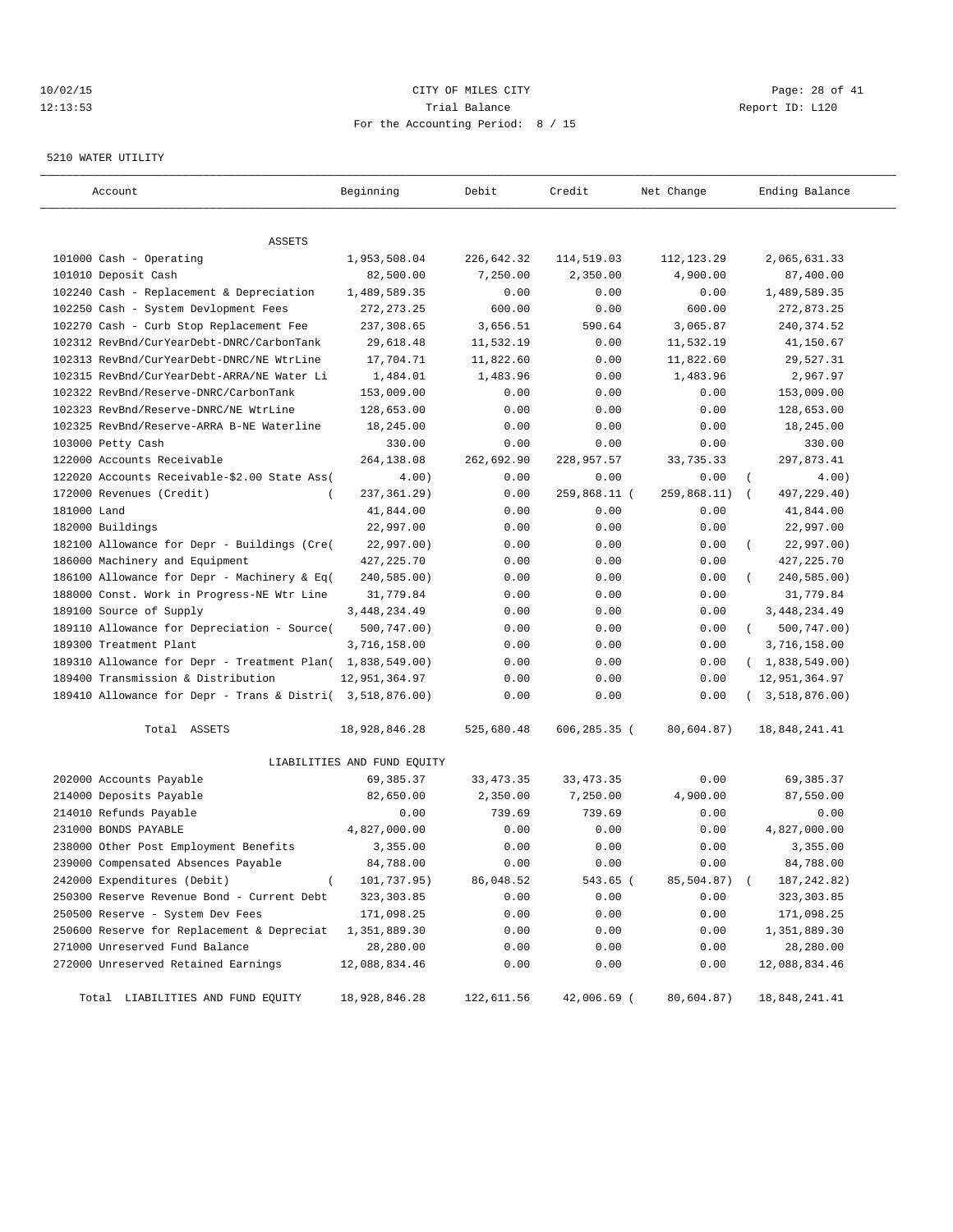# 10/02/15 **Page: 29 of 41** CITY OF MILES CITY **CITY Page: 29 of 41** 12:13:53 Trial Balance Report ID: L120 For the Accounting Period: 8 / 15

## 5310 SEWER UTILITY

| Account                                     | Beginning                   | Debit       | Credit       | Net Change  | Ending Balance   |
|---------------------------------------------|-----------------------------|-------------|--------------|-------------|------------------|
| ASSETS                                      |                             |             |              |             |                  |
| 101000 Cash - Operating                     | 469, 344.55                 | 90,398.18   | 80, 917.14   | 9,481.04    | 478,825.59       |
| 102240 Cash - Replacement & Depreciation    | 195,098.39                  | 0.00        | 0.00         | 0.00        | 195,098.39       |
| 102250 Cash - System Devlopment Fees        | 137,280.91                  | 240.00      | 0.00         | 240.00      | 137,520.91       |
| 102280 WWtr Treatment Plant-Phase I Constr  | 575,694.46                  | 0.00        | 0.00         | 0.00        | 575,694.46       |
| 102316 RevBnd/CurYearDebt-Phase 1 Haynes L  | 108,499.77                  | 8,385.83    | 0.00         | 8,385.83    | 116,885.60       |
| 102390 REV BOND/RESERVE-Sewer Phase 1       | 101,735.00                  | 0.00        | 0.00         | 0.00        | 101,735.00       |
| 122000 Accounts Receivable                  | 110,509.44                  | 92, 159. 37 | 89,718.40    | 2,440.97    | 112,950.41       |
| 172000 Revenues (Credit)                    | 96,025.20)                  | 31.48       | 93,093.49 (  | 93,062.01)  | 189,087.21)      |
| 181000 Land                                 | 2.00                        | 0.00        | 0.00         | 0.00        | 2.00             |
| 186000 Machinery and Equipment              | 712,525.05                  | 0.00        | 0.00         | 0.00        | 712,525.05       |
| 186100 Allowance for Depr - Machinery & Eq( | 381,553.00)                 | 0.00        | 0.00         | 0.00        | 381,553.00)      |
| 188000 Const. Work in Progress-NE Wtr Line  | 21,751.61                   | 0.00        | 0.00         | 0.00        | 21,751.61        |
| 189300 Treatment Plant                      | 4,648,138.96                | 0.00        | 0.00         | 0.00        | 4,648,138.96     |
| 189310 Allowance for Depr - Treatment Plan( | 1, 279, 806.00)             | 0.00        | 0.00         | 0.00        | (1, 279, 806.00) |
| 189400 Transmission & Distribution          | 4,028,819.40                | 0.00        | 0.00         | 0.00        | 4,028,819.40     |
| 189410 Allowance for Depr - Trans & Distri( | 1,304,502.00                | 0.00        | 0.00         | 0.00        | (1, 304, 502.00) |
| Total ASSETS                                | 8,047,513.34                | 191,214.86  | 263,729.03 ( | 72,514.17)  | 7,974,999.17     |
|                                             | LIABILITIES AND FUND EQUITY |             |              |             |                  |
| 202000 Accounts Payable                     | 0.00                        | 29,540.23   | 29,540.23    | 0.00        | 0.00             |
| 231300 Bonds Pay 1979 Issue                 | 1,336,000.00                | 0.00        | 0.00         | 0.00        | 1,336,000.00     |
| 238000 Other Post Employment Benefits       | 2,580.00                    | 0.00        | 0.00         | 0.00        | 2,580.00         |
| 239000 Compensated Absences Payable         | 67,128.00                   | 0.00        | 0.00         | 0.00        | 67,128.00        |
| 242000 Expenditures (Debit)                 | 125,389.98)                 | 72,531.31   | $17.14$ (    | 72, 514.17) | 197,904.15)      |
| 250500 Reserve - System Dev Fees            | 82,925.91                   | 0.00        | 0.00         | 0.00        | 82,925.91        |
| 250600 Reserve for Replacement & Depreciat  | 1,666,491.83                | 0.00        | 0.00         | 0.00        | 1,666,491.83     |
| 271000 Unreserved Fund Balance              | 20,235.00                   | 0.00        | 0.00         | 0.00        | 20,235.00        |
| 272000 Unreserved Retained Earnings         | 4,997,542.58                | 0.00        | 0.00         | 0.00        | 4,997,542.58     |
| Total LIABILITIES AND FUND EQUITY           | 8,047,513.34                | 102,071.54  | 29,557.37 (  | 72,514.17)  | 7,974,999.17     |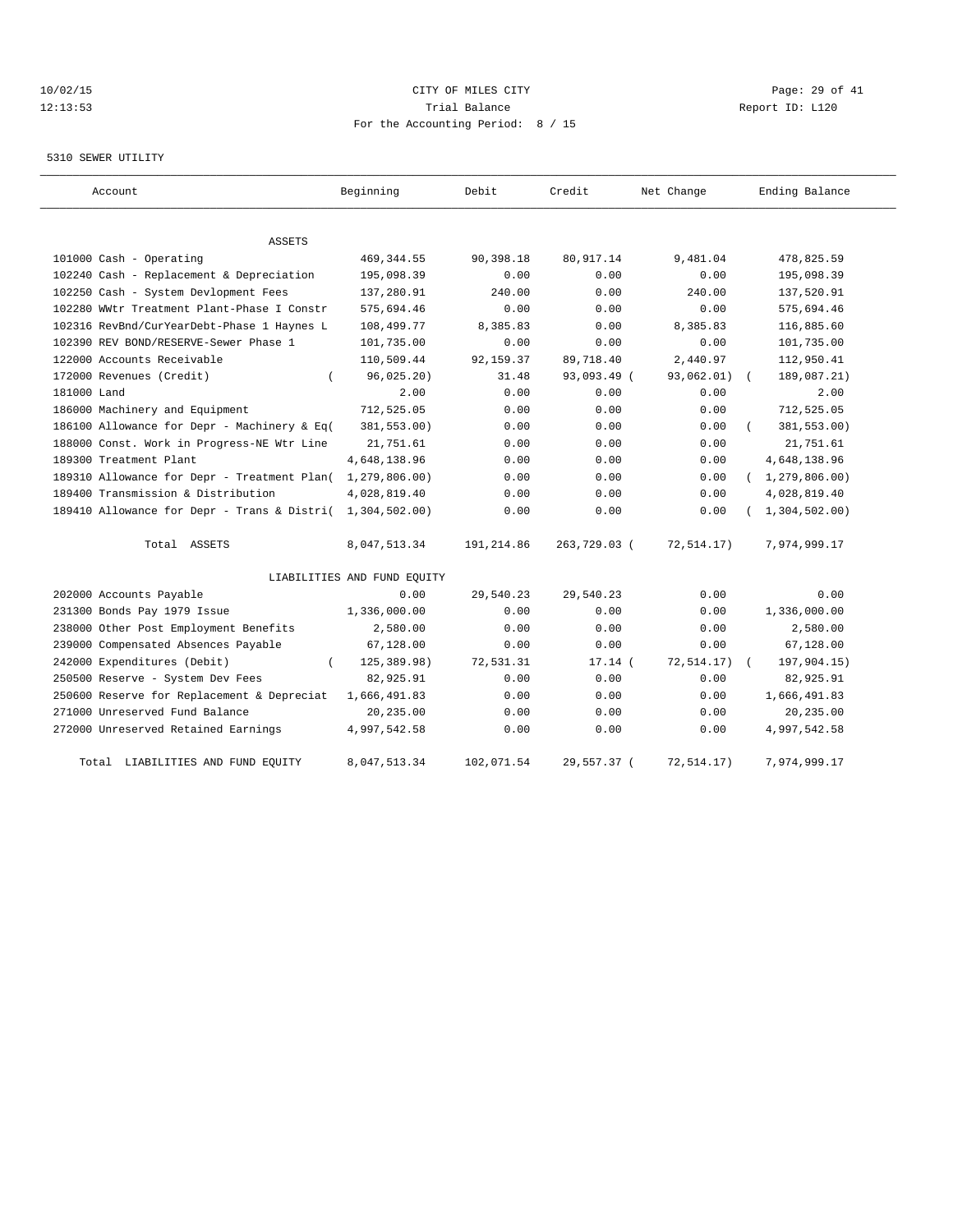# 10/02/15 **CITY OF MILES CITY CITY CITY Page: 30 of 41** 12:13:53 Trial Balance Report ID: L120 For the Accounting Period: 8 / 15

#### 5510 AMBULANCE FUND

| Account                                     | Beginning                   | Debit      | Credit       | Net Change    | Ending Balance |
|---------------------------------------------|-----------------------------|------------|--------------|---------------|----------------|
| <b>ASSETS</b>                               |                             |            |              |               |                |
| 101000 Cash - Operating                     | 255, 152. 77)               | 32, 474.83 | 31,286.09    | 1,188.74      | 253,964.03)    |
| 113211 Taxes Receivable - Real 2011         | 19.68                       | 0.00       | 0.00         | 0.00          | 19.68          |
| 113213 Tax Receivables Real-2013            | 4.40                        | 0.00       | 0.00         | 0.00          | 4.40           |
| 113214 Taxes Receivable- Real 2014          | 60.89                       | 0.00       | $3.89$ (     | 3.89)         | 57.00          |
| 115208 Taxes Receivable - Personal 2008     | 0.01                        | 0.00       | 0.00         | 0.00          | 0.01           |
| 115214 Taxes Receivable Personal 2014       | 0.01)                       | 0.00       | 0.00         | 0.00          | 0.01)          |
| 115215 Taxes Receivable Personal-2015       | 18.71                       | 0.00       | $1.65$ (     | 1.65)         | 17.06          |
| 122000 Accounts Receivable                  | 214,813.16                  | 0.00       | 47, 212.32 ( | 47, 212.32)   | 167,600.84     |
| 122100 Acct Receivable                      | 177, 105.67)                | 0.00       | 0.00         | 0.00          | 177, 105.67)   |
| 172000 Revenues (Credit)                    | 49, 255. 23)                | 175.81     | 5.79         | 170.02        | 49,085.21)     |
| 186000 Machinery and Equipment              | 411, 482.11                 | 0.00       | 0.00         | 0.00          | 411, 482.11    |
| 186100 Allowance for Depr - Machinery & Eq( | 227,888.00)                 | 0.00       | 0.00         | 0.00          | 227,888.00)    |
| Total ASSETS                                | 83,002.72)                  | 32,650.64  | 78,509.74 (  | $45,859.10$ ( | 128,861.82)    |
|                                             | LIABILITIES AND FUND EQUITY |            |              |               |                |
| 202000 Accounts Payable                     | 0.00                        | 7,078.68   | 7,078.68     | 0.00          | 0.00           |
| 223100 Deferred Revenue - Real Prop Taxes ( | 67.37)                      | 3.89       | 0.00(        | $3.89$ )      | 71.26)         |
| 223200 Deferred Revenue - Pers Prop Taxes ( | 4.29                        | 1.65       | 0.00(        | 1.65)         | 5.94)          |
| 235000 CONTRACTS/NOTES/LOANS PAYABLE        | 39,500.22                   | 0.00       | 0.00         | 0.00          | 39,500.22      |
| 238000 Other Post Employment Benefits       | 1,427.00                    | 0.00       | 0.00         | 0.00          | 1,427.00       |
| 239000 Compensated Absences Payable         | 23,803.00                   | 0.00       | 0.00         | 0.00          | 23,803.00      |
| 242000 Expenditures (Debit)                 | 67, 946.84)                 | 45,853.56  | 0.00(        | 45,853.56)    | 113,800.40)    |
| 271000 Unreserved Fund Balance              | 16,024.00                   | 0.00       | 0.00         | 0.00          | 16,024.00      |
| 272000 Unreserved Retained Earnings         | 95,738.44)                  | 0.00       | 0.00         | 0.00          | 95,738.44)     |
| Total LIABILITIES AND FUND EQUITY           | 83,002.72)                  | 52,937.78  | 7,078.68 (   | 45,859.10)    | 128,861.82)    |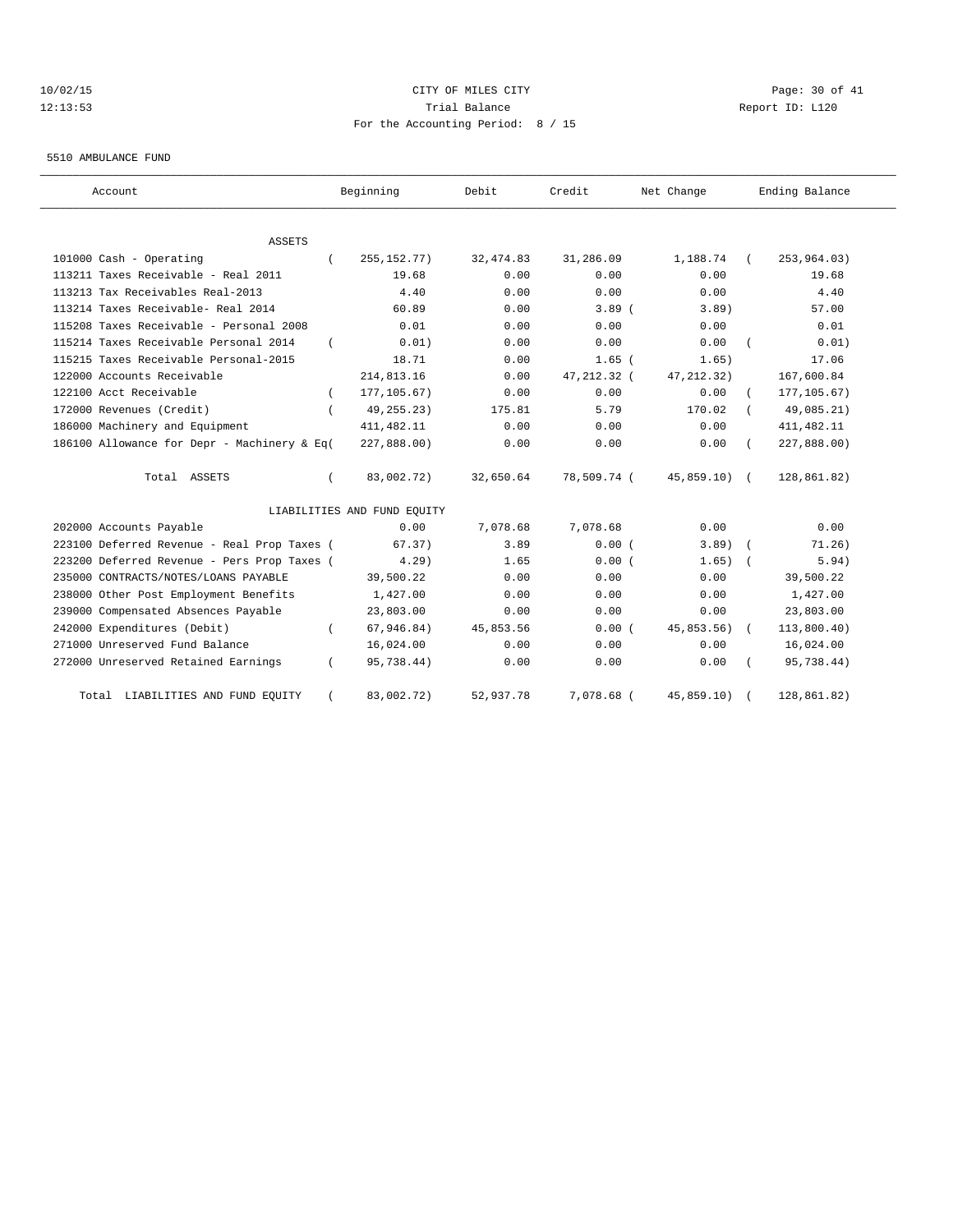# 10/02/15 **Page: 31 of 41** CITY OF MILES CITY **CITY Page: 31 of 41** 12:13:53 Trial Balance Report ID: L120 For the Accounting Period: 8 / 15

5610 AIRPORT OPERATING

| Account                                     | Beginning                   | Debit        | Credit          | Net Change  | Ending Balance            |
|---------------------------------------------|-----------------------------|--------------|-----------------|-------------|---------------------------|
| ASSETS                                      |                             |              |                 |             |                           |
| 101000 Cash - Operating<br>$\overline{(\ }$ | 41,503.48)                  | 135,634.94   | $560, 458.03$ ( | 424,823.09) | 466, 326.57)              |
| 101100 Cash-FAA Grant/St Loan-2008          | 6,748.74                    | 0.00         | 0.00            | 0.00        | 6,748.74                  |
| 102230 Cash - Surplus/Credit Card Acct      | 98.03                       | 72,507.32    | 72,507.32       | 0.00        | 98.03                     |
| 103000 Petty Cash                           | 100.00                      | 0.00         | 0.00            | 0.00        | 100.00                    |
| 113211 Taxes Receivable - Real 2011         | 11.57                       | 0.00         | 0.00            | 0.00        | 11.57                     |
| 113213 Tax Receivables Real-2013            | 6.57                        | 0.00         | 0.00            | 0.00        | 6.57                      |
| 113214 Taxes Receivable- Real 2014          | 91.36                       | 0.00         | $5.84$ (        | 5.84)       | 85.52                     |
| 115208 Taxes Receivable - Personal 2008     | 0.02                        | 0.00         | 0.00            | 0.00        | 0.02                      |
| 115215 Taxes Receivable Personal-2015       | 28.06                       | 0.00         | $2.47$ (        | 2.47)       | 25.59                     |
| 141000 Prepaid Expense                      | 4,615.00                    | 0.00         | 0.00            | 0.00        | 4,615.00                  |
| 172000 Revenues (Credit)<br>$\left($        | 53, 913. 94)                | 0.00         | 135,634.94 (    | 135,634.94) | 189,548.88)<br>$\sqrt{2}$ |
| 181000 Land                                 | 19,983.00                   | 0.00         | 0.00            | 0.00        | 19,983.00                 |
| 182000 Buildings                            | 677,537.00                  | 0.00         | 0.00            | 0.00        | 677,537.00                |
| 182100 Allowance for Depr - Buildings (Cre( | 347,980.00)                 | 0.00         | 0.00            | 0.00        | 347,980.00)               |
| 184000 Improvements Other Than Buildings    | 8,543,759.48                | 0.00         | 0.00            | 0.00        | 8,543,759.48              |
| 184100 Allowance for Depr - Imp Other Than( | 2,395,730.00                | 0.00         | 0.00            | 0.00        | 2,395,730.00)<br>$\left($ |
| 186000 Machinery and Equipment              | 852,420.59                  | 0.00         | 0.00            | 0.00        | 852,420.59                |
| 186100 Allowance for Depr - Machinery & Eq( | 349,249.00)                 | 0.00         | 0.00            | 0.00        | 349,249.00)               |
| 188000 Const. Work in Progress-NE Wtr Line  | 28,749.05                   | 0.00         | 0.00            | 0.00        | 28,749.05                 |
| Total ASSETS                                | 6,945,772.05                | 208, 142. 26 | 768,608.60 (    | 560,466.34) | 6,385,305.71              |
|                                             | LIABILITIES AND FUND EQUITY |              |                 |             |                           |
| 202000 Accounts Payable                     | 0.00                        | 549,185.44   | 549, 185.44     | 0.00        | 0.00                      |
| 223100 Deferred Revenue - Real Prop Taxes ( | 101.05)                     | 5.84         | 0.00(           | 5.84)       | 106.89)<br>$\sqrt{2}$     |
| 223200 Deferred Revenue - Pers Prop Taxes ( | 6.43)                       | 2.47         | 0.00(           | 2.47)       | 8.90)                     |
| 235000 CONTRACTS/NOTES/LOANS PAYABLE        | 12,984.44                   | 0.00         | 0.00            | 0.00        | 12,984.44                 |
| 235150 LTrm Pay/MT Aeronautics              | 14,763.00                   | 0.00         | 0.00            | 0.00        | 14,763.00                 |
| 238000 Other Post Employment Benefits       | 670.00                      | 0.00         | 0.00            | 0.00        | 670.00                    |
| 239000 Compensated Absences Payable         | 1,743.00                    | 0.00         | 0.00            | 0.00        | 1,743.00                  |
| $\left($<br>242000 Expenditures (Debit)     | 102,679.84)                 | 583,858.75   | 23,400.72 (     | 560,458.03) | 663, 137.87)              |
| 250600 Reserve for Replacement & Depreciat  | 18,913.67                   | 0.00         | 0.00            | 0.00        | 18,913.67                 |
| 271000 Unreserved Fund Balance              | 7,870.00                    | 0.00         | 0.00            | 0.00        | 7,870.00                  |
| 272000 Unreserved Retained Earnings         | 6,991,615.26                | 0.00         | 0.00            | 0.00        | 6,991,615.26              |
| Total LIABILITIES AND FUND EQUITY           | 6,945,772.05                | 1,133,052.50 | 572,586.16 (    | 560,466.34) | 6,385,305.71              |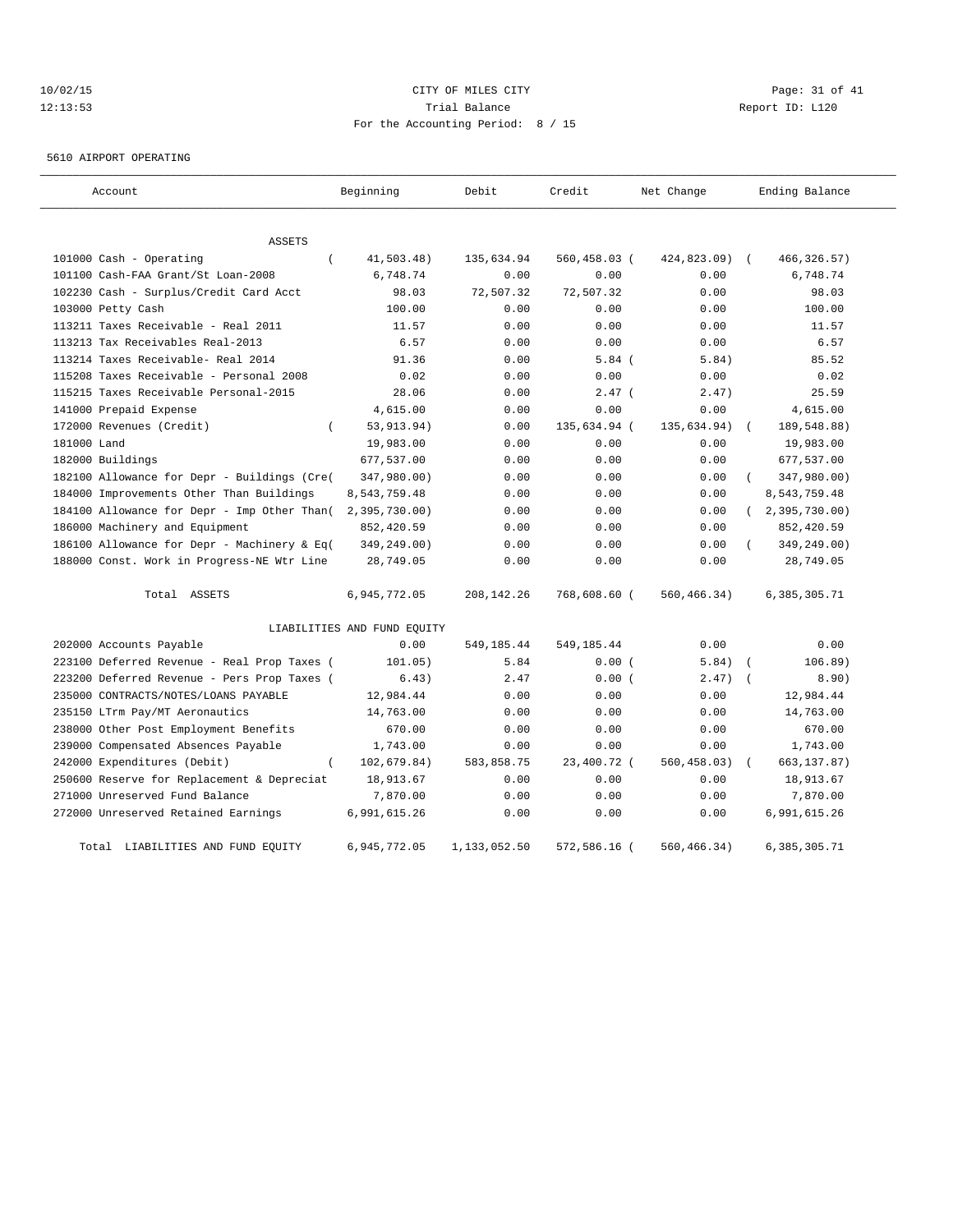# 10/02/15 **Page: 32 of 41** CITY OF MILES CITY **Page: 32 of 41** 12:13:53 Trial Balance Report ID: L120 For the Accounting Period: 8 / 15

#### 6040 PUBLIC WORKS

| Account                             | Beginning                   | Debit     | Credit      | Net Change | Ending Balance |
|-------------------------------------|-----------------------------|-----------|-------------|------------|----------------|
|                                     |                             |           |             |            |                |
| ASSETS                              |                             |           |             |            |                |
| 101000 Cash - Operating             | 106,581.18                  | 0.00      | 12,942.49 ( | 12,942.49) | 93,638.69      |
| Total ASSETS                        | 106,581.18                  | 0.00      | 12,942.49 ( | 12,942.49) | 93,638.69      |
|                                     | LIABILITIES AND FUND EQUITY |           |             |            |                |
| 202000 Accounts Payable             | 0.00                        | 984.73    | 984.73      | 0.00       | 0.00           |
| 239000 Compensated Absences Payable | 16,339.00                   | 0.00      | 0.00        | 0.00       | 16,339.00      |
| 242000 Expenditures (Debit)         | 14,946.90)                  | 12,942.49 | 0.00(       | 12,942.49) | 27,889.39)     |
| 271000 Unreserved Fund Balance      | 8,453.63                    | 0.00      | 0.00        | 0.00       | 8,453.63       |
| 272000 Unreserved Retained Earnings | 96,735.45                   | 0.00      | 0.00        | 0.00       | 96,735.45      |
| Total LIABILITIES AND FUND EQUITY   | 106,581.18                  | 13,927.22 | 984.73 (    | 12,942.49) | 93,638.69      |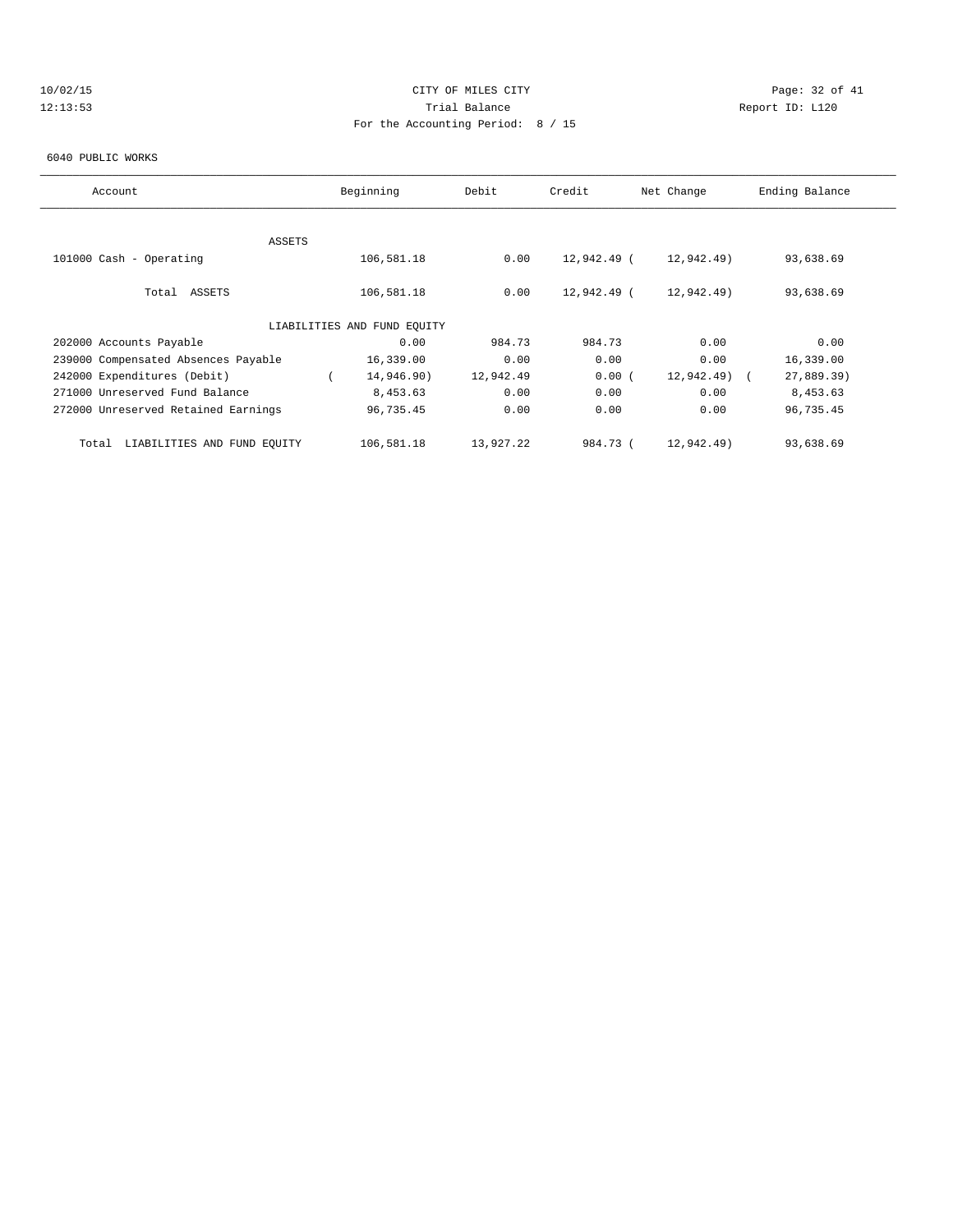# 10/02/15 Page: 33 of 41 12:13:53 Trial Balance Report ID: L120 For the Accounting Period: 8 / 15

# 7370 TBID

| Account                              | Beginning                   | Debit    | Credit   | Net Change | Ending Balance |
|--------------------------------------|-----------------------------|----------|----------|------------|----------------|
|                                      |                             |          |          |            |                |
| ASSETS                               |                             |          |          |            |                |
| 101000 Cash - Operating              | 0.00                        | 1,518.00 | 1,518.00 | 0.00       | 0.00           |
|                                      |                             |          |          |            |                |
| Total ASSETS                         | 0.00                        | 1,518.00 | 1,518.00 | 0.00       | 0.00           |
|                                      | LIABILITIES AND FUND EQUITY |          |          |            |                |
| 202000 Accounts Payable              | 0.00                        | 1,518.00 | 1,518.00 | 0.00       | 0.00           |
| 212500 Due to Others                 | 0.00                        | 1,518.00 | 1,518.00 | 0.00       | 0.00           |
| LIABILITIES AND FUND EQUITY<br>Total | 0.00                        | 3,036.00 | 3,036.00 | 0.00       | 0.00           |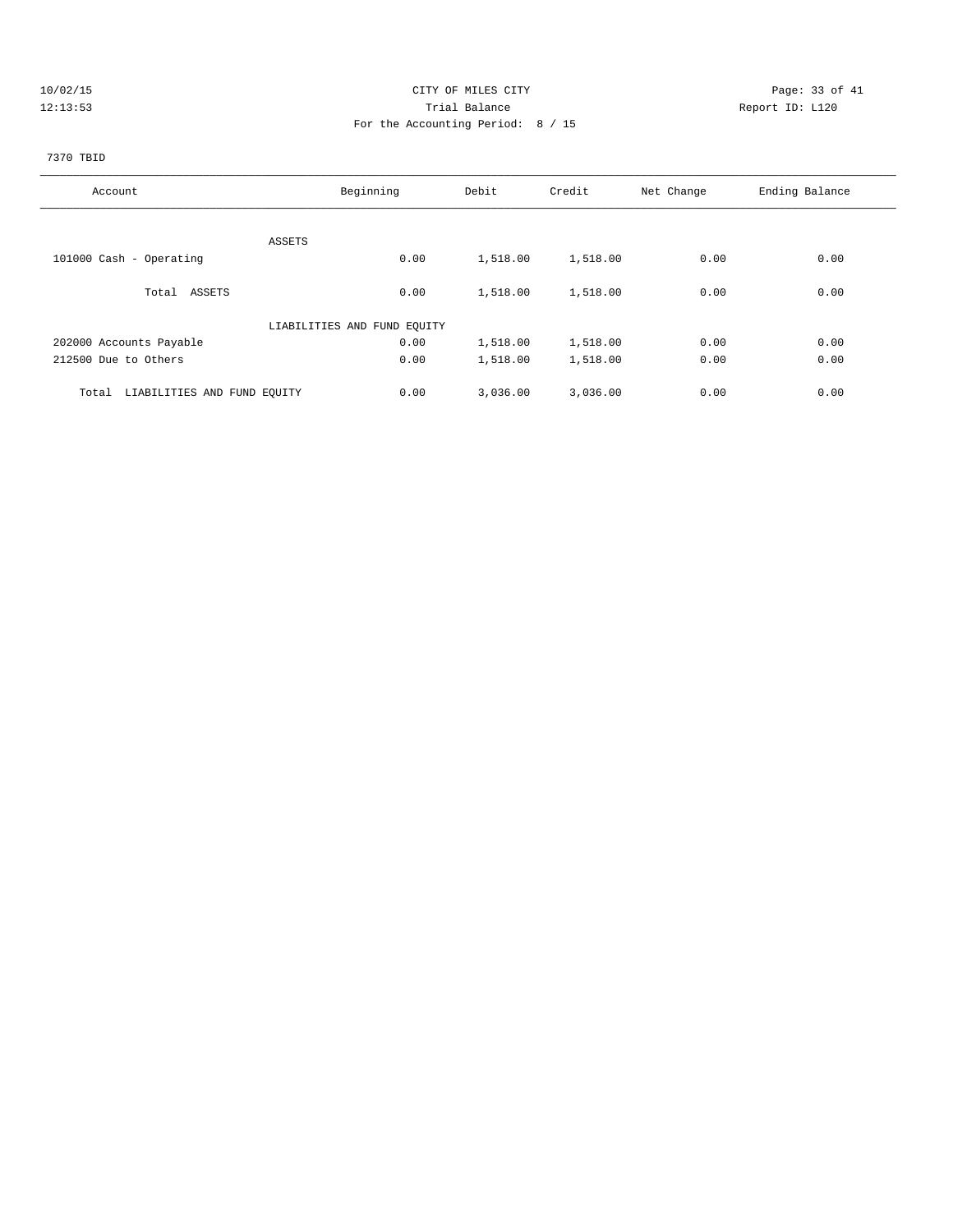| 10/02/15 | CITY OF MILES CITY                | Page: $34o$     |
|----------|-----------------------------------|-----------------|
| 12:13:53 | Trial Balance                     | Report ID: L120 |
|          | For the Accounting Period: 8 / 15 |                 |

Page: 34 of 41

### 7467 Law Enforcement Academy Surcharge

| Account                                   | Beginning                   | Debit  | Credit | Net Change | Ending Balance |
|-------------------------------------------|-----------------------------|--------|--------|------------|----------------|
| ASSETS                                    |                             |        |        |            |                |
| 101000 Cash - Operating                   | 740.00                      | 612.00 | 0.00   | 612.00     | 1,352.00       |
| Total ASSETS                              | 740.00                      | 612.00 | 0.00   | 612.00     | 1,352.00       |
|                                           | LIABILITIES AND FUND EQUITY |        |        |            |                |
| 212200 Due to Federal, Soc Sec & Medicare | 740.00                      | 0.00   | 612.00 | 612.00     | 1,352.00       |
| LIABILITIES AND FUND EQUITY<br>Total      | 740.00                      | 0.00   | 612.00 | 612.00     | 1,352.00       |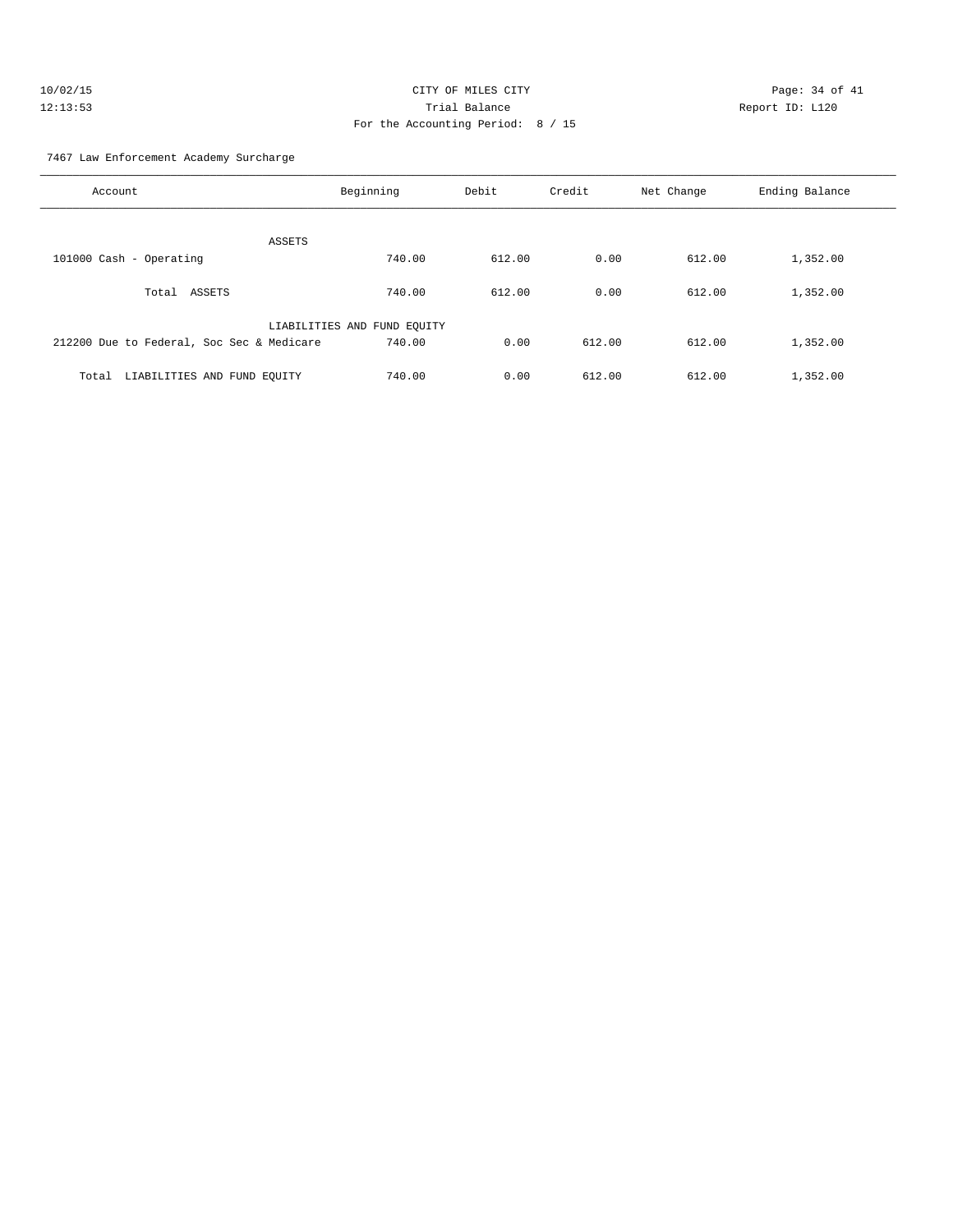| 10/02/15 | CITY OF MILES CITY                | Page: 35 of 41  |
|----------|-----------------------------------|-----------------|
| 12:13:53 | Trial Balance                     | Report ID: L120 |
|          | For the Accounting Period: 8 / 15 |                 |

7471 CIVIL LEGAL ASSIST/VICTIM DOM VIOLENCE PROG

| Account                              | Beginning                   | Debit    | Credit   | Net Change | Ending Balance |
|--------------------------------------|-----------------------------|----------|----------|------------|----------------|
| ASSETS                               |                             |          |          |            |                |
| 101000 Cash - Operating              | 994.50                      | 1,039.00 | 0.00     | 1,039.00   | 2,033.50       |
| ASSETS<br>Total                      | 994.50                      | 1,039.00 | 0.00     | 1,039.00   | 2,033.50       |
|                                      | LIABILITIES AND FUND EQUITY |          |          |            |                |
| 212500 Due to Others                 | 994.50                      | 0.00     | 1,039.00 | 1,039.00   | 2,033.50       |
| LIABILITIES AND FUND EQUITY<br>Total | 994.50                      | 0.00     | 1,039.00 | 1,039.00   | 2,033.50       |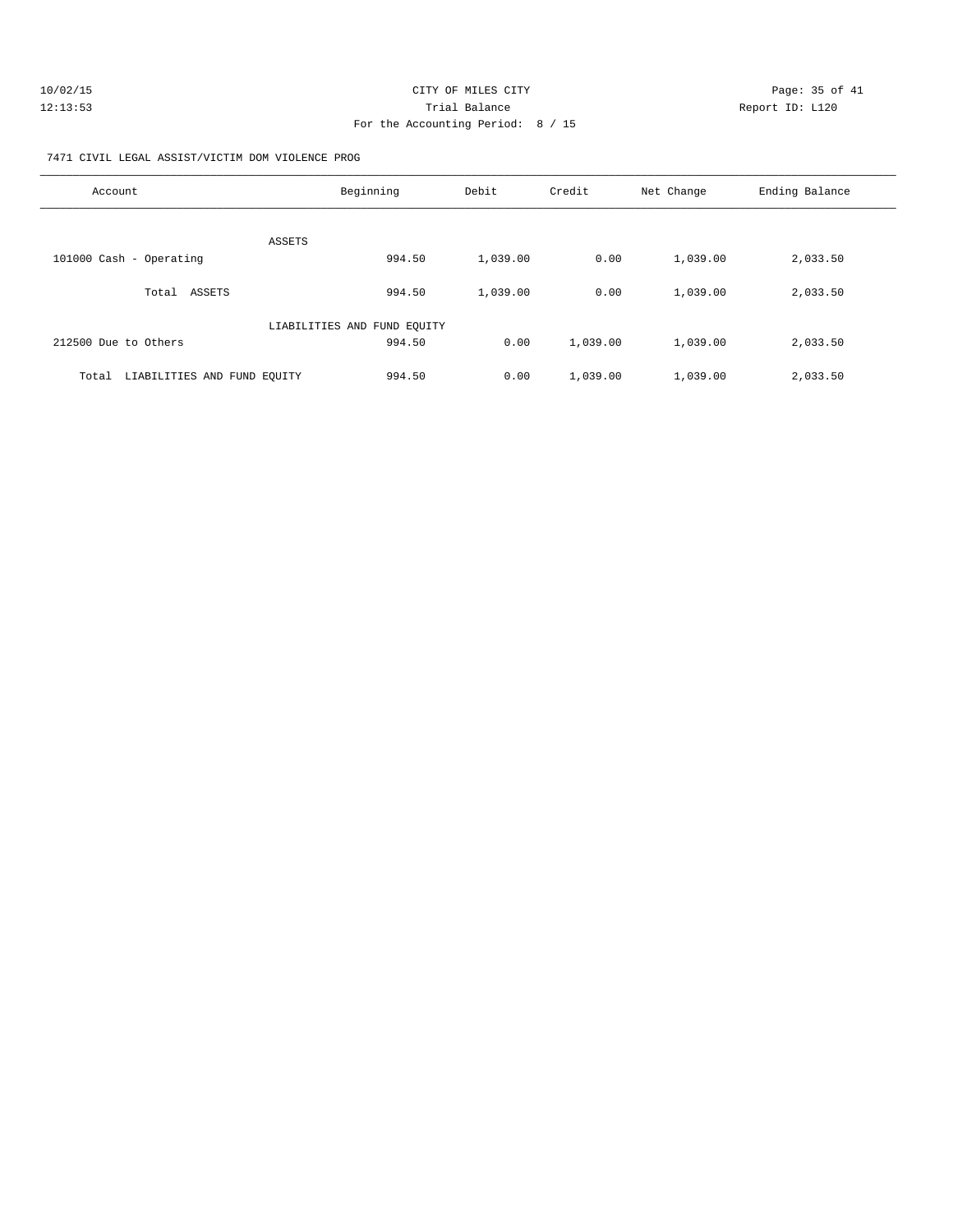# 10/02/15 **CITY OF MILES CITY CITY CITY Page: 36 of 41** 12:13:53 Trial Balance Report ID: L120 For the Accounting Period: 8 / 15

#### 7910 PAYROLL FUND

| Account                                   | Beginning                   | Debit      | Credit     | Net Change | Ending Balance |  |
|-------------------------------------------|-----------------------------|------------|------------|------------|----------------|--|
|                                           |                             |            |            |            |                |  |
| <b>ASSETS</b>                             |                             |            |            |            |                |  |
| 101000 Cash - Operating                   | 91,917.34                   | 469,720.07 | 454,396.08 | 15,323.99  | 107,241.33     |  |
|                                           |                             |            |            |            |                |  |
| Total ASSETS                              | 91,917.34                   | 469,720.07 | 454,396.08 | 15,323.99  | 107, 241.33    |  |
|                                           |                             |            |            |            |                |  |
|                                           | LIABILITIES AND FUND EQUITY |            |            |            |                |  |
| 201000 Warrants Payable                   | 74,589.29                   | 85,851.06  | 86,020.56  | 169.50     | 74,758.79      |  |
| 212200 Due to Federal, Soc Sec & Medicare | 0.00                        | 70,703.72  | 70,703.72  | 0.00       | 0.00           |  |
| 212202 Due to State Unemployment          | 583.56                      | 0.00       | 519.11     | 519.11     | 1,102.67       |  |
| 212203 Due to Worker's Compensation       | 16,350.74                   | 0.00       | 14,936.35  | 14,936.35  | 31,287.09      |  |
| 212204 Due to State Income Tax            | 0.00                        | 15,078.00  | 15,078.00  | 0.00       | 0.00           |  |
| 212205 due to MPORS-GABA                  | 0.00                        | 13,871.41  | 13,871.41  | 0.00       | 0.00           |  |
| 212207 Due to AFLAC, AFLAC PRETAX         | 393.75                      | 727.44     | 333.69 (   | 393.75)    | 0.00           |  |
| 212208 Due to Health Ins, Dental, Vision  | 0.00                        | 55,061.97  | 55,061.97  | 0.00       | 0.00           |  |
| 212209 Due to PERS Retirement             | 0.00                        | 32,415.56  | 32,508.34  | 92.78      | 92.78          |  |
| 212210 Due to FURS-GABA Retirement        | 0.00                        | 13,808.96  | 13,808.96  | 0.00       | 0.00           |  |
| Total LIABILITIES AND FUND EQUITY         | 91,917.34                   | 287,518.12 | 302,842.11 | 15,323.99  | 107, 241.33    |  |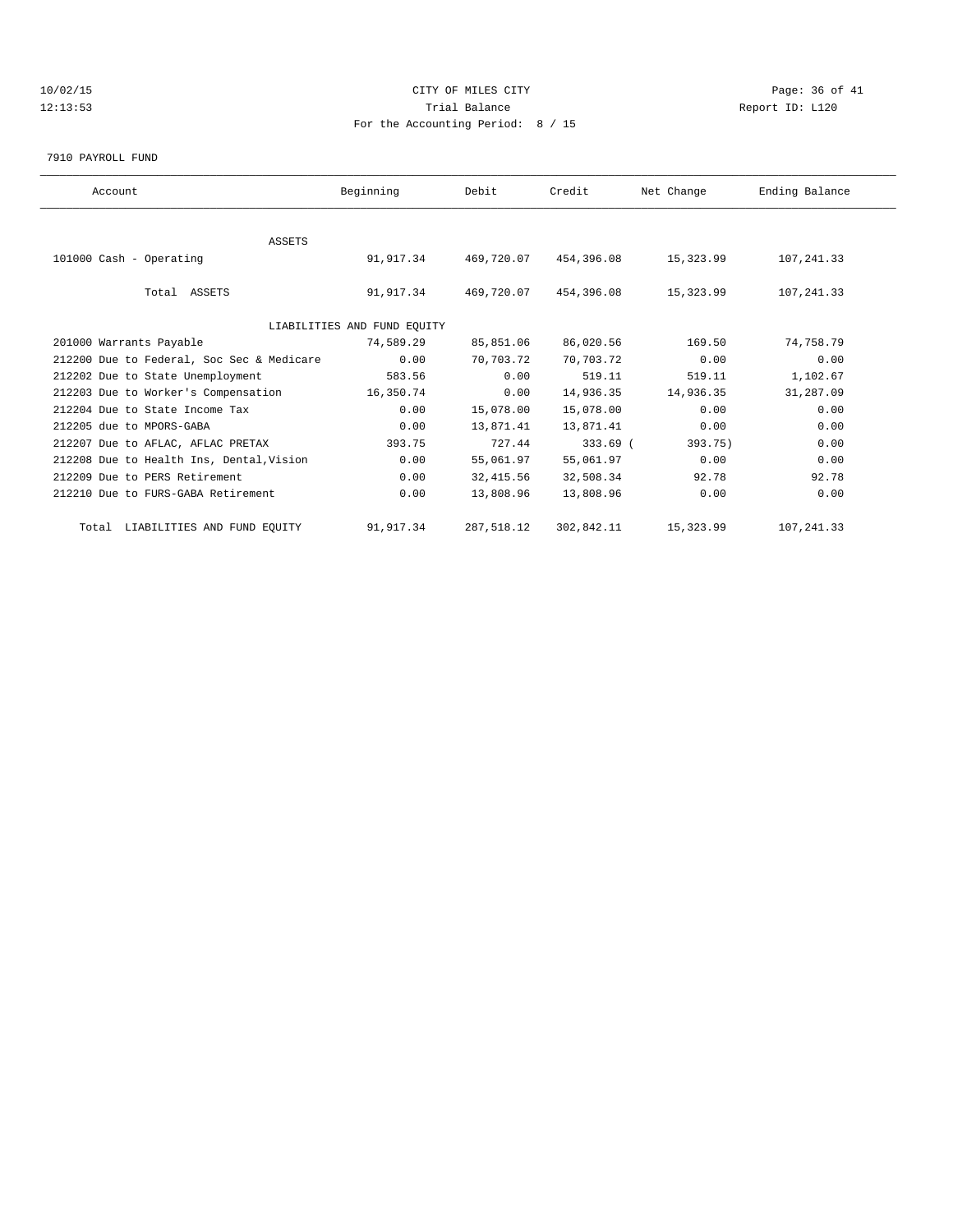| Page: 37 of 41  |
|-----------------|
| Report ID: L120 |
|                 |
|                 |

#### 7930 CLAIMS FUND

| Account                              | Beginning                   | Debit        | Credit     | Net Change | Ending Balance |
|--------------------------------------|-----------------------------|--------------|------------|------------|----------------|
| ASSETS                               |                             |              |            |            |                |
| 101000 Cash - Operating              | 428,703.39                  | 773, 175, 42 | 517,872.12 | 255,303.30 | 684,006.69     |
| ASSETS<br>Total                      | 428,703.39                  | 773,175.42   | 517,872.12 | 255,303.30 | 684,006.69     |
|                                      | LIABILITIES AND FUND EQUITY |              |            |            |                |
| 201000 Warrants Payable              | 428,703.39                  | 517,872.12   | 773,175.42 | 255,303.30 | 684,006.69     |
| LIABILITIES AND FUND EQUITY<br>Total | 428,703.39                  | 517,872.12   | 773,175.42 | 255,303.30 | 684,006.69     |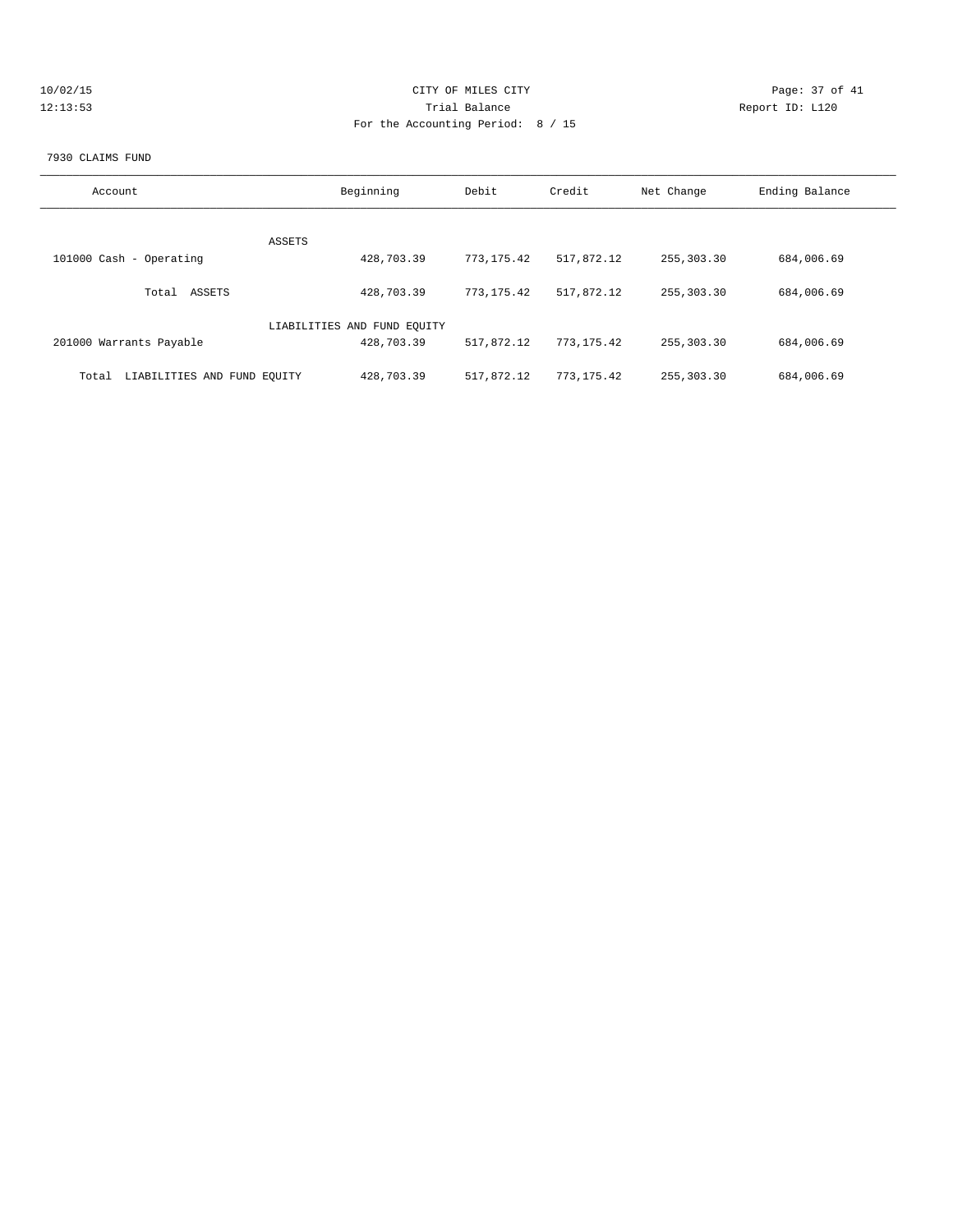#### 7980 CUSTER CO WATER & SEWER DISTRICT

| Account                                 | Beginning                   | Debit     | Credit    | Net Change | Ending Balance |
|-----------------------------------------|-----------------------------|-----------|-----------|------------|----------------|
|                                         |                             |           |           |            |                |
| ASSETS                                  |                             |           |           |            |                |
| 101000 Cash - Operating                 | 0.00                        | 13,793.36 | 13,793.36 | 0.00       | 0.00           |
| 122000 Accounts Receivable              | 15,303.64                   | 14,110.30 | 13,793.36 | 316.94     | 15,620.58      |
|                                         |                             |           |           |            |                |
| Total ASSETS                            | 15,303.64                   | 27,903.66 | 27,586.72 | 316.94     | 15,620.58      |
|                                         | LIABILITIES AND FUND EQUITY |           |           |            |                |
| 202000 Accounts Payable                 | 0.00                        | 13,793.36 | 13,793.36 | 0.00       | 0.00           |
| 211020 Due to Custer Water & Sewer Dist | 15,303.64                   | 13,793.36 | 14,110.30 | 316.94     | 15,620.58      |
|                                         |                             |           |           |            |                |
| LIABILITIES AND FUND EQUITY<br>Total    | 15,303.64                   | 27,586.72 | 27,903.66 | 316.94     | 15,620.58      |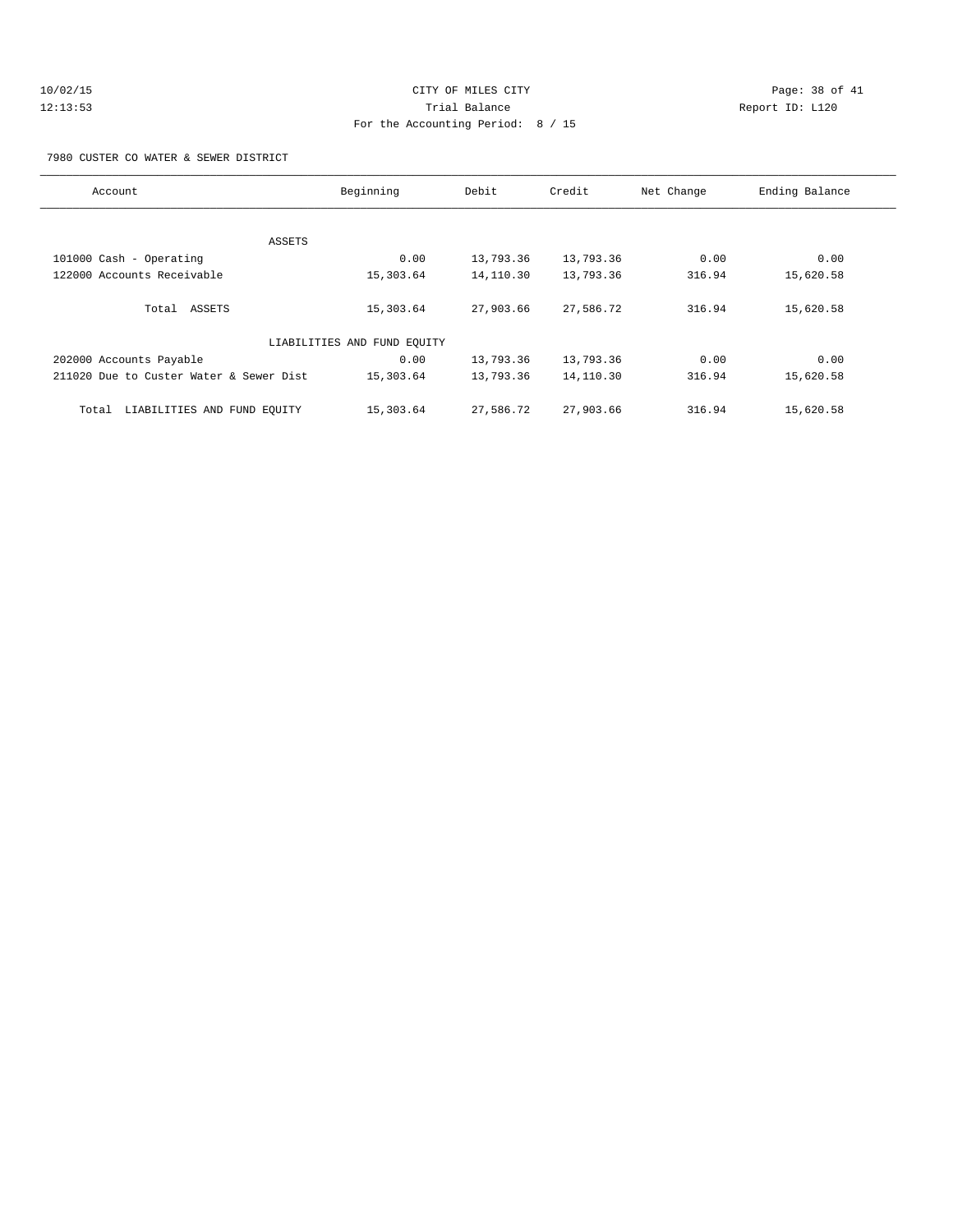| 10/02/15 | CITY OF MILES CITY                | Page: 39 of 41  |
|----------|-----------------------------------|-----------------|
| 12:13:53 | Trial Balance                     | Report ID: L120 |
|          | For the Accounting Period: 8 / 15 |                 |

7981 Interest Clearing

| Account                              | Beginning                   | Debit    | Credit   | Net Change | Ending Balance |
|--------------------------------------|-----------------------------|----------|----------|------------|----------------|
| ASSETS                               |                             |          |          |            |                |
| 101000 Cash - Operating              | 1,018.85                    | 1,297.64 | 0.00     | 1,297.64   | 2,316.49       |
| Total ASSETS                         | 1,018.85                    | 1,297.64 | 0.00     | 1,297.64   | 2,316.49       |
|                                      | LIABILITIES AND FUND EQUITY |          |          |            |                |
| 212500 Due to Others                 | 1,018.85                    | 0.00     | 1,297.64 | 1,297.64   | 2,316.49       |
| LIABILITIES AND FUND EQUITY<br>Total | 1,018.85                    | 0.00     | 1,297.64 | 1,297.64   | 2,316.49       |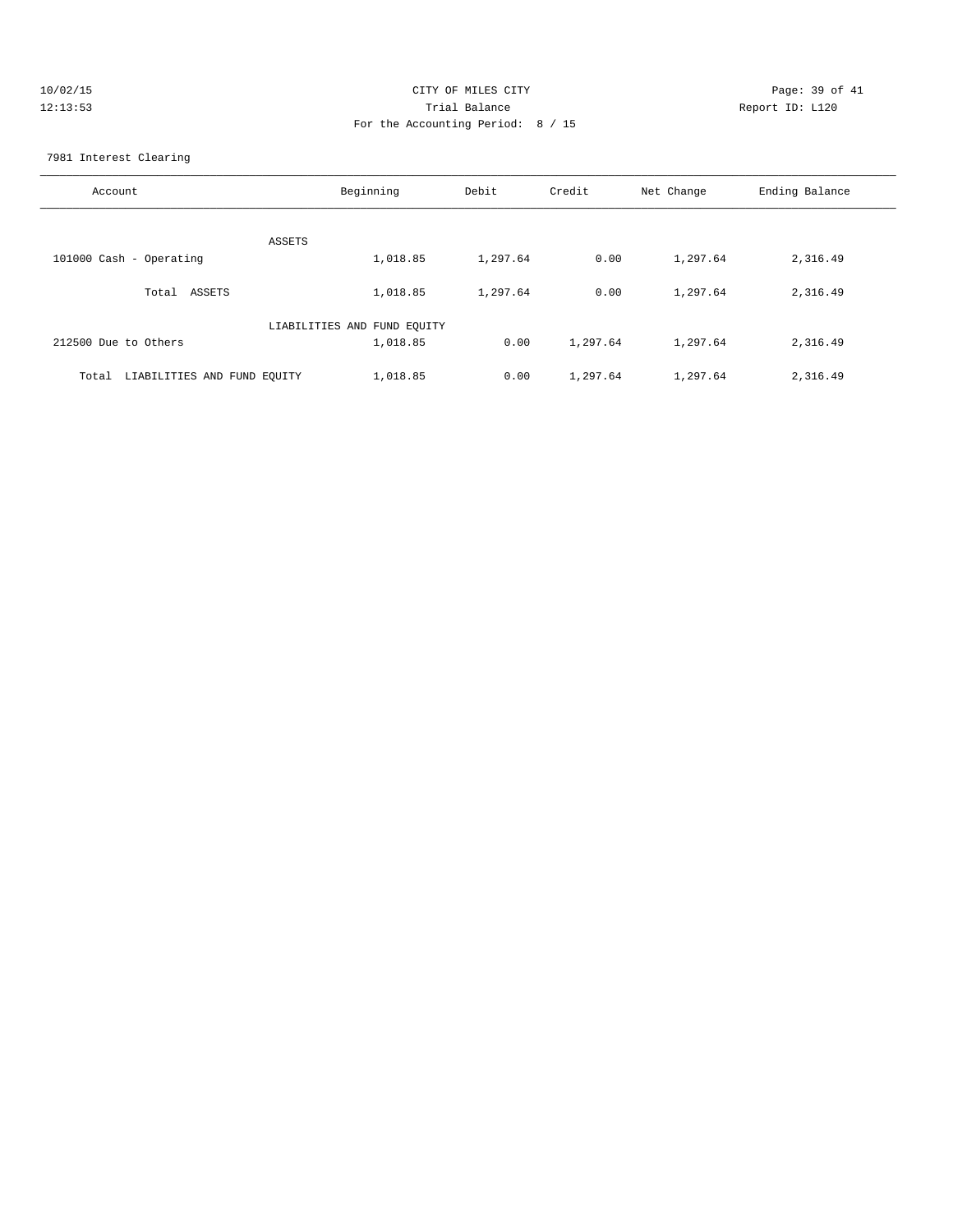| 10/02/15 |  |
|----------|--|
| 12:13:53 |  |

# CITY OF MILES CITY **CITY** Page: 40 of 41 120 Trial Balance Communications of the Report ID: L120 For the Accounting Period: 8 / 15

#### 9000 GENERAL FIXED ASSETS GROUP OF ACCOUNTS FUND

| Account                                                    | Beginning                   | Debit | Credit | Net Change | Ending Balance    |
|------------------------------------------------------------|-----------------------------|-------|--------|------------|-------------------|
| ASSETS                                                     |                             |       |        |            |                   |
| 181000 Land                                                | 526,599.00                  | 0.00  | 0.00   | 0.00       | 526,599.00        |
|                                                            | 1,986,836.00                | 0.00  | 0.00   | 0.00       |                   |
| 182000 Buildings                                           |                             |       |        |            | 1,986,836.00      |
| 182100 Allowance for Depr - Buildings (Cre(                | 684,991.00)                 | 0.00  | 0.00   | 0.00       | 684,991.00)       |
| 186000 Machinery and Equipment                             | 3,038,732.00                | 0.00  | 0.00   | 0.00       | 3,038,732.00      |
| 186100 Allowance for Depr - Machinery & Eq(                | 1,463,750.00                | 0.00  | 0.00   | 0.00       | (1, 463, 750.00)  |
| 187000 Infrastructure                                      | 33,670,108.00               | 0.00  | 0.00   | 0.00       | 33,670,108.00     |
| 187100 Allowance For Depreciation - Infras (16,321,771.00) |                             | 0.00  | 0.00   | 0.00       | (16, 321, 771.00) |
| Total ASSETS                                               | 20, 751, 763.00             | 0.00  | 0.00   | 0.00       | 20,751,763.00     |
|                                                            | LIABILITIES AND FUND EQUITY |       |        |            |                   |
| 280000 INVESTMENT IN GENERAL FIXED ASSETS                  | 20,751,763.00               | 0.00  | 0.00   | 0.00       | 20,751,763.00     |
| LIABILITIES AND FUND EQUITY<br>Total                       | 20,751,763.00               | 0.00  | 0.00   | 0.00       | 20, 751, 763.00   |